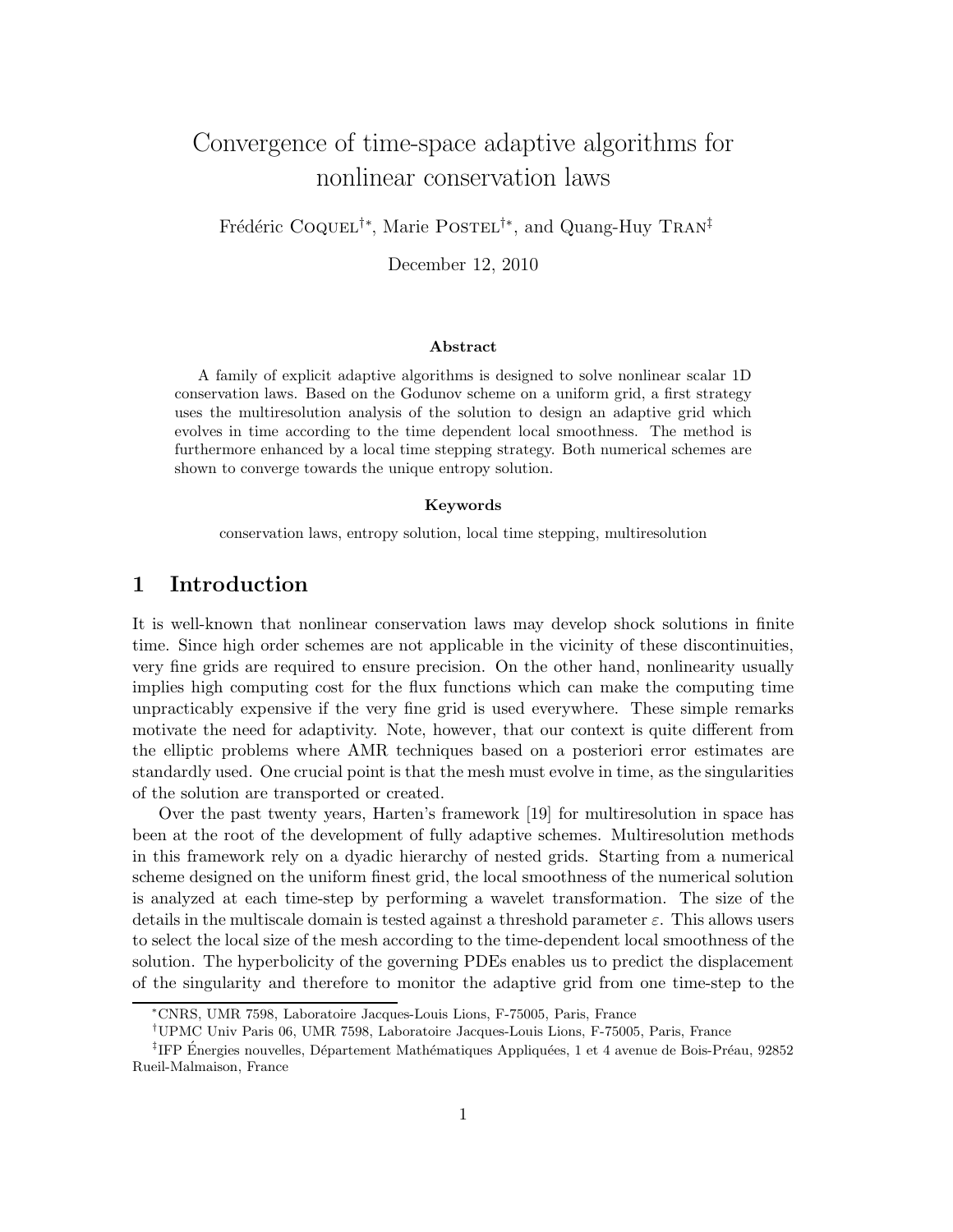next one. The resulting adaptive schemes have been designed and analyzed in the scalar case in [6]. In particular, an  $O(\varepsilon)$  error estimate with respect to the solution obtained using the numerical scheme on the uniform finest grid has been derived. These spatially adaptive methods have been successfully applied to numerous problems where convection is the prevailing phenomenon, going from compressible Navier-Stokes equations [4, 27, 30] to two-phase flows [2, 8, 25] and shallow-water equations [22].

More recently, they have been further enhanced by Local Time Stepping strategies [7, 14, 26]. The idea dates back to Berger and Oliger's original work [3] and consists in using different time-steps according to the local mesh-size. In a contemporary paper, Osher and Sanders [29] established convergence of monotonous scalar finite-volume schemes on nonuniform grids. The time-step is locally adapted to the grid size but the nonuniform grid is fixed throughout the computation.

In the case of explicit scheme for hyperbolic equations, this is particularly interesting since the time-step must satisfy a CFL stability condition. Indeed, if the same time-step were used everywhere in the domain, then it would have to be controlled by the finest grid-size, which could heavily tamper the computing time performance. On the other hand, using different time-steps for different meshes require to synchronize the solution and generates additional overall costs due to book-keeping. The numerical results are nonetheless very interesting from the computing time and memory savings points of view.

In previous works [1,7,8], we extensively used multiresolution schemes with and without local time stepping strategy on systems of hyperbolic PDEs. In this paper, we propose an analysis of both adaptive schemes in the scalar case. To this end, we follow a proof strategy designed by Coquel and LeFloch [10] which appears to be best-suited to our problem. We show that both schemes converge in the weak sense towards the unique entropy solution of the continuous equation. In the case of the fully adaptive scheme using a global time step, our result is not as powerful as the error estimate obtained by Cohen et al. [6]. Its interest, however, lies in its extension to the local time stepping strategy, where to our knowledge no other convergence results are available.

The paper is outlined as follows. Section 2 starts by recalling the background results for studying weak and measure-valued solutions of conservation laws, then introduces a generic method to prove convergence of approximate sequence of solutions. Section 3 explains the setup of Harten's multiresolution to design our adaptive schemes and provides one of the estimate needed to prove convergence. The adaptive numerical schemes are described and studied in sections 4 and 5.

### 2 Statement of the problem

#### 2.1 Solution to a scalar conservation law

For  $T > 0$ , let us consider the Cauchy problem

$$
\partial_t u(x,t) + \partial_x f(u(x,t)) = 0, \qquad x \in \mathbb{R}, \quad t \in ]0, T[, \tag{2.1a}
$$

$$
u(x,0) = u_0(x), \qquad x \in \mathbb{R}, \tag{2.1b}
$$

where  $u : \mathbb{R} \times [0,T] \to \mathbb{R}$  is the unknown function;  $f : \mathbb{R} \to \mathbb{R}$  is a given flux function, assumed to be  $C^1$ ;  $u_0 : \mathbb{R} \to \mathbb{R}$  is a given initial data, assumed to be  $L^{\infty}$ .

It is well-known [16,17] that problem (2.1) does not have a smooth solution in general, insofar as shocks may appear in finite time. This difficulty regarding existence can be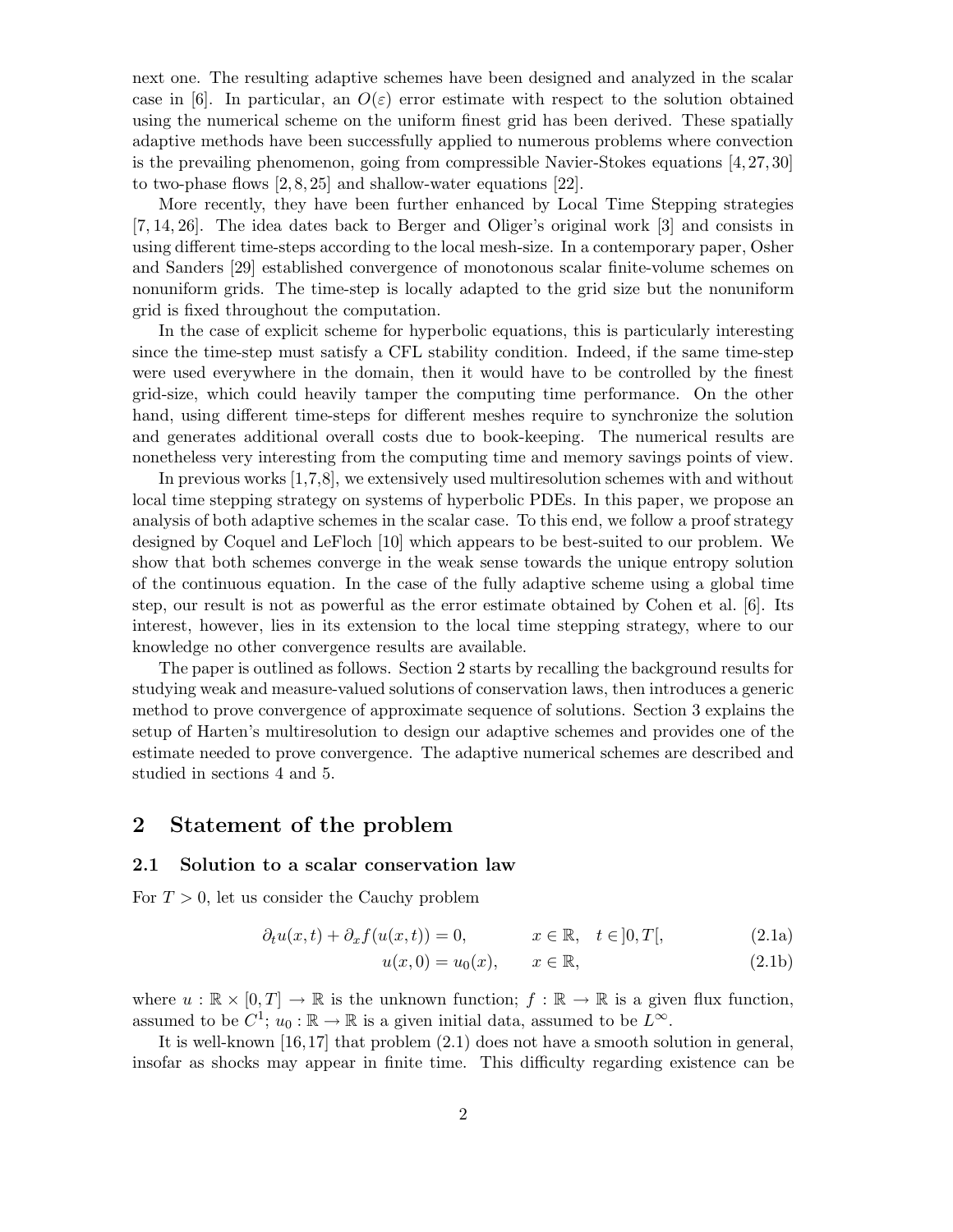overcome by introducing weak solutions via distributions. Furthermore, in order to ensure uniqueness, it is necessary to supplement (2.1) with the entropy condition

$$
\partial_t \eta(u(x,t)) + \partial_x q(u(x,t)) \le 0 \tag{2.2}
$$

in the sense of distributions for all entropy/entropy-flux pairs  $(\eta, q)$ . A pair of real-valued C<sup>1</sup>-functions  $(\eta, q): \mathbb{R} \to \mathbb{R} \times \mathbb{R}$  is said to be an entropy/entropy-flux pair if  $\eta$  is convex and if

$$
\eta'(u)f'(u) = q'(u), \qquad u \in \mathbb{R}.\tag{2.3}
$$

To put it another way, the entropy-decreasing requirement  $(2.2)$  for all entropy/entropyflux pairs allows the physically relevant solution to be singled out among all the possible weak solutions of  $(2.1)$  in the scalar case [16, 32]. This solution u obeys

$$
||u||_{L^{\infty}(\mathbb{R}\times[0,T])} \leq ||u_0||_{L^{\infty}(\mathbb{R})},\tag{2.4}
$$

which means that the range of values taken by u is a.e. included in that of  $u_0$ .

#### 2.2 Sequences of approximate solutions

Given a uniform mesh of size  $\Delta x$  and given a time-step  $\Delta t$ , it is customary to approximate the entropy solution u of problem (2.1) by a piecewise-constant function  $u_{\Delta x,\Delta t}$ , defined as

$$
u_{\Delta x, \Delta t}(x, t) = u_j^n, \qquad \text{for } (x, t) \in [x_{j-1/2}, x_{j+1/2}] \times [t^n, t^{n+1}], \tag{2.5}
$$

where  $x_{j-1/2} = j\Delta x$  and  $t^n = n\Delta t$ . The  $u_j^n$ 's are computed according to the explicit scheme

$$
u_j^{n+1} = u_j^n - \frac{\Delta t}{\Delta x} (F(u_j^n, u_{j+1}^n) - F(u_{j-1}^n, u_j^n))
$$
\n(2.6a)

$$
u_j^0 = \frac{1}{\Delta x} \int_{x_{j-1/2}}^{x_{j+1/2}} u_0(x) dx.
$$
 (2.6b)

where  $F(.,.)$  stands for some numerical flux consistent with f. We refer the reader to [16] for precise definitions and some canonical examples. In what follows, we will be concerned with entropy-satisfying finite-volume methods such that for every entropy/entropy-flux pair  $(\eta, q)$ , there holds a discrete entropy inequality of the form

$$
\eta(u_j^{n+1}) \le \eta(u_j^n) - \frac{\Delta t}{\Delta x} (Q(u_j^n, u_{j+1}^n) - Q(u_{j-1}^n, u_j^n)),\tag{2.7}
$$

where  $Q(.,.)$  is a numerical entropy flux consistent with q (see [16] again). The issue to be examined is the convergence of the time explicit scheme (2.6) under some CFL constraint

$$
\frac{\Delta t}{\Delta x} \max_{u} |f'(u)| < \frac{1}{2},\tag{2.8}
$$

for all  $u$  under consideration. That is, the proposer of any scheme of the type  $(2.6)$  has to prove that the corresponding family  $u_{\Delta x,\Delta t}$  does indeed converge to the entropy solution u when

$$
(\Delta x, \Delta t) \to (0, 0) \quad \text{with} \quad \frac{\Delta t}{\Delta x} = \text{Cte.} \tag{2.9}
$$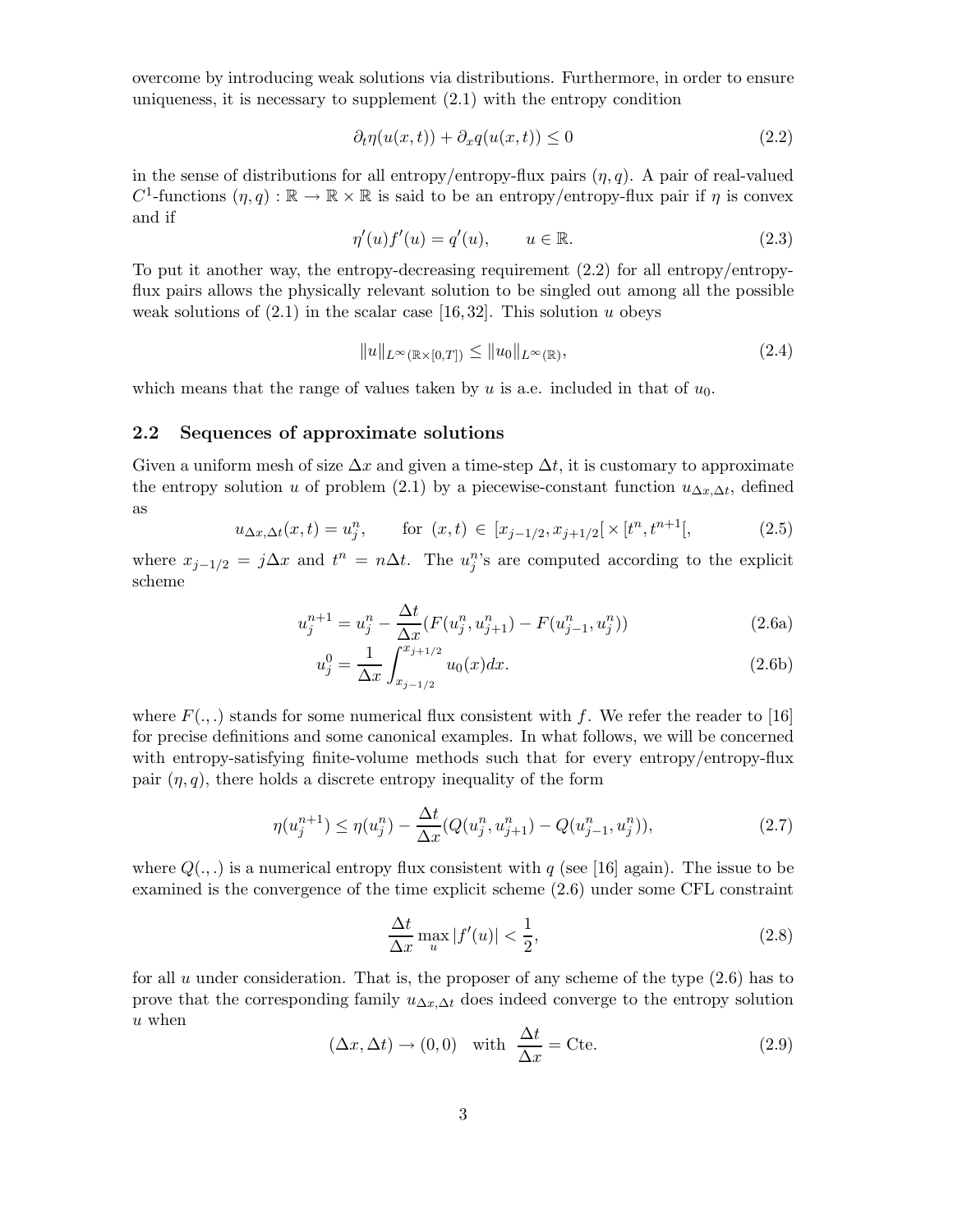In this paper, we shall be concerned with the convergence issue for the approximate solutions  $u_{\Delta x, \Delta t, \varepsilon}$  produced by the two classes of adaptive schemes that we previously advocated in  $[1, 7, 8]$  for the numerical approximation of  $(2.1)$ . The first class, based upon Cohen et al. [6], is called *Global Time Stepping* because we have space-only adaptivity and a single time-step is used for all meshes. The second class, partially based upon Müller and Stiriba [26], is called *Local Time Stepping* because we have full space-time adaptivity and each mesh is assigned its own time-step. Besides a reference mesh-size  $\Delta x$  (representing the coarsest level) and a reference time-step  $\Delta t$  (representing the largest time-step), the computed solution also depends on a threshold parameter  $\varepsilon$ . The latter parameter is homogeneous to an interpolation error and is aimed at monitoring the local coarsening or refining of the grid.

Unlike the uniform grid case, the actual construction of the piecewise-constant function  $u_{\Delta x,\Delta t,\varepsilon}$  is quite involved, as will be detailed in §4 and §5. It includes so many technicalities that it is impossible for us at this stage to write down an update formula as simple as (2.6). However, we are in a position to state our purpose, which is to prove that the family  $u_{\Delta x,\Delta t,\varepsilon}$  does indeed converge to the entropy solution u of (2.1) when

$$
(\Delta x, \Delta t, \varepsilon) \to (0, 0, 0) \quad \text{with} \quad \frac{\Delta t}{\Delta x} = \text{Cte} \quad \text{and} \quad \frac{\varepsilon}{\Delta t} = \text{Cte}, \tag{2.10}
$$

under a CFL restriction similar —but not identical— to  $(2.8)$ . For notational convenience and thanks to (2.10), we shall henceforth write  $u_{\varepsilon}$  instead of  $u_{\Delta x,\Delta t,\varepsilon}$ . The relation between  $\varepsilon$  and  $\Delta t$  will be commented upon in paragraph 4.2.1.

#### 2.3 Strategy for a proof of convergence

To achieve this goal, we appeal to the general framework set forth by Coquel and LeFloch [9,10]. This approach was initially proposed to replace traditional BV-oriented techniques [15, 18, 21, 23, 31, 35] in the unfavorable case of sequences of approximate solutions that fail to satisfy a BV-estimate. This occurs for instance in several space dimensions, where BV-estimates are not always available. Even in one space dimension, the assumptions it requires are also weaker than a BV-estimate. For a scalar conservation law in one space dimension, it appears to be one of the fastest way to derive convergence.

In essence, the Coquel-LeFloch method relies on former results by DiPerna [13] regarding uniqueness of measure-valued solutions and consistency with the initial solution (see Appendix A). Although it makes use of entropy inequalities and shares a few common tools with the theory of compensated compactness [11, 12, 24, 28, 34], it differs from compensated compactness in that the latter applies only to one space dimension but can be extended to a system of conservation laws. Finally, let us mention that DiPerna's results have also inspired Szepessy's proof of convergence [33] for the streamline diffusion method.

As elaborated on in [10, §2.3], the Coquel-LeFloch program consists of a five-step procedure, upon the successful completion of which  $u_{\varepsilon}$  will be proved to converge to u in a strong  $L^1_{\text{loc}}$  sense:

1. *Derivation of a uniform*  $L^\infty$ -estimate. The first task is to work out a uniform estimate of the type

$$
||u_{\varepsilon}||_{L^{\infty}(\mathbb{R} \times ]0,T[)} \leq C. \tag{2.11}
$$

Then, according to Tartar's celebrated result [34], we are able to define a Young measure  $\nu$  that yields all the  $L^{\infty}$  weak- $\star$  composite limits of  $u_{\varepsilon}$  when  $\varepsilon \to 0$ . In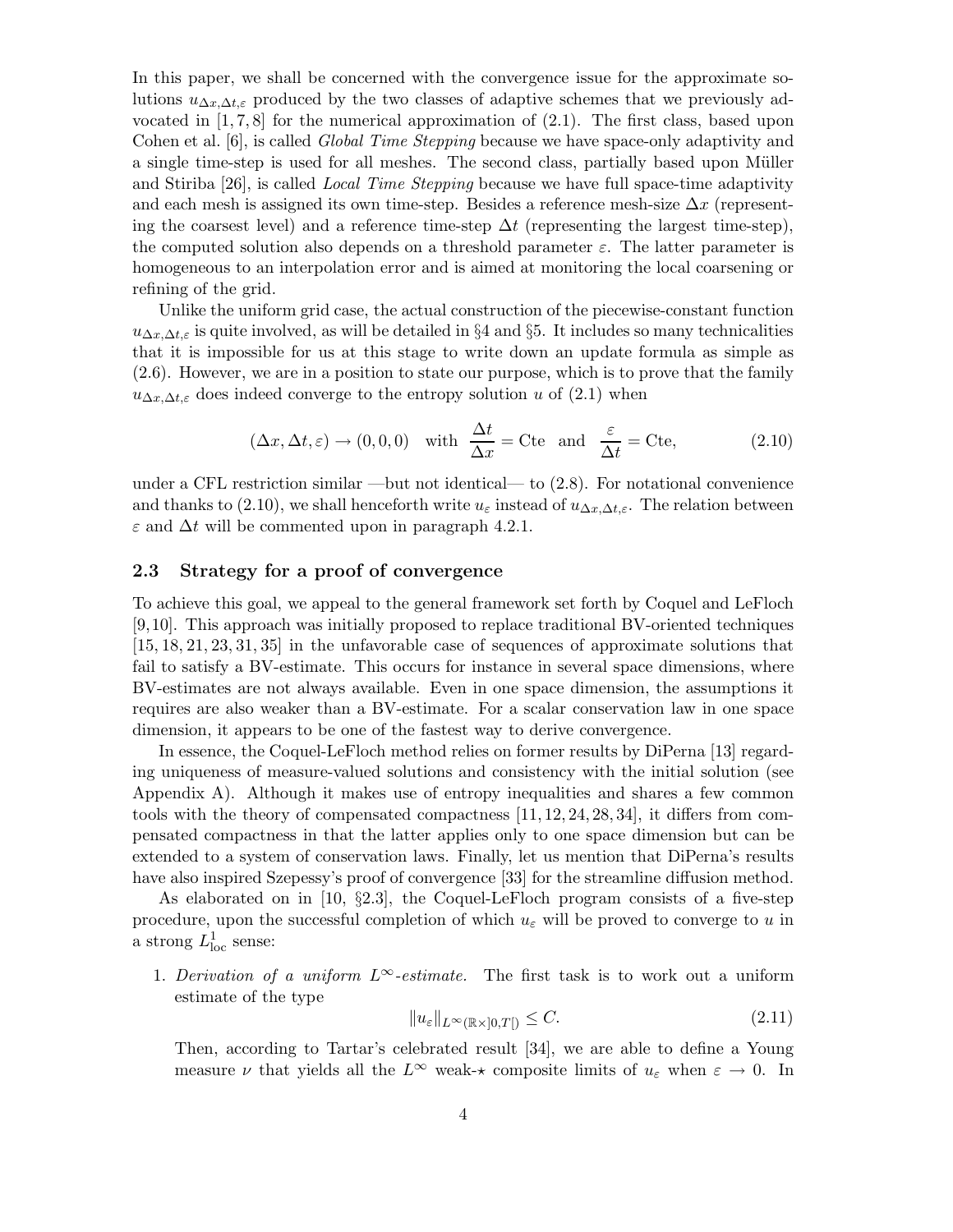other words, for all continuous functions  $a : \mathbb{R} \to \mathbb{R}$ , we have

$$
a(u_{\varepsilon}) \to \langle \nu, a \rangle \quad \text{weak-} \star \text{ in } L^{\infty}(\mathbb{R} \times ]0, T[
$$
. (2.12)

The meaning of  $\langle \nu, a \rangle$  can be found in Appendix A.

- 2. *Weak estimate of the discrete space derivatives.* The second task is to bound the fluctuations of the approximate functions  $u_{\varepsilon}$ ; this is usually done by some uniform estimate on their discrete derivatives, which is weaker than a BV-estimate. This allows us to infer that the limit  $\nu$  is a measure-valued solution of (2.1) in the sense of Definition A.1.
- 3. *Derivation of entropy inequalities.* The third task is to prove that for all entropyentropy flux pair, there holds an inequality similar to (2.7) in the uniform mesh case, possibly with some additional right-hand side source terms that vanish when  $\varepsilon \to 0$ . This enables us to show that  $\nu$  satisfies all the entropy inequalities in the sense of Definition A.2.
- 4. *Consistency with the initial condition*. The fourth task is to check that  $\nu$  is consistent with the initial data using a criterion by DiPerna (Theorem A.2). To this end, only one strictly convex entropy is required. Once this has been done, it follows that the Young measure  $\nu$  assumes the correct initial data.
- 5. *Application of DiPerna's uniqueness theorem.* The fifth task is to invoke DiPerna's uniqueness theorem [13] (see also Theorem A.1) to conclude that  $\nu = \delta_u$  where u is the unique entropy weak solution of (2.1). The convergence of  $u_{\varepsilon}$  toward u can then be shown to be strong in  $L^1_{\text{loc}}$ .

In practice, it turns out that instead of a five-step procedure, we only have to concentrate on a two-item check-list, namely:

– STEP 1 : *Derivation of a uniform* L∞*-estimate.*

For an adaptive grid, Step 1 is not as straightforward as for the standard uniform mesh, due to the fact that interpolation on an adaptive mesh does induce small fluctuations in the numerical solutions, thus preventing an invariant region to be easily defined.

– STEP 3 : *Derivation of entropy inequalities.*

It is sufficient to derive the entropy inequalities described in Step 3, because these will in turn help us with Tasks 2, 4 and 5 via some classical arguments [10] that can be repeatedly used.

Another difficulty in applying this program lies in the apparent complexity of the algorithms involved in the construction of the approximate solution  $u_{\varepsilon}$  on adaptive grids. We now proceed to explaining the underlying ideas behind such a complexity.

### 3 Basics of multiresolution analysis

We start by addressing the question of how to associate to a given function  $v$  and a given threshold  $\varepsilon$  an adaptive grid S and an approximate piecewise-constant representation  $\mathbf{v}_S$ of v on S within the accuracy  $\varepsilon$ .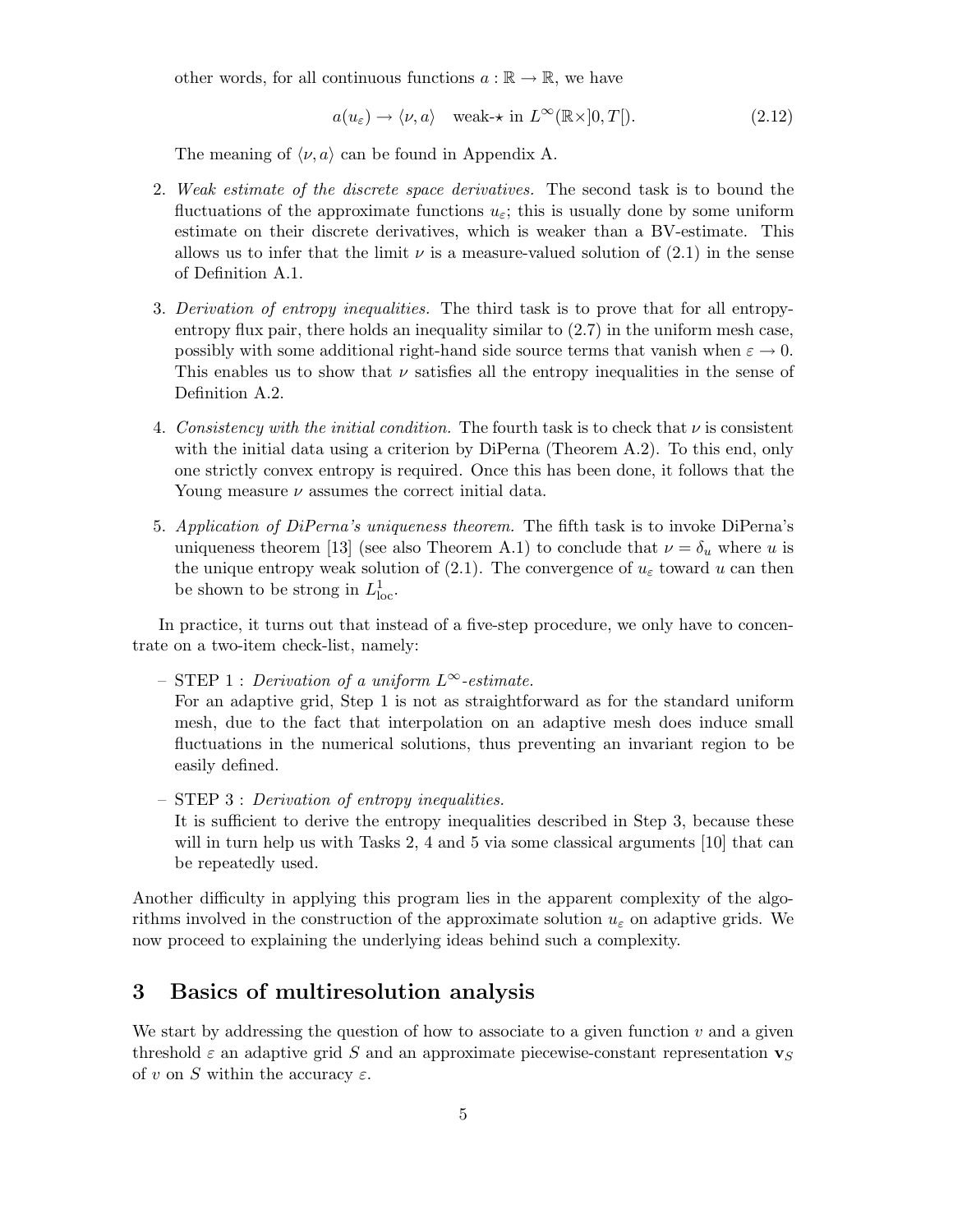

Figure 1: Multiresolution dyadic grid hierarchy, projection and prediction

#### 3.1 Operations on nested uniform grids

We consider a uniform grid with step-size  $\Delta x$ , whose cells are the intervals

$$
\Omega_{0,j} = [x_{0,j-1/2}, x_{0,j+1/2}] = [j\Delta x, (j+1)\Delta x], \qquad j \in \mathbb{Z}.
$$
\n(3.1)

From this coarsest level labeled 0, we define a hierarchy of grids by dyadic refinement. More specifically, for increasing index  $k \geq 0$ , the cells of level k are

$$
\Omega_{k,j} = [x_{k,j-1/2}, x_{k,j+1/2}] = [2^{-k}j\Delta x, 2^{-k}(j+1)\Delta x], \qquad j \in \mathbb{Z},
$$
\n(3.2)

so that the subdivision property

$$
\Omega_{k,j} = \Omega_{k+1,2j} \cup \Omega_{k+1,2j+1}
$$
\n(3.3)

holds true and results in a nested hierarchy. The length  $\Delta x_k$  of  $\Omega_{k,j}$  is  $2^{-k}\Delta x$ . The cell-division process stops at the finest level  $K \geq 1$ .

#### 3.1.1 Coarsening and refining

Let  $v: x \in \mathbb{R} \to v(x) \in \mathbb{R}$  be a real-valued function. Initially, v is discretized on the finest grid K by the array  $\mathbf{v}_K = \{v_{K,j}\}_{j\in\mathbb{Z}}$  in which  $v_{K,j}$  is the average of v over  $\Omega_{K,j}$ . ¿From this finest level K, we define lower-level representations  $\mathbf{v}_k = \{v_{k,j}\}_{j\in\mathbb{Z}}$  of v by successively applying the coarsening operator  $\gamma$ , namely,

$$
\mathbf{v}_k = \mathbf{\hat{y}} \mathbf{v}_{k+1}, \qquad \text{with} \quad v_{k,j} = \frac{1}{2}(v_{k+1,2j} + v_{k+1,2j+1}). \tag{3.4}
$$

By nestedness and backward induction,  $v_{k,j}$  is the average of v over  $\Omega_{k,j}$ .

The "inverse" operator attempts to guess the mean values on level  $k + 1$  from those on level k. This involves a prediction operator  $\tilde{V}$  which we define as

$$
\widehat{\mathbf{v}}_{k+1} = \nabla \mathbf{v}_k
$$
, with  $\widehat{v}_{k+1,2j+i} = \sum_{m=-s}^{s} \gamma_m^i v_{k,j+m}$  for  $i = 0, 1$ . (3.5)

The coefficients  $\gamma_m^i$  are required to meet

$$
\gamma_0^0 = 1; \qquad \gamma_0^1 = 1; \tag{3.6a}
$$

$$
\gamma_m^0 = -\gamma_{-m}^0; \quad \gamma_m^1 = -\gamma_m^0 \qquad \text{for } m \neq 0. \tag{3.6b}
$$

By construction, these constraints secure (3.4). In other words, the mean values are preserved, and we have  $\lozenge \circ \lozenge v_k = v_k$  for all vector  $v_k$ . The prediction operator  $\lozenge$  is local and the width of its stencil is  $2s + 1$ . It is exact for polynomials of degree lesser than  $2s$ , which means that if v is such a polynomial and if  $v_{k+1,j}$  is the average of v over  $\Omega_{k+1,j}$  for all  $j \in \mathbb{Z}$ , then  $\forall \circ \forall \mathbf{v}_{k+1} = \mathbf{v}_{k+1}$ .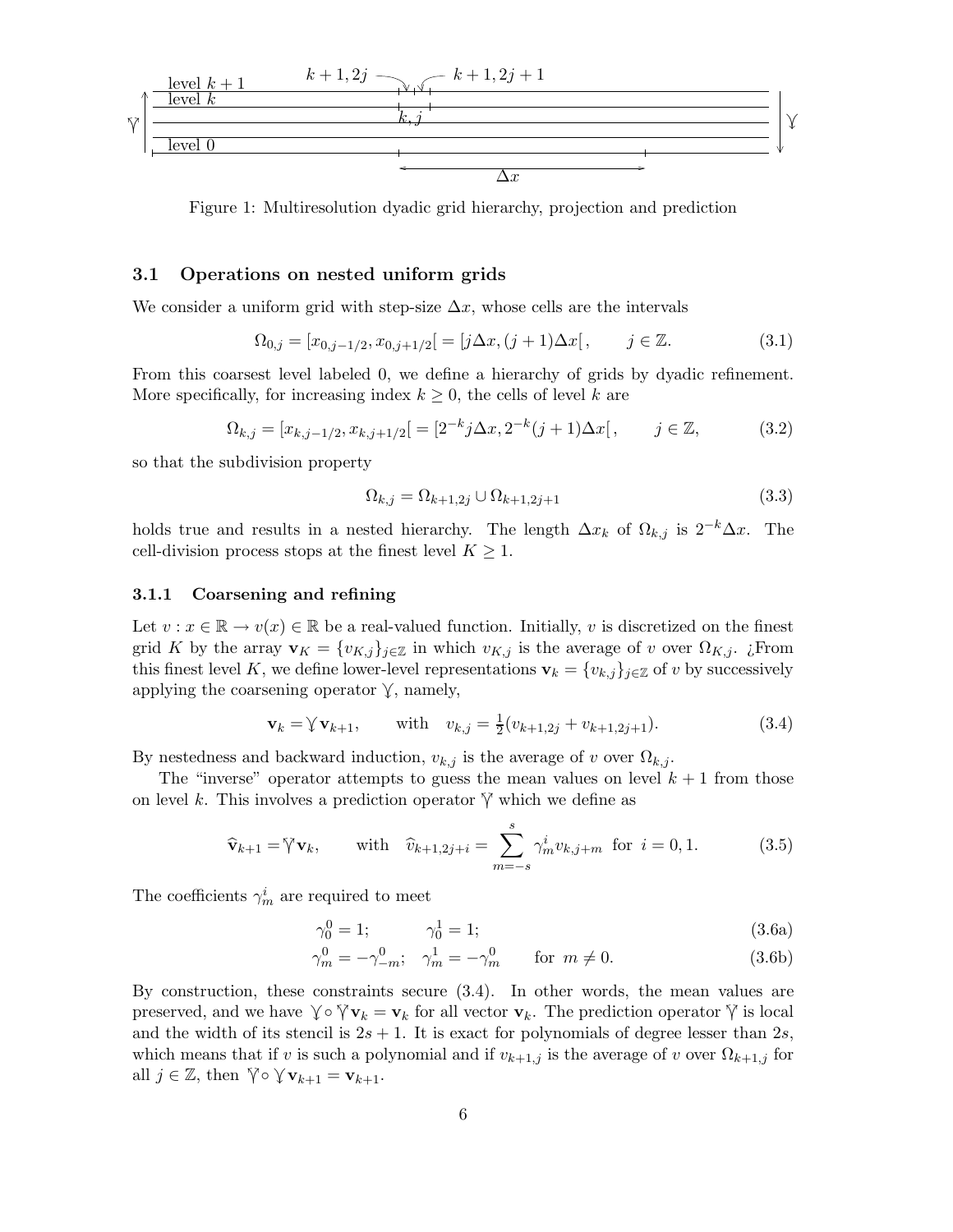#### 3.1.2 Encoding and decoding

The detail  $\mathbf{d}_{k+1} = \{d_{k+1,j}\}_{j\in\mathbb{Z}}$  is defined to be the array whose entries are

$$
d_{k+1,j} = v_{k+1,j} - \hat{v}_{k+1,j}.
$$
\n(3.7)

Since the preservation of mean values implies

$$
v_{k+1,2j} = \hat{v}_{k+1,2j} + d_{k+1,2j}
$$
 (3.8a)

$$
v_{k+1,2j+1} = \hat{v}_{k+1,2j+1} - d_{k+1,2j},\tag{3.8b}
$$

or in other words

$$
d_{k+1,2j+1} = -d_{k+1,2j}.\tag{3.9}
$$

Because  $\hat{\mathbf{v}}_{k+1} = \hat{\mathbf{v}} \mathbf{v}_k$ , the pair  $(\mathbf{v}_k, \mathbf{d}_{k+1})$  can be stored in place of  $\mathbf{v}_{k+1}$  without any loss of information, and using (3.9) with the same storage space. Iterating this process from the finest level down to the coarsest yields the  $(K + 1)$ -tuple  $(v_0, d_1, \ldots, d_K)$ , which we refer to as the multiscale representation of  $v_K$ . For convenience, we set  $d_0 = v_0$  and formally express this as

$$
\mathbf{m} = (\mathbf{d}_0, \mathbf{d}_1, \dots, \mathbf{d}_K) = M \mathbf{v}_K, \tag{3.10}
$$

where M denotes the encoding operator.

The inverse operator  $M^{-1}$  acts on the multiscale representation **m** and returns the arrays  $v_k$  for  $0 \le k \le K$  using the two-scale relations (3.8) and the prediction operator (3.5). It is said to be the decoding operator.

#### 3.1.3 Thresholding and approximating

By virtue of the polynomial exactness of the prediction operator (3.5), a detail that is small in absolute value implies that the function  $v$  is locally "close" to a polynomial. We take advantage of this property to compress the function in the multiscale domain by dropping the details that are smaller than a given threshold.

To clarify this idea, we first define a threshold operator  $T_{\Gamma}$  depending on an arbitrary subset  $\Gamma \subset \{0, 1, \ldots, K\} \times \mathbb{Z}$  of indices  $(k, j)$ . Let  $\mathbf{m} = (\mathbf{d}_0, \mathbf{d}_1, \ldots, \mathbf{d}_K)$  be a multiscale representation. Then, we set

$$
\mathbf{T}_{\Gamma}\mathbf{m} = (\mathbf{d}'_0, \mathbf{d}'_1, \dots, \mathbf{d}'_K) \tag{3.11}
$$

where

$$
d'_{k,j} = \begin{cases} d_{k,j} & \text{if } (k,j) \in \Gamma, \\ 0 & \text{otherwise.} \end{cases}
$$
 (3.12)

The operator  $T_{\Gamma}$  amounts to cancelling all the components of a multiscale representation lying outside Γ.

Given a threshold  $\varepsilon > 0$ , we introduce the level-dependent threshold values

$$
\varepsilon_0 = 0
$$
 and  $\varepsilon_k = 2^{k-K} \varepsilon$  for  $k = 1, ..., K$ . (3.13)

The rationale for (3.13) is that the coarser a level is, the more cautious we must be in dropping out details. Then, the subsets  $\Gamma$  of interest to us are those which contain the region of *significant* details, that is,

$$
\Gamma \supset \Gamma_{\varepsilon} := \{ (k, j) \in \{0, 1, \dots, K\} \times \mathbb{Z} \text{ such that } |d_{k,j}| \ge \varepsilon_k \}
$$
\n(3.14)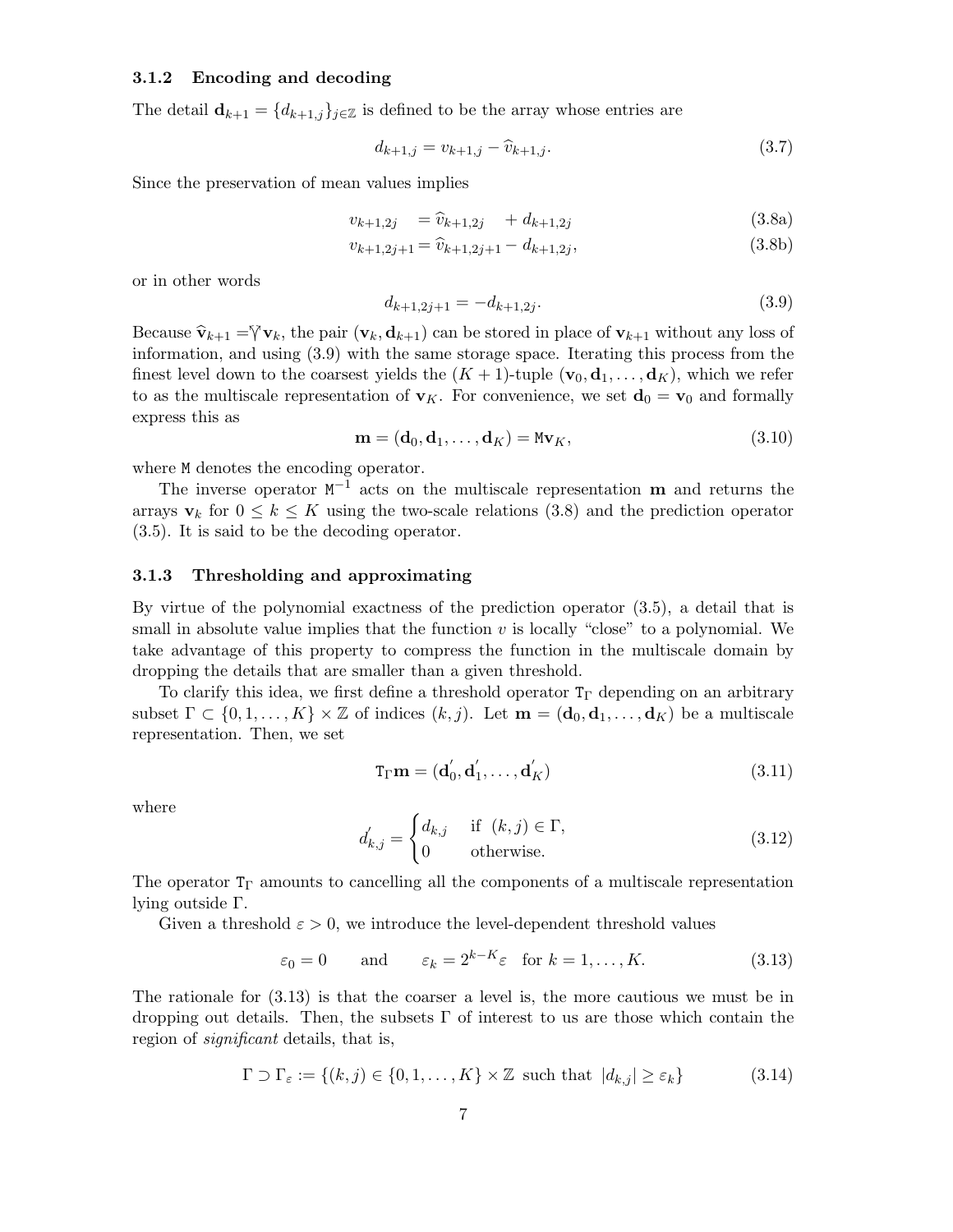and which are a *gradual*, that is,

$$
(k+1,j) \in \Gamma \Rightarrow (k, \lfloor j/2 \rfloor + \ell) \in \Gamma, \text{ for } \ell = -g, \dots, g. \tag{3.15}
$$

To turn any subset Γ into a gradual tree, we use Algorithm 1. Choosing the grading parameter  $g \geq s$  ensures that the stencil of the predictive refining operator (3.5) always belongs to the tree. Applying Algorithm 1 to  $\Gamma_{\varepsilon}$  yields the smallest acceptable tree, which we also designate by  $\Gamma_{\varepsilon}$ .

| <b>Algorithm 1</b> Gradualness of the tree                                  |  |
|-----------------------------------------------------------------------------|--|
| for level $k = K - 1 \searrow 0$ do                                         |  |
| for $j \in \mathbb{Z}$ do                                                   |  |
| if $(k+1, j) \in \Gamma$ then                                               |  |
| ensure that $(k,  j/2  + \ell) \in \Gamma$ for all $\ell = -g, \ldots, g$ . |  |
| end if                                                                      |  |
| end for                                                                     |  |
| end for                                                                     |  |

From the thresholding operator  $T_{\Gamma}$ , introduced in (3.11)–(3.12), we define the approximating operator

$$
\mathbf{A}_{\Gamma} = \mathbf{M}^{-1} \mathbf{T}_{\Gamma} \mathbf{M} \tag{3.16}
$$

which is meant to act on the physical representation  $\mathbf{v}_K$ . The latter operator is nonlinear, since Γ now depends on  $\mathbf{v}_K$  through (3.14). It reveals itself to be a "good" approximation, in the sense that we have the two estimates

$$
\|\mathbf{v}_K - \mathbf{A}_{\Gamma}\mathbf{v}_K\|_{L^1} \le C_1 \varepsilon,\tag{3.17a}
$$

$$
\|\mathbf{v}_K - \mathbf{A}_\Gamma \mathbf{v}_K\|_{L^\infty} \le C_\infty \varepsilon,\tag{3.17b}
$$

where the constants C depend on the prediction operator  $(3.5)-(3.6)$  and provided that

$$
\|\mathbf{v}_K\|_{L^1} = \Delta x_K \sum_{j \in \mathbb{Z}} |v_{K,j}| \quad \text{and} \quad \|\mathbf{v}_K\|_{L^\infty} = \sup_{j \in \mathbb{Z}} |v_{K,j}| \quad (3.18)
$$

are well-defined. We refer the readers to Cohen [5] for the proof and also for a thorough investigation of nonlinear approximation.

#### 3.2 Operations on adaptive non-uniform grids

#### 3.2.1 From a tree to a grid

For a significant and gradual tree  $\Gamma$  satisfying (3.14)–(3.15), we consider the set

$$
\partial \Gamma = \left\{ (k, j) \text{ such that } (k, 2\lfloor j/2 \rfloor) \in \Gamma \text{ and } (k+1, 2j) \notin \Gamma \right\},\tag{3.19}
$$

representing its leaves<sup>1</sup>, where the finest non-negligible detail is located. Thus,  $(k, j)$ belongs to  $\partial \Gamma$  if its parent  $(k-1, \lfloor j/2 \rfloor)$  is too coarse  $(|d_{k,2\lfloor j/2 \rfloor}| \geq \varepsilon_k)$  and if it is itself fine enough to render the local smoothness of the solution  $(|d_{k+1,2j}| < \varepsilon_{k+1})$ . Let

$$
S = S(\Gamma) := \{ \Omega_{k,j} \}_{(k,j) \in \partial \Gamma} \tag{3.20}
$$

<sup>&</sup>lt;sup>1</sup>For  $k = K$ , it is conventionally understood that  $(K + 1, j) \notin \Gamma$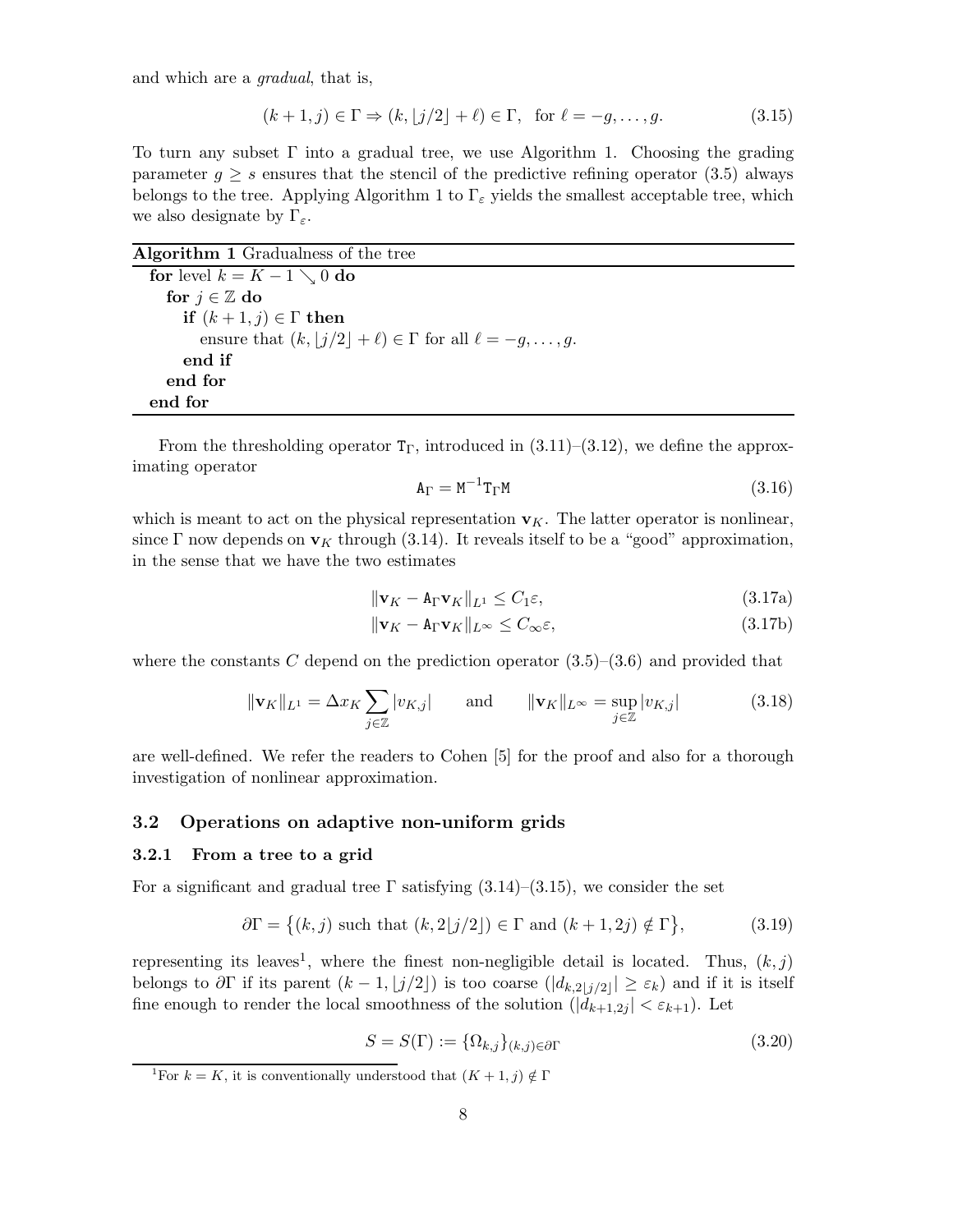be the collection of cells in the x-domain corresponding to the pairs  $(k, j)$  in  $\partial \Gamma$ . To emphasize that S depends on Γ, we may be led to write  $S(\Gamma)$ . It must be kept in mind that while  $\partial\Gamma$  is merely a set of integer pairs  $(k, j)$ , the associated grid S is a collection of intervals of the x-domain R. It can be readily shown that S induces a partition of this domain, i.e.,

$$
\mathbb{R} = \bigcup_{(k,j)\in\partial\Gamma} \Omega_{k,j} \tag{3.21}
$$

and  $\Omega_{k,j} \cap \Omega_{k',j'} = \emptyset$  for  $(k,j) \neq (k',j')$ . It follows that S can also be considered as a (nonuniform) space grid. For  $\Omega_{k,j} \in S$ , the left (resp. right) neighbor of  $\Omega_{k,j} \in S$  is designated by  $\Omega_{k_L,j_L}$  (resp.  $\Omega_{k_R,j_R}$ ). By gradualness of  $\Gamma$ , we have  $|k_L - k| \leq 1$  and  $|k_R - k| \leq 1$ , thus avoiding abrupt level transitions. Naturally, it is expected that the higher-level cells of S will be concentrated only around the singularities of v. From now on, the index set  $\partial \Gamma$  of the adaptive grid S will also be referred to as  $\eth S$ .

The estimates  $(3.17)$  give us strong indication that the tree Γ, and therefore the grid S, are well suited to the data  $v_K$  within an accuracy defined by  $\varepsilon$ . In assessing the effects of thresholding by (3.17), however, we have used  $\mathbf{A}_{\Gamma}\mathbf{v}_K = M^{-1}(\mathbf{T}_{\Gamma}\mathbf{M}\mathbf{v}_K)$ , a vector defined on level  $K$ . While this vector is convenient for such a theoretical purpose, what is really needed for practical computations is a representation of  $v$  on the adaptive grid  $S$ . This representation  $\mathbf{v}_S = \{v_{k,j}\}_{(k,j)\in\partial S}$  would consist of approximate average values of v over each  $\Omega_{k,j} \in S$ . We can retrieve it by  $\mathbf{v}_S = M_S^{-1}(\mathbf{T}_{\Gamma} \mathbf{M} \mathbf{v}_K) = M_S^{-1} \mathbf{m}_{\Gamma}$ , where  $M_S^{-1}$  is given by the partial decoding Algorithm 2. It can be checked that thanks to gradualness of  $\Gamma$  and to  $g \geq s$ , Algorithm 2 is well-defined.

| Algorithm 2 Partial decoding |  |  |  |
|------------------------------|--|--|--|
|------------------------------|--|--|--|

| Starting from $m_{\Gamma} = T_{\Gamma} M v_K$ on $\Gamma$                                                                                                |
|----------------------------------------------------------------------------------------------------------------------------------------------------------|
| for level $k = 1 \nearrow K$ do                                                                                                                          |
| for $j \in \mathbb{Z}$ do                                                                                                                                |
| if $(k, j) \in \Gamma$ then                                                                                                                              |
| compute $\begin{cases} \hat{v}_{k,2j} \text{ using } (3.5), \\ v_{k,2j} = \hat{v}_{k,2j} + d_{k,2j}, \\ v_{k,2j+1} = 2v_{k-1,j} - v_{k,2j}. \end{cases}$ |
| end if                                                                                                                                                   |
| end for                                                                                                                                                  |
| end for                                                                                                                                                  |
|                                                                                                                                                          |

The reverse transformation  $M_S$  maps  $v_S$  to  $m_{\Gamma}$  and is performed with the partial encoding Algorithm 3. This time, the algorithm can be checked to be well-defined thanks not only to gradualness and  $g \geq s$ , but also to the data  $v_{k,j}$  available for  $(k,j) \in \partial \Gamma$ . By construction, the entries of the multiscale representation  $M_S\mathbf{v}_S = (\mathbf{v}_0, \mathbf{d}_1, \dots, \mathbf{d}_K)$  obtained are equal to zero as soon as  $(k, j) \notin \Gamma$ .

*Remark 3.1.* For a finite domain of length  $L = N_0 \Delta x$ , the grading property imposed by Algorithm 1 ensures that the complexity of the partial decoding and encoding Algorithms 2 and 3 is reduced to  $O(\#\Gamma)$  instead of  $O(2^K)$ .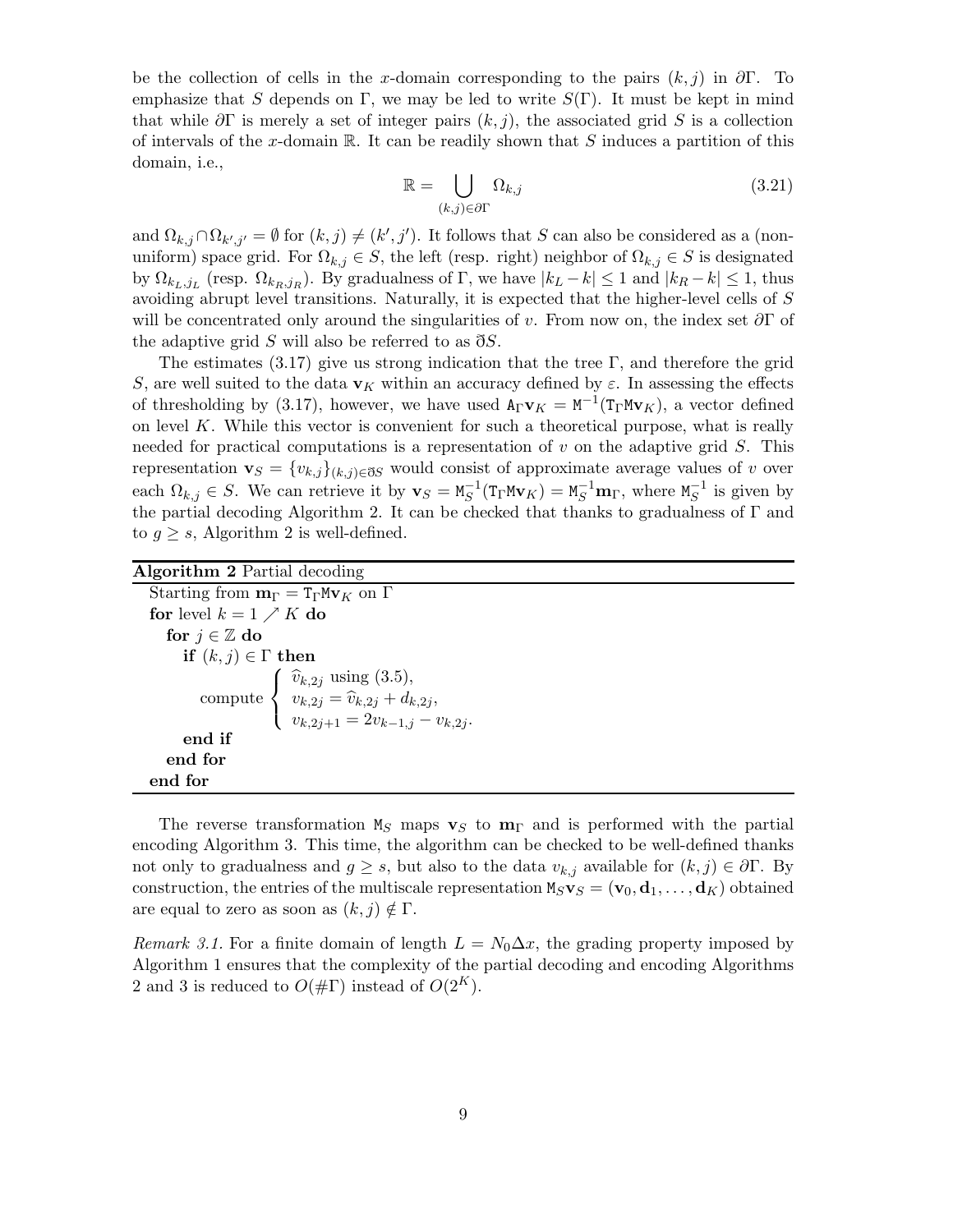#### Algorithm 3 Partial encoding

```
Starting from \mathbf{v}_S on S
Set d_{k,j} = 0 for all (k,j) initially
for level k = K - 1 \searrow 0 do
  for j \in \mathbb{Z} do
     if (k+1, 2j) \in \Gamma then
        compute v_{k,j} using (3.4)
     end if
  end for
  for j \in \mathbb{Z} do
     if (k+1,j) \in \Gamma then
        compute d_{k+1,2j} = v_{k+1,2j} - \hat{v}_{k+1,2j} using (3.5).
     end if
  end for
end for
```
### 4 Global Time Stepping adaptive scheme

#### 4.1 Description of the numerical scheme

We now recall how the multiresolution analysis is coupled with the finite-volume approach to design an adaptive method to solve (2.1). The details and the error analysis of the method in the scalar case can be found in [6]. The idea is to represent the solution  $v_{\varepsilon}^{n}$  at a given time step  $t^n$  on an adaptive grid  $\widetilde{S}^{n+1}_\varepsilon$  suitable for both the current time step and the next one. The design of  $\widetilde{S}_{\varepsilon}^{n+1}$  will be detailed below. The solution is updated using a numerical scheme designed to solve the PDE (2.1) on a non uniform grid. It is then encoded again in the multiresolution representation, in order to update the adaptive grid, according to the displacement and formation of the singularities.

Starting from an initial condition defined as

$$
v_{k,j}^0 = \frac{1}{|\Omega_{k,j}|} \int_{\Omega_{k,j}} u_0(x) dx, \qquad \text{for } (k,j) \in \partial \Gamma^0,
$$
\n(4.1)

the multiresolution scheme can be summarized as follows:

#### Algorithm 4 Adaptive algorithm

Initialization: encoding of the initial solution defined by (4.1) and definition of  $\Gamma_{\varepsilon}^0$  using (3.14). for time step  $n = 0, \ldots, N - 1$  do Prediction of  $\Gamma_{\varepsilon}^{n+1}$  using Algorithm 5 Partial decoding of  $v^n$  on  $\tilde{S}_{\varepsilon}^{n+1}$  (derived from  $\Gamma_{\varepsilon}^{n+1}$  using (3.20)). Evolution of  $v^n$  to  $v^{n+1}$  on the adaptive grid  $\widetilde{S}^{n+1}_{\varepsilon}$ Definition of  $\Gamma^{n+1}_{\varepsilon}$  by partial encoding of  $v^{n+1}$  and thresholding. end for Decoding of  $v^N$  on the finest grid  $S_K$ .

The stability of the method has been established by a bound on the error between the numerical solution  $u_{\varepsilon}$  obtained with Algorithm 4 reconstructed on the finest level  $S_K$  in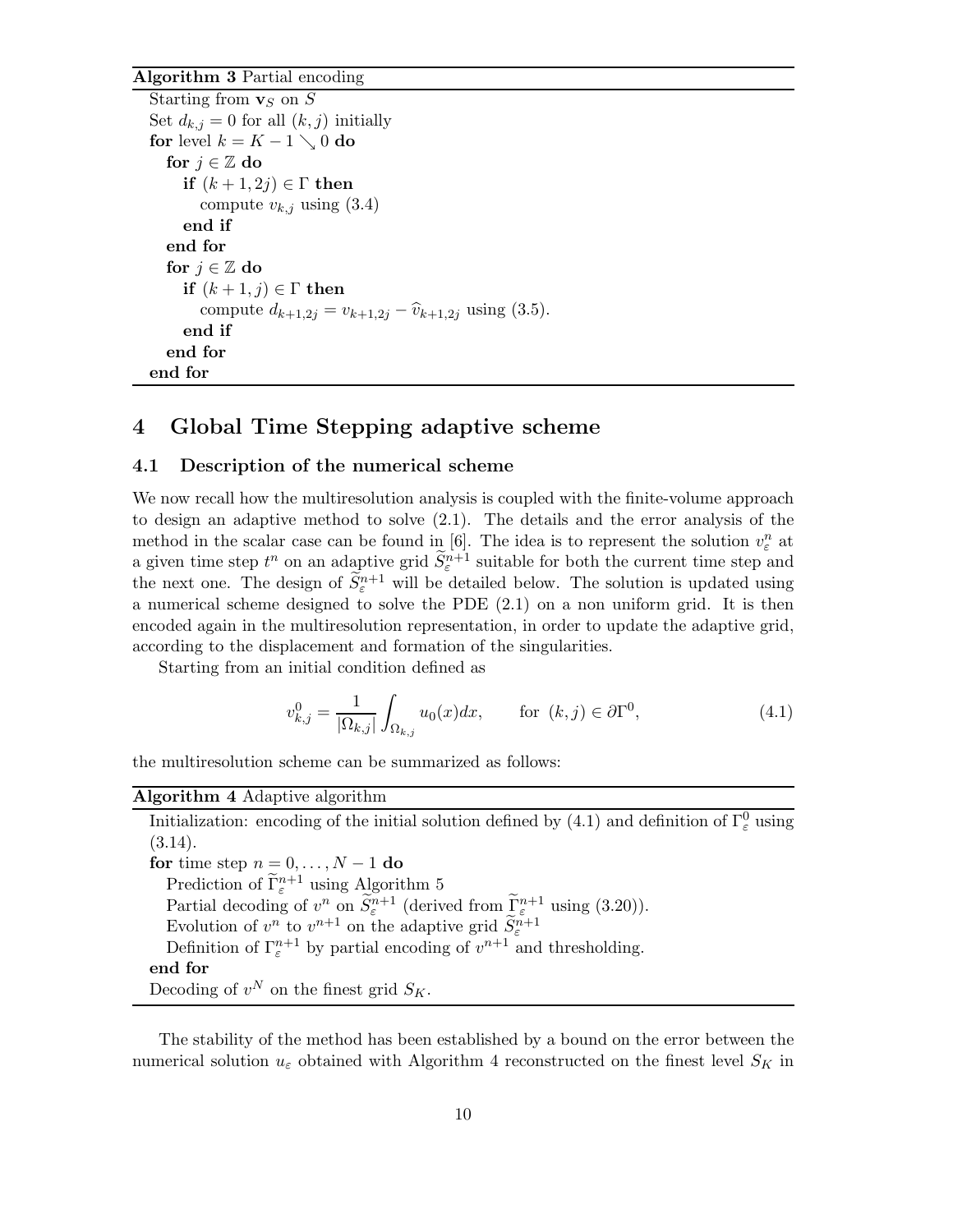the grid hierarchy and the numerical solution  $u$  obtained with the underlying finite volume scheme on this fine uniform grid. The error estimate

$$
||u_{\varepsilon}^N - u^N|| \le C(T)\varepsilon
$$
\n(4.2)

was obtained for first-order finite-volume schemes by Cohen et al. [6]. It was later extended by Hovhannisyan and Müller [20] to schemes using approximate fluxes and source reconstruction strategies. In the present paper, we are concerned with the convergence of the numerical solution provided by Algorithm 4 towards the entropic solution in the sense defined in paragraph 2.2. We will endeavour to obtain this convergence in a way which can then be extended to the local time stepping strategy.

The prediction of the tree  $\Gamma_{\varepsilon}^{n+1}$  is actually the bottleneck of the method. Thanks to the hyperbolicity of the system of PDEs, the singularities move at finite speed. The CFL stability condition (2.8) enables us to predict their propagation and also their formation during one time step. It was shown in [6] that it is actually possible to design a grid suitable to represent the solution at two consecutive times steps  $t^n$  and  $t^{n+1}$ . To this extent, the size of each significant detail  $d_{k,j}^n$  is tested against the threshold parameter  $\varepsilon_k$ to determine a unique index  $p(k, j)$  such that

$$
2^{p(k,j)z}\varepsilon_k \le |d_{k,j}^n| \le 2^{(p(k,j)+1)z}\varepsilon_k. \tag{4.3}
$$

In the above inequalities, z is a real number such that  $z < r + 1$ , with r the C<sup>r</sup>-Hölder smoothness of the wavelet which underlies the reconstruction scheme. In our case  $r < 1$ , therefore  $z < 2$ . The index  $p(k, j)$  is the number of levels to be refined starting from k, in a way which preserves the grading of the initial tree. To make this precise, let us recall some definitions from [6]:

• the *range* of *influence* of a detail  $d_{k,j}$  contains the indexes of the cells at the finest level that depend on the detail

$$
\Sigma_{k,j} = \{2^{K-k}(j-2s) + 2s, \dots, 2^{K-k}(j+2s+1) - 2s - 1\};\tag{4.4}
$$

• the *set of dependance* of a detail  $d_{k,i}$  contains the indexes of the cells at the finest level which the detail depends on

$$
\widetilde{\Sigma}_{k,j} = \{2^{K-k}(j-s), \dots, 2^{K-k}(j+s+1) - 1\};\tag{4.5}
$$

• the evolution during one time step with a  $q$ -stencil finite volume scheme is taken into account by defining the *backward dependance set*

$$
\widetilde{\Sigma}_{k,j}^- = \bigcup_{m \in \widetilde{\Sigma}_{k,j}} \{m - q, \dots, m + q\}.
$$
\n(4.6)

The refinement of the tree  $\Gamma_{\varepsilon}^{n}$  is then performed according to the following algorithm:

The grid  $\widetilde{S}^{n+1}_{\varepsilon} = S(\widetilde{\Gamma}^{n+1}_{\varepsilon})$  is a collection of cells  $(\Omega_{k,j})_{k,j}$  on different levels k, with the double indices  $(k,j) \in \partial \tilde{\Gamma}_{\varepsilon}^{n+1}$  defined by (3.19). It is another partition of the domain  $\Omega = \bigcup_l \Omega_{0,l}$ . Note that in practice the solution is decoded on  $\widetilde{S}_{\varepsilon}^{n+1}$  only in order to be updated with the finite-volume scheme. Nevertheless, in order to analyze the convergence of the method, we introduce operators who perform the different steps of the Algorithm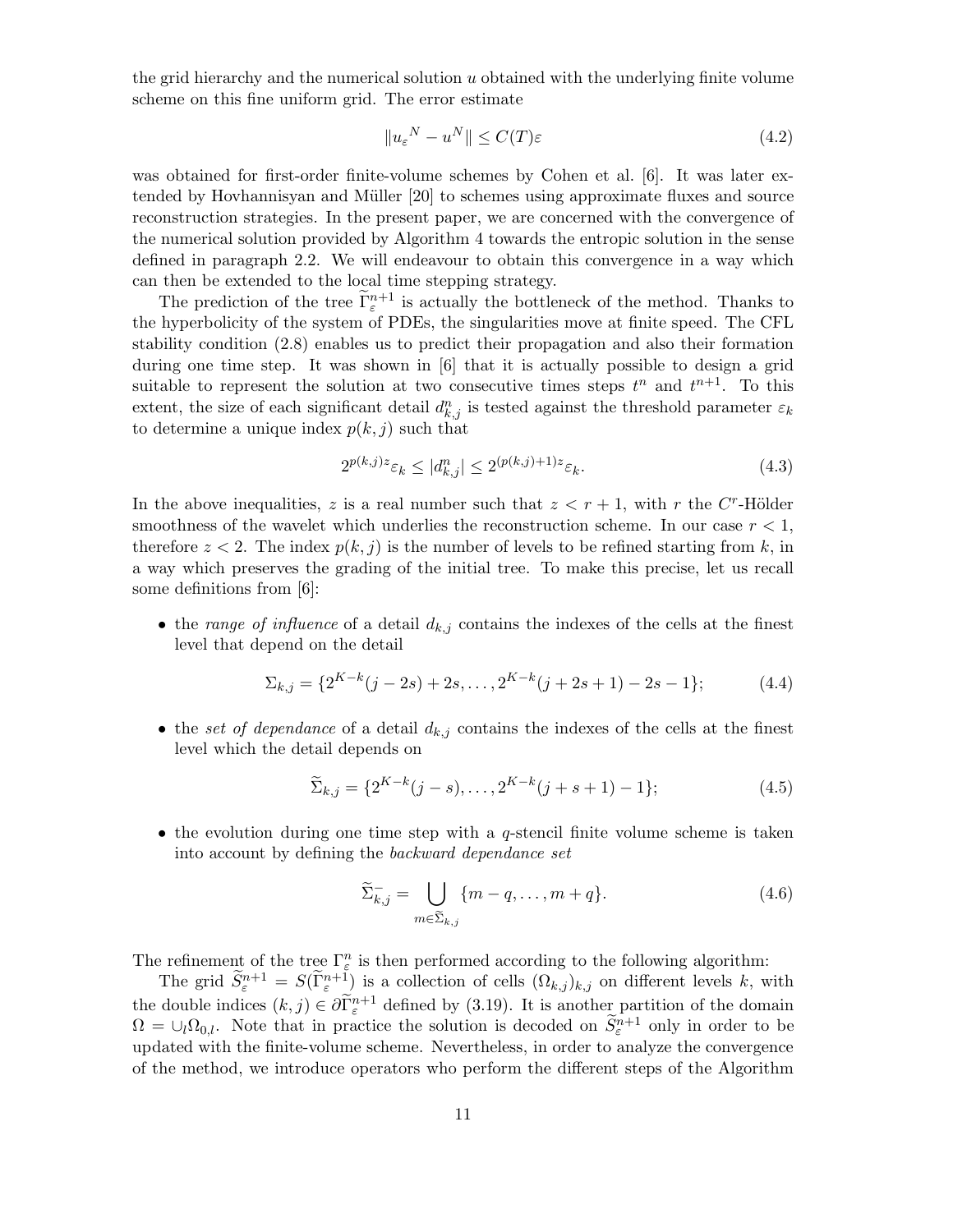# **Algorithm 5** Prediction of the adaptive tree  $\tilde{\Gamma}_{\varepsilon}^{n+1}$

**Require:** The solution is thresholded in the multiscale representation  $(3.10)$  on the partial tree  $\Gamma_{\varepsilon}^{n}$  defined by (3.14). for level  $k = K - 1 \searrow 1$  do if  $(k, j) \in \Gamma_{\varepsilon}^{n}$  then find  $p(k,j)$  with  $(4.3)$ add to  $\widetilde{\Gamma}_{\varepsilon}^{n+1}$  all  $(k',j')$  such that  $k' \leq k + p(k,j)$  and  $\widetilde{\Sigma}_{k',j'}^- \cap \Sigma_{k,j} \neq \emptyset$ . end if end for Apply grading Algorithm 1 to  $\Gamma_{\varepsilon}^{n+1}$ .

4 on the solution in the physical domain. The action of these operators on a Riemann problem for one time-step is illustrated in Figure 2.

Since the evolution scheme is explicit in time, the time step must satisfy a CFL stability condition. The grid being non-uniform, condition (2.8) is replaced by

$$
\frac{\Delta t}{2^K \Delta x} \max_{u} |f'(u)| < \frac{1}{2}.\tag{4.7}
$$

Note that it is much more severe than the uniform case condition, since it makes the time step of the same order than the smallest space step. This is a major incitement to design a scheme where different time-steps are used according to the local space discretization. This will be the subject of section 5.

Let us now focus on the various operators involved in one time-step for the Global Time Stepping adaptive scheme.

• Operator E (Evolution): this corresponds to the first step of the standard Godunov scheme under CFL condition (4.7). It computes the solution of the Cauchy problem

$$
\partial_t u_{\varepsilon}(x,t) + \partial_x f(u_{\varepsilon}(x,t)) = 0, \qquad x \in \mathbb{R}, \qquad t \in [t^n, t^{n+1}], \qquad (4.8a)
$$

$$
u_{\varepsilon}(x, t^n) = v_{k,j}^n, \qquad x \in \Omega_{k,j}, \quad (k, j) \in \partial \tilde{\Gamma}_{\varepsilon}^{n+1}.
$$
 (4.8b)

on the time interval  $[t<sup>n</sup>, t<sup>n+1</sup>]$ . We use the notation

$$
Eu_{\varepsilon}(x, t^n) = u_{\varepsilon}(x, t^{n+1,-})
$$
\n(4.9)

to express the limit of  $u_{\varepsilon}$  as  $t \to t^{n+1}$  from lower values.

• Operator P (Projection): this corresponds to the second step of the Godunov scheme. It computes the average of the Cauchy problem solution on the cells of the grid  $\widetilde{S}_{\varepsilon}^{n+1}$ . We denote by  $\bar{v}_{k,j}^{n+1}$  the discrete values such that

$$
\mathbf{P}u_{\varepsilon}(x, t^{n+1,-}) = \bar{v}_{k,j}^{n+1}, \qquad \text{for } x \in \Omega_{k,j}, \ \ (k, j) \in \partial \widetilde{\Gamma}_{\varepsilon}^{n+1}.
$$

Note that combining operators E and P leads to the numerical scheme

$$
\bar{v}_{k,j}^{n+1} = v_{k,j}^n - \frac{\Delta t}{\Delta x_k} \left( f_{k_r,j_r}^n - f_{k,j}^n \right),\tag{4.11}
$$

with

$$
f_{k_r,j_r}^n = F(v_{k,j}^n, v_{k_r,j_r}^n),
$$
\n(4.12a)

$$
f_{k,j}^n = F(v_{k_l,j_l}^n, v_{k,j}^n),
$$
\n(4.12b)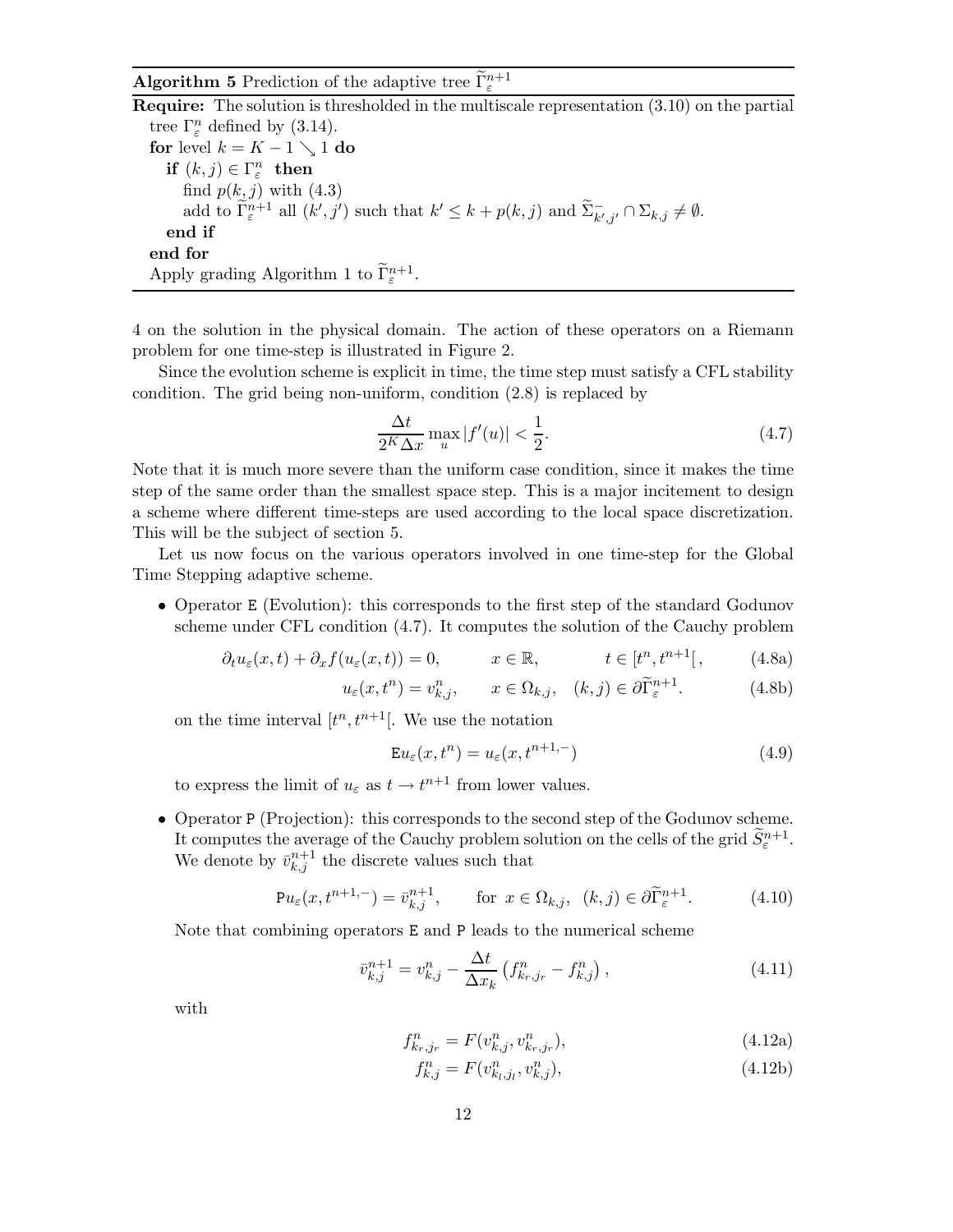

Figure 2: Action of the operators on a Riemann problem for one time-step

and  $\Delta t/\Delta x_k$  should satisfy the CFL condition (4.7). The cell  $\Omega_{k_l,j_l}$  (respectively  $\Omega_{k_r,j_r}$ ) is the left (resp. right) hand side neighbor of cell  $\Omega_{k,j}$ . In (4.12), F stands for the Godunov numerical flux function

$$
F(v_1, v_2) = f(\omega(0^+, v_1, v_2)),
$$
\n(4.13)

where  $\omega(x/t, v_1, v_2)$  is the self-similar solution of the Riemann problem (2.1) with  $u_0(x) = v_1$  for  $x < 0$  and  $u_0(x) = v_2$  for  $x \ge 0$ . We use the symbol  $f_{k,j}$  instead of  $f_{k,j-1/2}$  the flux for the left interface of cell  $\Omega_{k,j}$  because this notation is more suitable to the multiresolution analysis.

• Operator T (Thresholding): apply the multiresolution thresholding which coarsens the solution on the grid  $S_{\varepsilon}^{n+1} = S(\Gamma_{\varepsilon}^{n+1})$ . We denote by  $\check{v}_{k,j}^{n+1}$  the discrete values such that

$$
\text{TP}u_{\varepsilon}(x, t^{n+1,-}) = \check{v}_{k,j}^{n+1}, \qquad \text{for } x \in \Omega_{k,j}, \ \ (k,j) \in \partial \Gamma_{\varepsilon}^{n+1}.
$$
 (4.14)

Note that this operator has the same effect on the solution as the projection operator P but on a coarser grid. The tools to handle them in the proofs will be the same.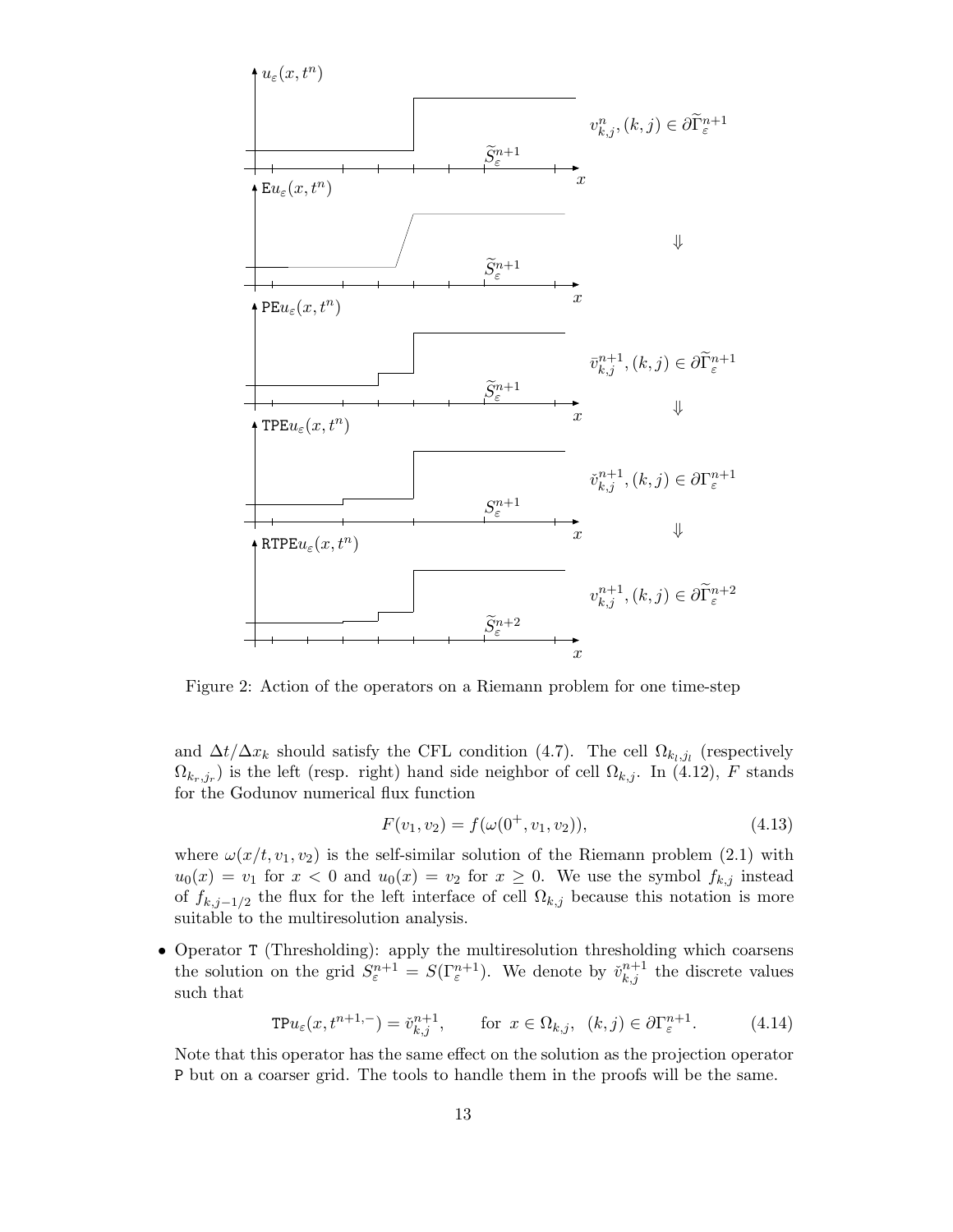

Figure 3: Trees Γ and  $\widetilde{\Gamma} \supset \Gamma$ , grids  $S = S(\Gamma)$  and  $\widetilde{S} = S(\widetilde{\Gamma})$ , discrete solutions v and  $\widehat{v}$ 

• Operator R (Refinement): predicts the tree  $\tilde{\Gamma}_{\varepsilon}^{n+2}$  containing both  $\Gamma_{\varepsilon}^{n+1}$  and  $\Gamma_{\varepsilon}^{n+2}$ using Algorithm 5. Set to 0 the details  $d_{k,j}$  for  $(k,j) \in \Gamma_{\varepsilon}^{n+2}$  and  $(k,j) \notin \Gamma_{\varepsilon}^{n+1}$ . Refines the solution from  $S_{\varepsilon}^{n+1}$  to  $\widetilde{S}_{\varepsilon}^{n+2} = S(\widetilde{\Gamma}_{\varepsilon}^{n+2})$  using the partial refinement Algorithm 2. We are back to the discrete values on the predicted grid  $\widetilde{S}^{n+2}_\varepsilon$  such that

$$
\text{RTP}u_{\varepsilon}(x, t^{n+1,-}) = v_{k,j}^{\varepsilon, n+1}, \qquad \text{for } x \in \Omega_{k,j}, \ (k, j) \in \partial \widetilde{\Gamma}_{\varepsilon}^{n+2}.
$$
 (4.15)

For each step, we have introduced a notation for the constant solution on the relevant grid along with the operator. This will be useful in the proofs.

In order to control the effect of the refinement operators we first state a technical result due to Cohen et al. [6]. We recall it here in a restricted version which is sufficient for our problem. The underlying idea is that if a detail is negligible, the differences between values on the finest level belonging to its set of dependance defined by (4.5) should also be small.

**Lemma 4.1.** *Let*  $(k, j) \notin \widetilde{\Gamma}$ , *let*  $m = 2^{K-k}j + \mu$  *with*  $\mu = 0, \ldots, 2^{K-k} - 1$  *such that* 

$$
\{m, \dots, m + 2^{K-k} - 1\} \subset \widetilde{\Sigma}_{k,j}^{-}.
$$
\n(4.16)

*We designate by*  $\Delta_L^ \bar{L}v_{k,m} = v_{k,m} - v_{k,m+L}$  the backward differences of gap L on level k. *Then, on the finest level* K*, we have*

$$
|\Delta_{2^{K-k}}^{-} v_{K,m}| \le \widetilde{C} \varepsilon_k,\tag{4.17}
$$

where the constant  $\tilde{C}$  is uniform and depends only on the underlying wavelet coefficients.

PROOF. See [6, Lemma 4.8].  $\Box$ 

Equipped with this result we turn, to the task of bounding the difference between the averages of the solution on cells belonging to the grid  $S_{\varepsilon}$  and those on the subdivisions of this cell, belonging to the refined grid  $\widetilde{S}_{\varepsilon}$  (see Figure 3). Since the details on cells belonging to the grid  $S_{\varepsilon}$  are negligible by definition (3.20), the values on  $S_{\varepsilon}$  are obtained using the prediction scheme (3.5).

Lemma 4.2. Effect of the refinement of the tree. *For a given discrete function* v*, denote by*  $\Gamma_{\varepsilon}$  *the tree constructed by* (3.14) and the grading Algorithm 1 and by  $\Gamma_{\varepsilon}$  *the more refined gradual tree obtained with Algorithm 5 with a grading*  $g \geq s$ *. Let*  $S_{\varepsilon}$  *and*  $S_{\varepsilon}$  be the corresponding adaptive grids defined by (3.20). We denote by v the original *function reconstructed on*  $S_{\varepsilon}$  *and by*  $\hat{v}$  *the function reconstructed on*  $S_{\varepsilon}$ *, after setting to*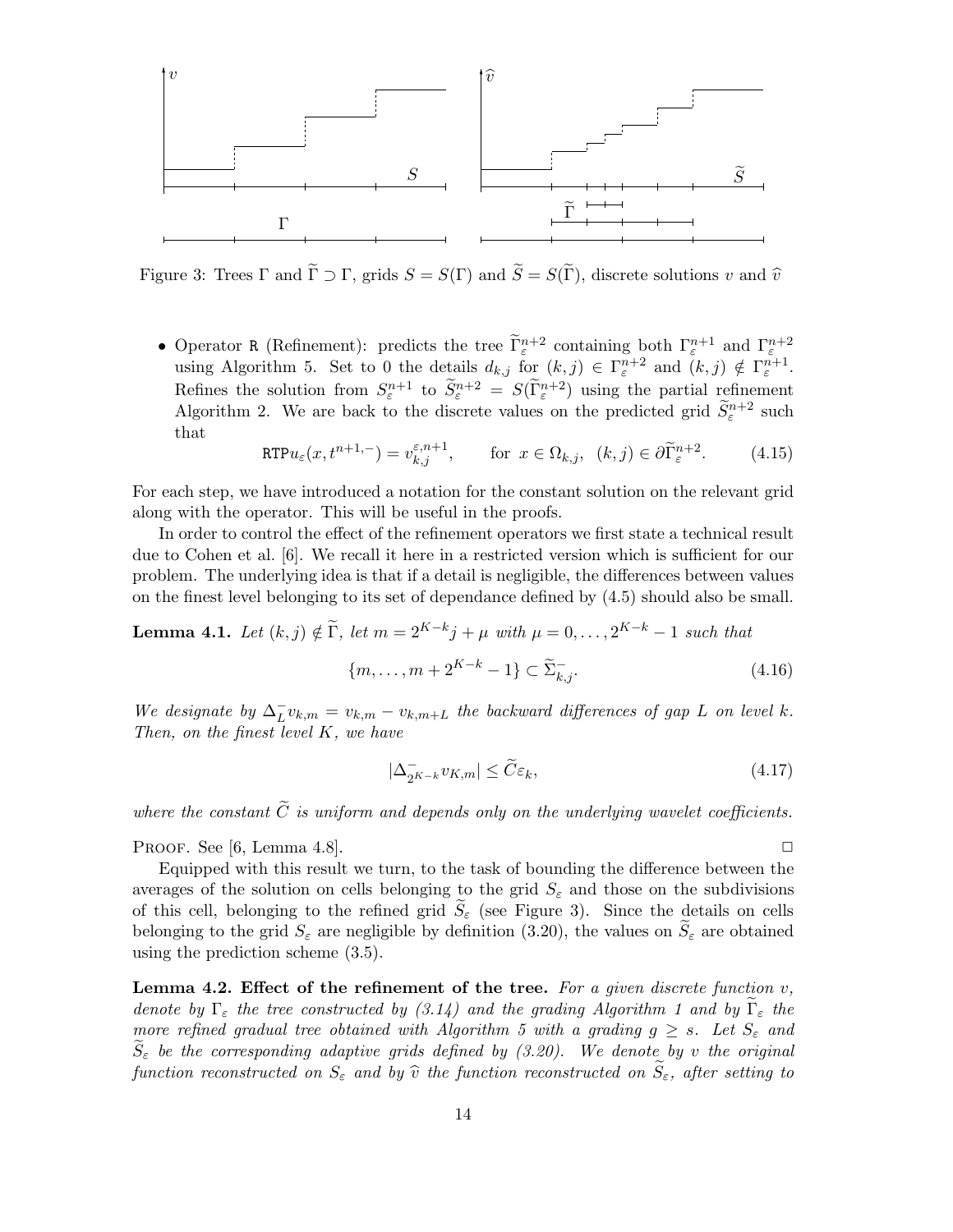*zero all details*  $\mathbf{d}_{\lambda}$  *such that*  $\lambda \in \Gamma_{\varepsilon} \backslash \Gamma_{\varepsilon}$ . Then, for any  $(k, j) \in \partial \Gamma_{\varepsilon}$  *and any*  $(p, \ell)$  *with*  $\ell = 0, \ldots 2^p - 1$  such that  $(k+p, 2^p j + \ell) \in \partial \widetilde{\Gamma}_{\varepsilon}$ , we have

$$
|\widehat{v}_{k+p,2^p j+\ell} - v_{k,j}| \le \widetilde{C} \varepsilon_k. \tag{4.18}
$$

PROOF. First, consider the largest q such that  $(k+q, 2^q j + m') \in \partial \tilde{\Gamma}_{\varepsilon}$ , with  $m' =$  $0, \ldots 2^q - 1$ . This implies, in particular, that for  $p' = q + 1$ 

$$
(k+p', 2^{p'}j+\ell') \notin \widetilde{\Gamma}_{\varepsilon} \qquad \text{for all } \ell'=0,\ldots, 2^{p'}-1. \tag{4.19}
$$

We will then show that

$$
|\widehat{v}_{k+p',2^{p'}j+\ell'} - v_{k,j}| \le \widetilde{C}\varepsilon_k \qquad \text{for all } \ell' = 0,\dots 2^{p'}-1. \tag{4.20}
$$

To do this, rewrite the difference in (4.20) as

$$
\widehat{v}_{k+p',2^{p'}j+\ell'} - v_{k,j} = \widehat{v}_{k+p',2^{p'}j+\ell'} - 2^{-p'} \sum_{m=0}^{2^{p'}-1} \widehat{v}_{k+p',2^{p'}j+m}
$$
\n(4.21a)

$$
=2^{-p'}\sum_{m=0}^{2^{p'}-1}(\widehat{v}_{k+p',2^{p'}j+\ell'}-\widehat{v}_{k+p',2^{p'}j+m}).
$$
\n(4.21b)

The first line (4.21a) holds true thanks to the preservation of the mean value in the reconstruction process. We now split the last sum (4.21b) into two smaller sums. In each of these, we express the summand as a telescoping sum. This yields

$$
\sum_{m=0}^{\ell'-1} \sum_{n=m}^{\ell'-1} (\widehat{v}_{k+p',2^{p'}j+n+1} - \widehat{v}_{k+p',2^{p'}j+n}) + \sum_{m=\ell'}^{2^{p'}-1} \sum_{n=\ell'}^{m-1} (\widehat{v}_{k+p',2^{p'}j+n} - \widehat{v}_{k+p',2^{p'}j+n+1}) \quad (4.22)
$$

for the value of  $2^{p'}(\widehat{v}_{k+p',2^{p'}j+\ell'}-v_{k,j})$ . By linear recombination of the differences between consecutive values, we can obviously put  $\widehat{v}_{k+p',2^{p'}j+\ell'} - v_{k,j}$  under the form

$$
\widehat{v}_{k+p',2^{p'}j+\ell'} - v_{k,j} = 2^{-p'} \sum_{m=0}^{2^{p'}-2} c_{\ell',m} (\widehat{v}_{k+p',2^{p'}j+m} - \widehat{v}_{k+p',2^{p'}j+m+1})
$$
\n
$$
= 2^{-p'} \sum_{m=0}^{2^{p'}-2} c_{\ell',m} \Delta_1^{-} \widehat{v}_{k+p',2^{p'}j+m},
$$
\n(4.23)

where the coefficients  $c_{\ell',m}$  are clearly bounded by  $|c_{\ell',m}| \leq 2^{p'}$ . The next step is to involve values on the finest level K into each difference  $\Delta_1^-\hat{v}_{k+p',p'p'+m}$ . Starting from

$$
\Delta_1^-\hat{v}_{k+p',2^{p'}j+m} = \hat{v}_{k+p',2^{p'}j+m} - \hat{v}_{k+p',2^{p'}j+m+1}
$$
\n
$$
= \frac{1}{2}(\hat{v}_{k+p'+1,2^{p'+1}j+2m} + \hat{v}_{k+p'+1,2^{p'+1}j+2m+1}
$$
\n
$$
- \hat{v}_{k+p'+1,2^{p'+1}j+2m+2} - \hat{v}_{k+p'+1,2^{p'+1}j+2m+3})
$$
\n
$$
= \frac{1}{2}(\Delta_2^-\hat{v}_{k+p'+1,2^{p'+1}j+2m} + \Delta_2^-\hat{v}_{k+p'+1,2^{p'+1}j+2m+1})
$$
\n(4.24)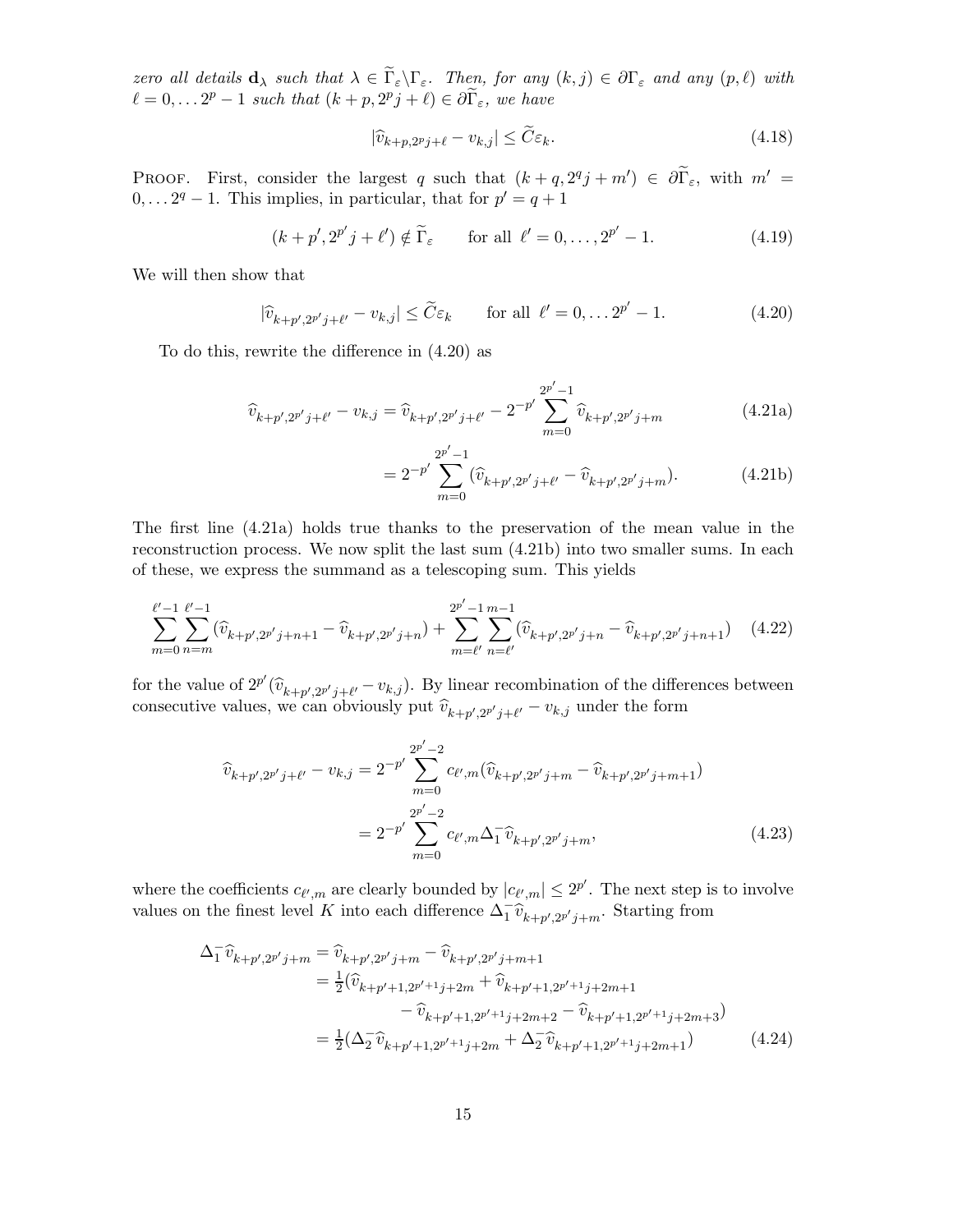and carrying on by induction, we end up with

$$
\Delta_1^- \hat{v}_{k+p',2^{p'}j+m} = 2^{k+p'-K} \sum_{n=0}^{2^{K-k-p'}-1} \Delta_{2^{K-k-p'}}^- \hat{v}_{K,2^{K-k-p'}(2^{p'}j+m)+n}.
$$
\n(4.25)

We claim that for any  $n = 0, \ldots, 2^{K-k-p'}-1$  and any  $m = 0, \ldots, 2^{p'}-2$ , there exists an integer  $\ell$  between 0 and  $2^{p'} - 1$  such that

$$
\{2^{K-k-p'}(2^{p'}j+m)+n),\ldots,2^{K-k-p'}(2^{p'}j+m+1)+n\} \subset \widetilde{\Sigma}_{k+p',2^{p'}j+\ell},\qquad(4.26)
$$

where —as introduced in  $(4.5)$ —

$$
\widetilde{\Sigma}_{k+p',2^{p'}j+\ell} = \{2^{K-k-p'}(2^{p'}j+\ell-s),\ldots,2^{K-k-p'}(2^{p'}j+\ell+s+1)-1\} \tag{4.27}
$$

is the domain of dependence of a detail on the  $k+p'$  level. Indeed, this amounts to saying that

$$
2^{K-k-p'}(2^{p'}j+m)+n \ge 2^{K-k-p'}(2^{p'}j+\ell-s), \tag{4.28a}
$$

$$
2^{K-k-p'}(2^{p'}j+m+1)+n \le 2^{K-k-p'}(2^{p'}j+\ell+s+1)-1.
$$
 (4.28b)

It is easy to check that inequalities (4.28) are met for  $\ell = m+1$  since  $s \geq 1$ . By definitions  $(4.5)-(4.6)$ , we have  $\widetilde{\Sigma}_{k+p',p'p'j+\ell} \subset \widetilde{\Sigma}_{k+p',p'j+\ell}^{-}$ , and therefore

$$
\{2^{K-k-p'}(2^{p'}j+m)+n),\ldots,2^{K-k-p'}(2^{p'}j+m+1)+n\} \subset \widetilde{\Sigma}_{k+p',2^{p'}j+\ell}^{+}.\tag{4.29}
$$

Properties (4.19) and (4.29) make it possible for us to apply Lemma 4.1 to all of the differences

$$
\Delta_{2^{K-k-p'}}^{-} \widehat{v}_{K,2^{K-k-p'}(2^{p'}j+m)+n}.
$$

We thus obtain

$$
|\Delta_1^-\hat{v}_{k+p',2^{p'}j+m}| \le \tilde{C}\varepsilon_{k+p'},\tag{4.30}
$$

the constant  $\tilde{C}$  being that of Lemma 4.1. It follows from the decomposition (4.23) that

$$
|\widehat{v}_{k+p',2^{p'}j+\ell'} - v_{k,j}| \le 2^{p'} \widetilde{C} \varepsilon_{k+p'} = \widetilde{C} \varepsilon_k
$$
\n(4.31)

from which we obtain

$$
|\widehat{v}_{k+q,2^q j+\ell'} - v_{k,j}| = 2^{-1} |(\widehat{v}_{k+p',2(2^q j+\ell)} - v_{k,j}) + (\widehat{v}_{k+p',2(2^q j+\ell)+1} - v_{k,j})| \le \widetilde{C} \varepsilon_k. \tag{4.32}
$$

If  $p < q$ , we expand again  $\widehat{v}_{k+p,2^{p}j+\ell}$  on level  $k+q$  as

$$
\widehat{v}_{k+p,2^{p}j+\ell} - v_{k,j} = 2^{p-q} \sum_{m=0}^{2^{q-p}-1} (\widehat{v}_{k+q,2^{q-p}(2^{p}j+\ell)+m} - v_{k,j}), \qquad (4.33)
$$

and by a straightforward majorization, we obtain the sought after result  $(4.18)$ .  $\Box$ 

As a consequence of this estimate, we can bound the  $L^{\infty}$ -norm of the difference between the thresholded and the refined solutions. The result stated in the following Proposition will be very useful in the sequel.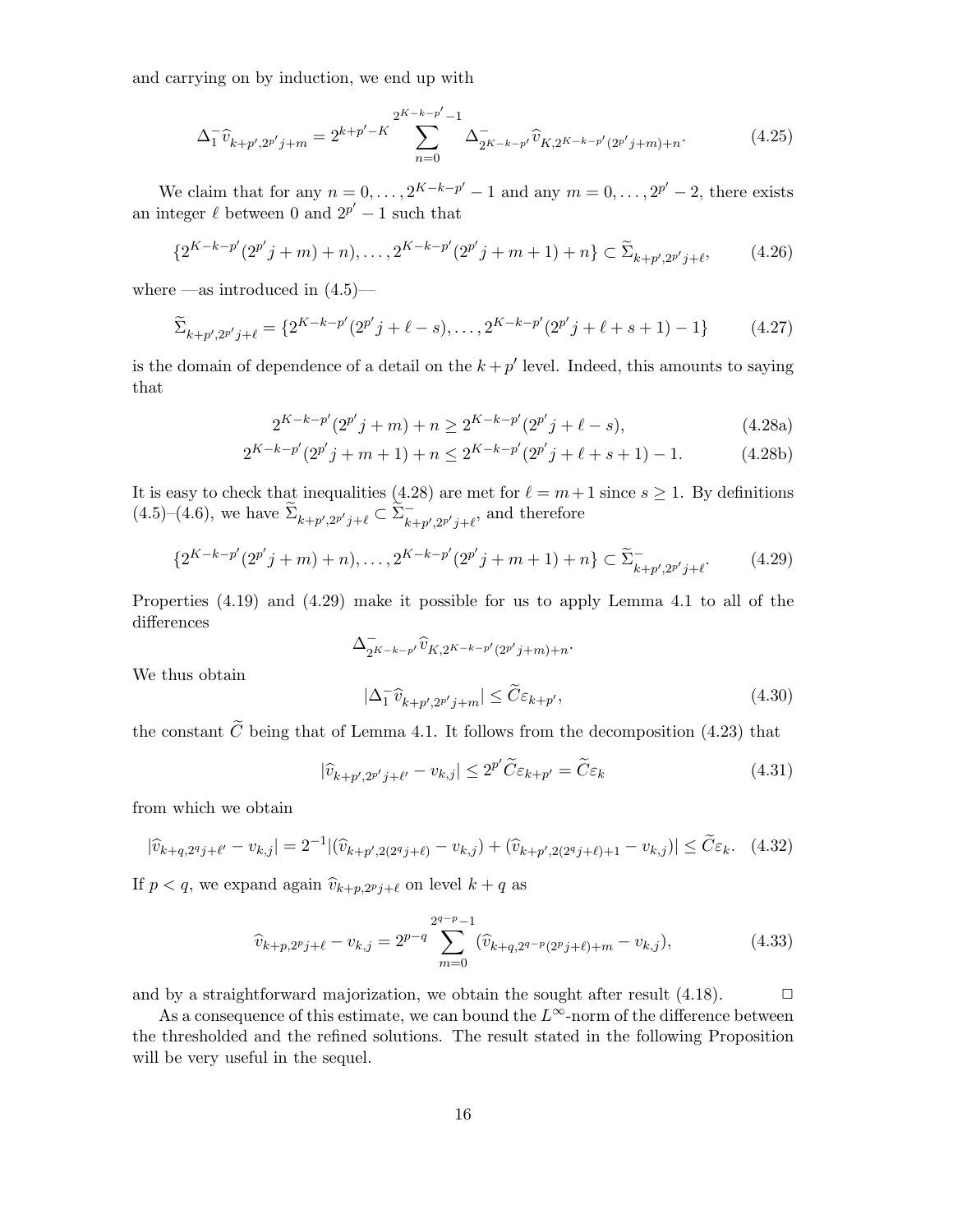#### Proposition 4.1. *We have*

$$
\|\text{RTPE}u_{\varepsilon}(.,t^n) - \text{TPE}u_{\varepsilon}(.,t^n)\|_{L^{\infty}(\mathbb{R}_x)} \le \widetilde{C}\varepsilon,
$$
\n(4.34)

where the constant  $\widetilde{C}$  is uniform and depends only on the underlying wavelet coefficients.

PROOF. The thresholded solution  $\text{TPE}u_{\varepsilon}(.,t^n)$  is constant and equal to  $\tilde{v}_{k,j}^{n+1}$  on cells  $\Omega_{k,j} \in S_{\varepsilon}^{n+1}$ . Each of these cells is a union of subdivisions  $\Omega_{\tilde{k},\tilde{j}} \in \tilde{S}_{\varepsilon}^{n+2}$ , on which the reconstructed solution RTPE $u_{\varepsilon}(.,t^n)$  is constant and equal to  $v^{n+1}_{\tilde{k},\tilde{j}}$ . Therefore,

$$
\|\text{RTPE}u_{\varepsilon}(.,t^n) - \text{TPE}u_{\varepsilon}(.,t^n)\|_{L^{\infty}(\mathbb{R}_x)} = \max_{\substack{(\tilde{k},\tilde{j}) \in \partial \tilde{\Gamma}_{\varepsilon}^{n+1} \\ \Omega_{\tilde{k},\tilde{j}} \subset \Omega_{k,j} \\ (k,j) \in \partial \Gamma_{\varepsilon}^{n+1}}} |v_{\tilde{k},\tilde{j}}^{n+1} - \check{v}_{k,j}^{n+1}|.
$$
(4.35)

By virtue of Lemma 4.2, we obtain

$$
|v_{\tilde{k},\tilde{j}}^{n+1} - \check{v}_{k,j}^{n+1}| \le \tilde{C} \varepsilon_k \le \tilde{C} 2^{k-K} \varepsilon \le \tilde{C} \varepsilon,\tag{4.36}
$$

hence the desired result.  $\Box$ 

#### 4.2 Convergence of the sequence of approximate solutions

#### 4.2.1 Statement of the main results

We will now endeavor to apply the five-step methodology described in subsection 2.2 to the sequence of approximate solution (4.8b). This requires us to link the size of the threshold parameter  $\varepsilon$  with the discretization parameters  $\Delta x$  and  $\Delta t$ . We set

$$
\varepsilon = \bar{C}\Delta t. \tag{4.37}
$$

The need for this technical constraint on the discretization parameters will appear in the proof of boundedness for the solution, and calls for some justification. First of all, note that a comparable relation between  $\varepsilon$  and  $\Delta x$  was already found relevant in [6], where the error between the adaptive solution and the reference finite-volume solution on the uniform grid is bounded by an  $O(\varepsilon)$ -estimate which has a  $\Delta t$  in the numerator. Thanks to the CFL condition, the estimate is therefore in  $\varepsilon/\Delta x$ . On the other hand, the discretization error of the Godunov scheme is in  $\Delta x^{1/2}$ . Imposing  $\varepsilon = C \Delta x^{1+\theta}$  with  $\theta \approx 1/2$  would hence make the two error trends comparable.

In our case, where the ultimate goal a convergence result, we can make the following comment. Suppose the solution  $u_{\varepsilon}$  has Hölder smoothness  $0 < q \leq N$  in some area containing  $\Sigma_{k,j}$ , with N the number of vanishing moments of the dual wavelet. Then standard approximation results in

$$
|d_{k,j}| \le C2^{-qk} \|u\|_{C^q(\widetilde{\Sigma}_{k,j})}.
$$
\n(4.38)

Imposing  $\varepsilon = \Delta x^{1+\theta}$  therefore amounts to neglecting the details in regions where the solution is  $1 + \theta$  smooth. This is realistic for solutions of standard hyperbolic PDE away from the discontinuities, and guarantees that our scheme works well with a reasonably sparse adaptive grid.

The first item on our agenda is to derive a uniform  $L^{\infty}$ -estimate.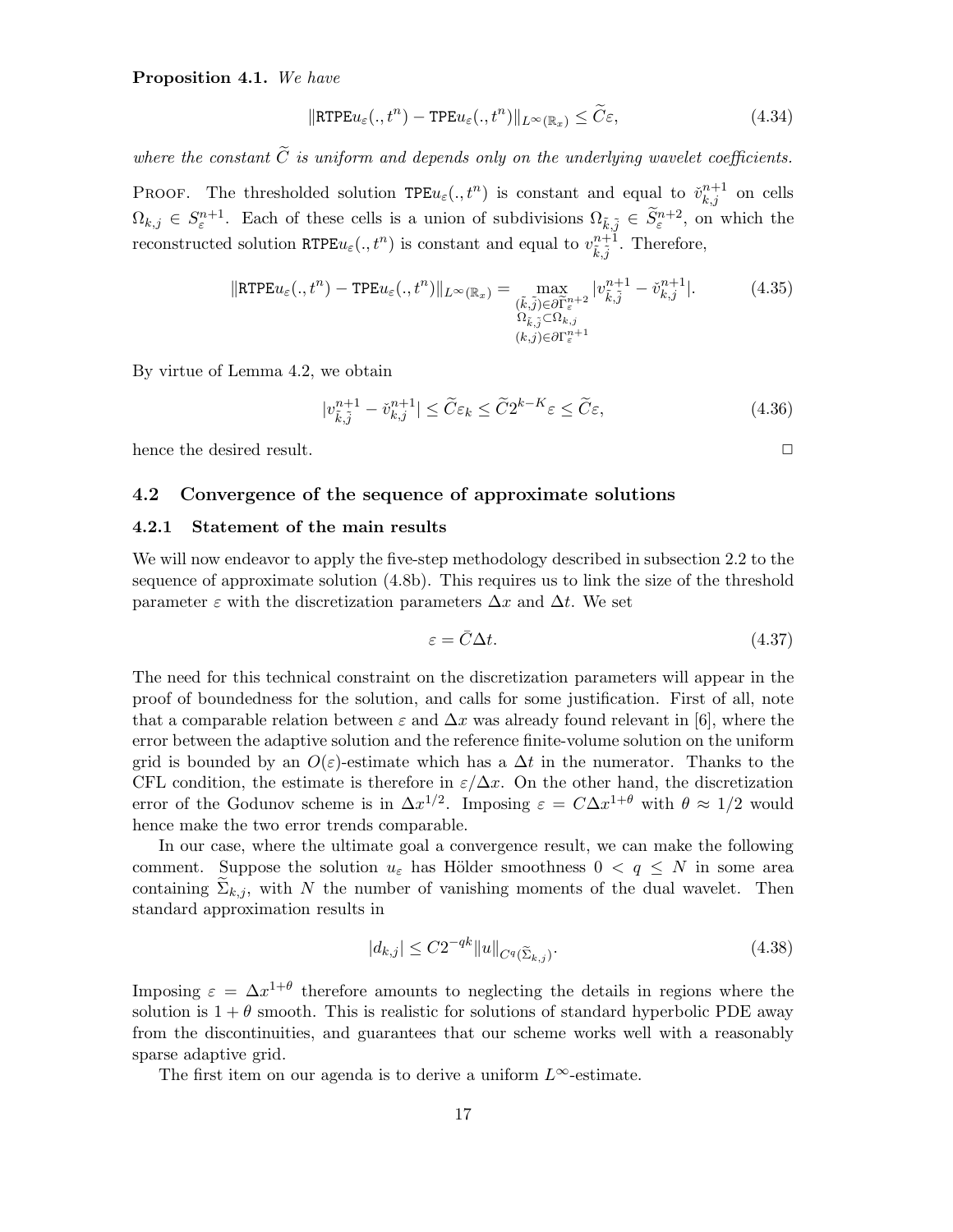**Proposition 4.2.** *Consider the Cauchy problem (2.1) with*  $u_0 \in L^{\infty}(\mathbb{R}_x)$ *. For a fixed*  $time T > 0$ , let us consider the CFL restriction

$$
\frac{\Delta t}{2^{-K}\Delta x} \max_{|u| \le C(T)} |f'(u)| \le \frac{1}{2},\tag{4.39}
$$

*where*

$$
C(T) = ||u_0||_{L^{\infty}(\mathbb{R}_x)} + \widetilde{C}\overline{C}T,
$$
\n(4.40)

*in which*  $\widetilde{C}$  *is the constant defined in (4.34) and*  $\overline{C}$  *the constant introduced in (4.37). Then, the sequence of numerical solutions*  $(u_{\varepsilon})_{\varepsilon \geq 0}$  *computed by the method*  $(4.9)$ – $(4.15)$  *is uniformly bounded in*  $L^{\infty}([0,T]\times\mathbb{R}_x)$  *with* 

$$
||u_{\varepsilon}||_{L^{\infty}(]0,T[\times \mathbb{R}_x)} \le C(T). \tag{4.41}
$$

Note that this estimate is not optimal and in fact rather crude. The linear growth in time is due to the possible fluctuations caused by the refinement operator (4.15), but numerical experiments strongly suggest that, in practice,  $C(T)$  is basically constant in time.

From this result, we are in a position to complete STEP 1 and obtain the existence of a Young measure  $\nu$  that can represent all the weak- $\star$  limits  $a(u_{\varepsilon})$  of the sequences  $u_{\varepsilon}$ chained with any given continuous function  $a \in \mathscr{C}^0(\mathbb{R})$ . The L<sup>∞</sup>-estimate is used again to obtain some bounds on the fluctuations due to the multiresolution operators T and R. These bounds will then be used to complete the second step of our agenda, namely the convergence of the sequence of approximate solutions.

**Theorem 4.1.** *Consider the Cauchy problem (2.1) with*  $u_0 \in L^{\infty}(\mathbb{R}_x)$ *. Let*  $(u_{\varepsilon})_{\varepsilon>0}$  *be the sequence of approximate solutions computed by the method (4.9)–(4.15). Assume that the discretization parameters*  $\varepsilon$ ,  $\Delta t$ *, and*  $\Delta x$  *are such that for any given time*  $T > 0$ *, there exists a constant*  $C_T > 0$ , independent of the discretization coefficients, such that

$$
\frac{\Delta x}{\Delta t} + \frac{\varepsilon}{\Delta t} \le C_T. \tag{4.42}
$$

*Then, the sequence*  $(u_{\varepsilon})_{\varepsilon \geq 0}$  *converges strongly in*  $L^1_{loc}([0,T[\times \mathbb{R}_x])$  *to the unique entropy weak solution* u *of (2.1) under the CFL condition (4.39). In other words, for any given time*  $T > 0$  *and any compact*  $B \subset \mathbb{R}_x$ *, we have* 

$$
||u_{\varepsilon} - u||_{L^{1}(]0,T[\times B)} \le r(\varepsilon), \tag{4.43}
$$

*where*  $r(\varepsilon)$  *tends to zero in the limit*  $\varepsilon \to 0$ *.* 

#### 4.2.2 Proof of Proposition 4.2

Given  $T > 0$  such that  $T/\Delta t \in \mathbb{N}^*$ , we will consider time indexes such that  $0 \leq n \leq$  $T/\Delta t - 1$ . Starting from the solution

$$
u_{\varepsilon}(.,t^{n+1}) = \text{RTPE}u_{\varepsilon}(.,t^n)
$$
\n(4.44)

at time  $t^{n+1}$ , we infer that

$$
||u_{\varepsilon}(.,t^{n+1})||_{L^{\infty}} \le ||\text{RTPE}u_{\varepsilon}(.,t^n) - \text{TPE}u_{\varepsilon}(.,t^n)||_{L^{\infty}} + ||\text{TPE}u_{\varepsilon}(.,t^n)||_{L^{\infty}}.
$$
 (4.45)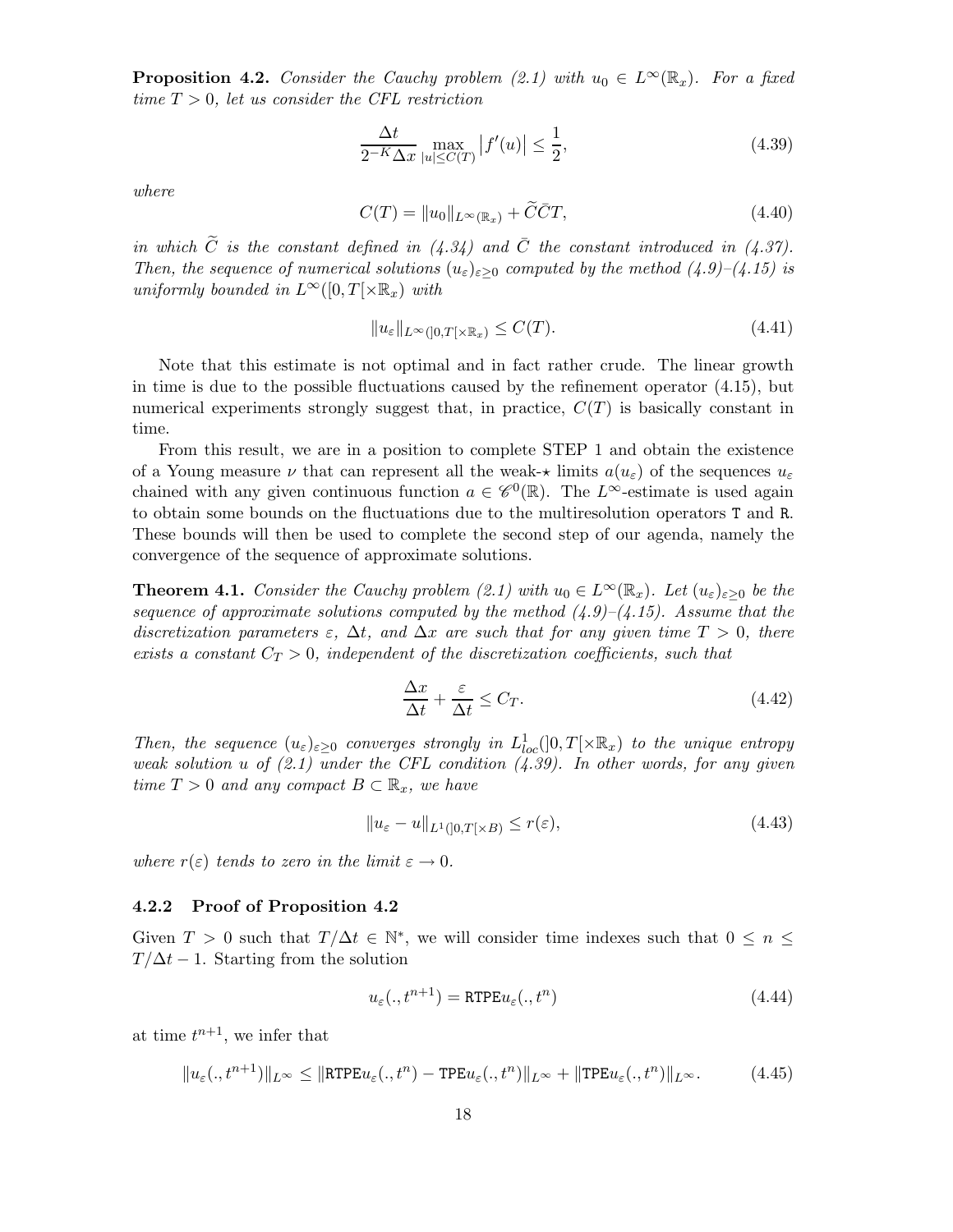Since the maximum principle  $||u_{\varepsilon}(.,t)||_{L^{\infty}} \le ||u_{\varepsilon}(.,t^n)||_{L^{\infty}}$  is satisfied by the solution of the Cauchy problem for  $t \in [t^n, t^{n+1}]$ , it is also preserved by the Godunov scheme and the thresholding operation. Therefore,

$$
\|\text{TPE}u_{\varepsilon}(.,t^n)\|_{L^{\infty}} \le \|u_{\varepsilon}(.,t^n)\|_{L^{\infty}}.
$$
\n(4.46)

The remaining term in (4.45) is bounded by the estimate (4.34), namely,

$$
\|\text{RTPE}u_{\varepsilon}(.,t^n) - \text{PE}u_{\varepsilon}(.,t^n)\|_{L^{\infty}} \le \widetilde{C}\varepsilon,
$$
\n(4.47)

so that

$$
||u_{\varepsilon}(.,t^{n+1})||_{L^{\infty}} \le ||u_{\varepsilon}(.,t^{n})||_{L^{\infty}} + \tilde{C}\varepsilon.
$$
\n(4.48)

Invoking (4.37), we finally get

$$
||u_{\varepsilon}(.,t^{n+1})||_{L^{\infty}} \le ||u_{0\varepsilon}||_{L^{\infty}} + \widetilde{C}\bar{C}t^{n+1} \le ||u_{0}||_{L^{\infty}} + \widetilde{C}\bar{C}t^{n+1}.
$$
 (4.49)

The latter inequality holds because the discrete solution  $u_{0<sub>\varepsilon</sub>}$  is obtained from the initial condition  $u_0$  by threshoding and projection, both operations preserving the  $L^{\infty}$ -norm.  $\Box$ 

#### 4.2.3 Proof of Theorem 4.1

As already mentioned, the proof relies on a sharp evaluation of the discrete entropy inequality satisfied by the approximate solution  $u_{\varepsilon}$ . To that purpose, it is worth recalling the following convexity argument which will be heavily used hereafter.

Let  $w \in L^{\infty}(a, b)$  be a real-valued function, with  $0 < a < b$ . Consider its mean value

$$
\overline{w} = \frac{1}{b-a} \int_{a}^{b} w(y) dy.
$$
\n(4.50)

Then, for any given smooth —but not necessarily convex— function  $\eta : \mathbb{R} \to \mathbb{R}$ , we have

$$
\frac{1}{b-a} \int_a^b \eta(w(y)) dy = \eta(\overline{w})
$$
\n
$$
+ \frac{1}{b-a} \int_a^b \left\{ \int_0^1 \eta''(\overline{w} + s(w(y) - \overline{w}))(1 - s) ds \right\} (w(y) - \overline{w})^2 dy.
$$
\n(4.51)

This identity can be readily proved applying Taylor's formula with integral remainder to function  $\eta$  at point  $\overline{w}$ . It can be seen as a refined version of Jensen's inequality

$$
\frac{1}{b-a} \int_{a}^{b} \eta(w(y)) dy \ge \eta(\overline{w}), \tag{4.52}
$$

which is valid only for  $\eta$  convex.

In order to highlight the main ideas, we are going to state three Lemmas and to comment on them, postponing their proofs to the end of the subsection. The first Lemma deals with the entropy inequalities satisfied by the sequence of approximate solutions  $u_{\varepsilon}$ .

Lemma 4.3. For any nonnegative test function  $\phi \in \mathscr{C}_c^1(\mathbb{R}_t^+ \times \mathbb{R}_x)$  and for any given *entropy/entropy-flux pair* (η,q)*, the entropy weak inequality*

$$
\int_{\mathbb{R}_x} \eta(u_\varepsilon(x,T))\phi(x,T)dx - \int_{\mathbb{R}_x} \eta(u_\varepsilon^0(x))\phi(x,0)dx - \int_0^T \int_{\mathbb{R}_x} \{\eta(u_\varepsilon)\partial_t\phi + q(u_\varepsilon)\partial_x\phi\}(x,t)dxdt
$$
\n
$$
\leq \sum_{n=0}^N \int_{\mathbb{R}_x} \left[\eta(\text{RTPE}_u) - \eta(\text{Eu}_\varepsilon)\right](x,t^n)\phi(x,t^{n+1})dx \tag{4.53}
$$

*holds under the CFL restriction (4.39).*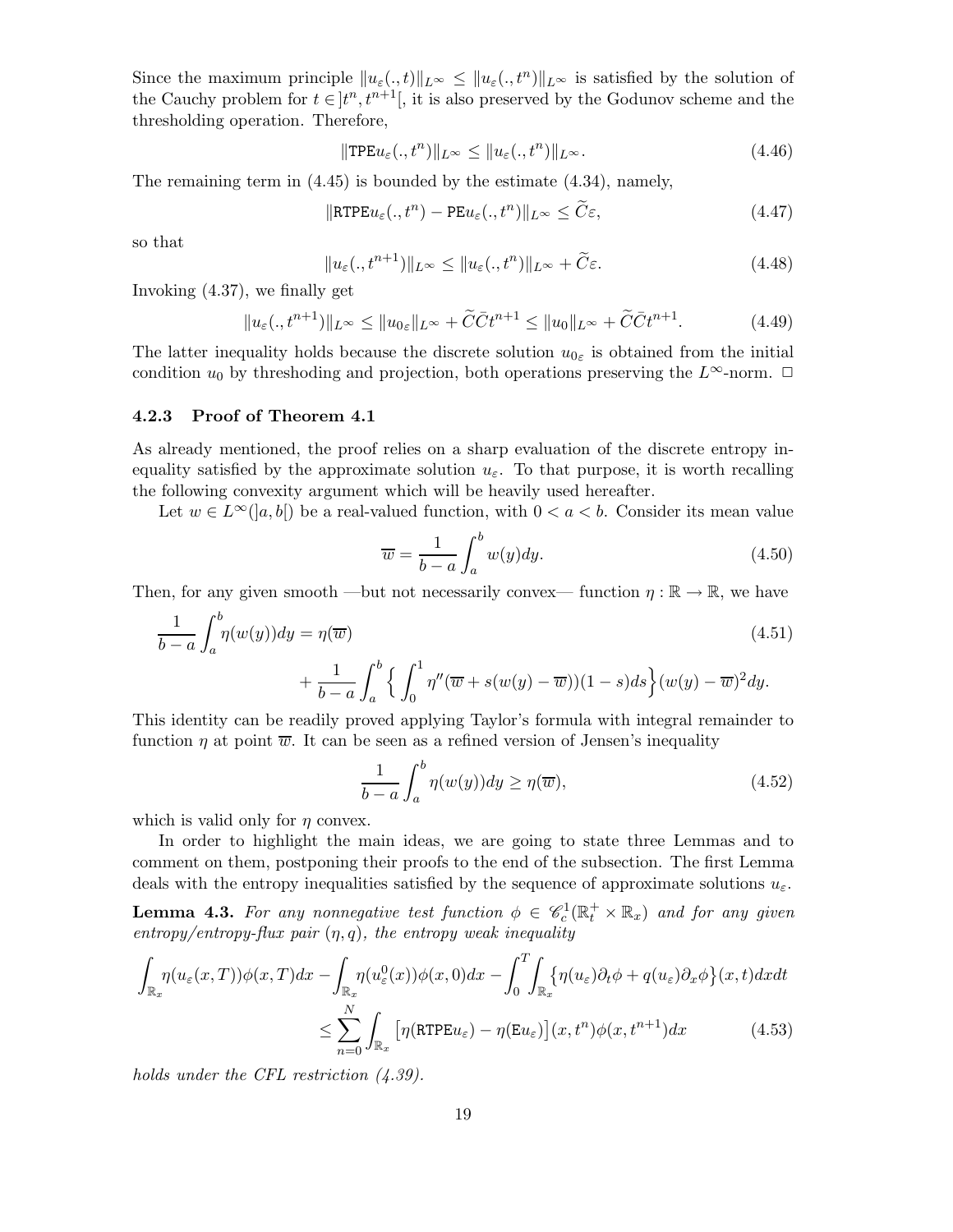The left-hand side of (4.53) can be easily handled in the limit  $\varepsilon \to 0$  thanks to the Young measure  $\nu_{x,t}$  associated with the uniformly bounded sequence of approximate solutions  $(u_{\varepsilon})_{\varepsilon>0}$ . The right-hand side can interpreted as an error term, which has to be shown to decay to 0 with  $\varepsilon$ . To achieve this purpose, we split this error term into two contributions by inserting  $\eta(\text{TPE}u_{\varepsilon})$  into the integrand, that is,

$$
\sum_{n=0}^{N} \int_{\mathbb{R}_x} \left[ \eta(\text{RTPE} u_{\varepsilon}) - \eta(\text{Eu}_{\varepsilon}) \right] (x, t^n) \phi(x, t^{n+1}) dx
$$
\n
$$
= \sum_{n=0}^{N} \int_{\mathbb{R}_x} \left[ \eta(\text{RTPE} u_{\varepsilon}) - \eta(\text{TPE} u_{\varepsilon}) \right] (x, t^n) \phi(x, t^{n+1}) dx \qquad (4.54)
$$
\n
$$
+ \sum_{n=0}^{N} \int_{\mathbb{R}_x} \left[ \eta(\text{TPE} u_{\varepsilon}) - \eta(\text{Eu}_{\varepsilon}) \right] (x, t^n) \phi(x, t^{n+1}) dx.
$$

The first contribution in (4.54) is due to the refinement operator R. Its control, as the threshold parameter  $\varepsilon$  goes to zero, is the matter of the next Lemma.

**Lemma 4.4.** For any test function  $\phi \in \mathcal{C}_c^1(\mathbb{R}_t^+ \times \mathbb{R}_x)$  and for any smooth function  $\eta$ , the *estimate*

$$
\sum_{n=0}^{N} \int_{\mathbb{R}_x} \left[ \eta(\text{RTPE}u_{\varepsilon}) - \eta(\text{TPE}u_{\varepsilon}) \right] (x, t^n) \phi(x, t^{n+1}) dx \leq C \varepsilon ||\phi||_{L^{\infty}(\mathbb{R}_t^+, W^{1,\infty}(\mathbb{R}_x))}
$$
(4.55)

*holds under assumption (4.42) of Theorem 4.1, where*  $C > 0$  *is some uniform constant.* 

The second contribution in the entropy production term (4.54) stems from the averaging procedures performed at each time step, namely the projection step P on the grid  $S(\tilde{\Gamma}_{\varepsilon}^{n+1})$  followed by the multiresolution thresholding T on the coarser grid  $S(\Gamma_{\varepsilon}^{n+1})$ . This term is controlled thanks to

**Lemma 4.5.** For any nonnegative test function  $\phi \in \mathscr{C}_c^1(\mathbb{R}_t^+ \times \mathbb{R}_x)$  and for any smooth *convex function* η*, the estimate*

$$
\sum_{n=0}^{N} \int_{\mathbb{R}_x} \left[ \eta(\text{TPEu}_{\varepsilon}) - \eta(\text{Eu}_{\varepsilon}) \right] (x, t^n) \phi(x, t^{n+1}) dx \le C \varepsilon^{1/2} ||\phi||_{L^{\infty}(\mathbb{R}_t^+, W^{1, \infty}(\mathbb{R}_x))}
$$
(4.56)

*holds under the CFL condition (4.39), where* C > 0 *is some uniform constant.*

As an immediate consequence of estimates  $(4.55)$ – $(4.56)$ , the entropy weak inequality (4.53) becomes

$$
\int_0^T \int_{\mathbb{R}_x} \left\{ \eta(u_\varepsilon) \partial_t \phi + q(u_\varepsilon) \partial_x \phi \right\}(x, t) dx dt + C \varepsilon^{1/2} ||\phi||_{L^\infty(\mathbb{R}_t^+, W^{1, \infty}(\mathbb{R}_x))} \ge 0,
$$
 (4.57)

for any given non-negative test function  $\phi \in \mathscr{C}_c^1(]0,T[ \times \mathbb{R}_x)$  (which implies  $\phi(x,0)$  =  $\phi(x,T) = 0$ . This immediately gives rise to

$$
\int_{0}^{T} \int_{\mathbb{R}_{x}} \left\{ \langle \nu_{x,t}, \eta \rangle \partial_{t} \phi(x,t) + \langle \nu_{x,t}, q \rangle \partial_{x} \phi(x,t) \right\} dx dt \ge 0 \tag{4.58}
$$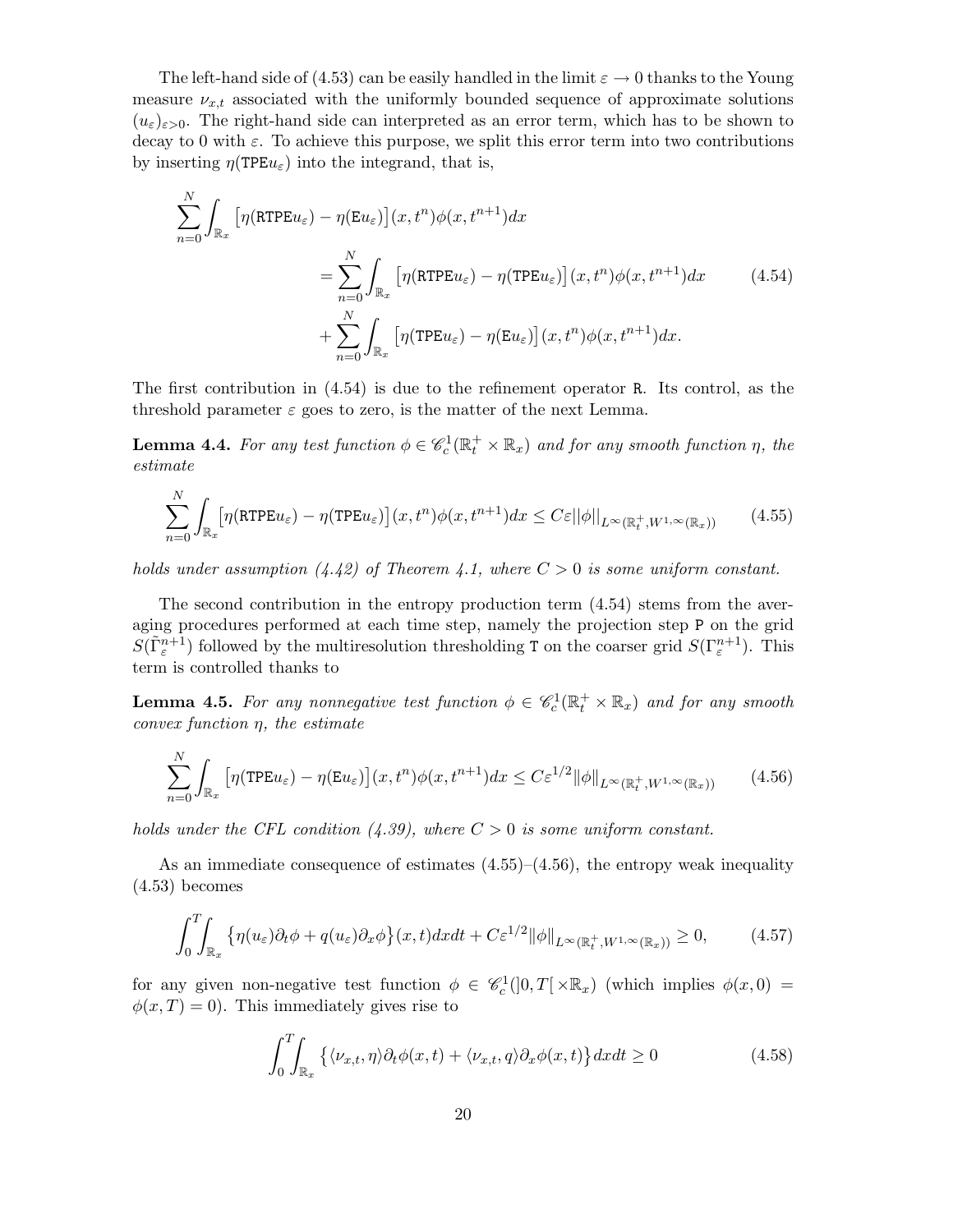in the limit  $\varepsilon \to 0$  for any given entropy/entropy-flux pair  $(\eta, q)$ . In other words,  $\nu$  is nothing but an entropy measure-valued solution. Standard arguments based on the weak BV-estimate in Theorem A.2 proves that  $\nu$  assumes its initial data  $\delta_{u_0(x)}$  in the strong sense (the reader is referred to [10]). By the DiPerna theorem, the measure  $\nu_{x,t}$  thus coincides with  $\delta_{u(x,t)}$  for some bounded function  $u(x,t)$ , which in turn can only be the Kruzkov solution of the Cauchy problem (2.1). This proves the strong convergence of the discrete method.

We now proceed with the proofs of the three above Lemmas.

PROOF OF LEMMA 4.3. During the evolution step E, the exact entropy weak solution of the Cauchy problem (2.1a) with initial data  $u_{\varepsilon}(x,t^n)$  is used on the time interval  $[t^n,t^{n+1}]$ to arrive at  $\mathbf{E} u_{\varepsilon}(x,t^n)$ . For any given non-negative test function  $\phi \in \mathscr{C}_c^1(\mathbb{R}_t^+ \times \mathbb{R}_x)$ , this just reads

$$
-\int_{t^{n}}^{t^{n+1}}\int_{\mathbb{R}_{x}}\left\{\eta(u_{\varepsilon})\partial_{t}\phi+q(u_{\varepsilon})\partial_{x}\phi\right\}(x,t)dxdt
$$
\n
$$
+\int_{\mathbb{R}_{x}}\eta(\mathbf{E}u_{\varepsilon}(x,t^{n}))\phi(x,t^{n+1})dx-\int_{\mathbb{R}_{x}}\left\{\eta(u_{\varepsilon})\phi\right\}(x,t^{n})dx\leq 0.
$$
\n(4.59)

Let us add these inequalities together for  $n \in \{0, ..., N\}$ , with  $N = T/\Delta t - 1$ , swap the order of summation and insert

$$
\eta(u_{\varepsilon})(x, t^{n+1})\phi(x, t^n) = \{\eta(\text{RTPE}u_{\varepsilon})\phi\}(x, t^n) \tag{4.60}
$$

into both sides. This yields

$$
\int_{\mathbb{R}_x} \sum_{n=0}^N \left[ \{ \eta(u_\varepsilon) \phi \} (x, t^{n+1}) - \{ \eta(u_\varepsilon) \phi \} (x, t^n) \right] dx - \int_0^T \int_{\mathbb{R}_x} \{ \eta(u_\varepsilon) \partial_t \phi + q(u_\varepsilon) \partial_x \phi \} (x, t) dx dt
$$
  

$$
\leq \int_{\mathbb{R}_x} \sum_{n=0}^N \left[ \eta(\text{RTPE} u_\varepsilon) - \eta(\text{Eu}_\varepsilon) \right] (x, t^n) \phi(x, t^{n+1}) dx. \tag{4.61}
$$

After simplifying the telescoping sum in the left-hand side, we obtain  $(4.53)$ .

PROOF OF LEMMA 4.4. Let us introduce the piecewise-constant version of the test function  $\phi$ , that is,

$$
\phi_{\varepsilon}(x,t^n) \equiv \phi_{k,j}^n = \frac{1}{\Delta x_k} \int_{\Omega_{k,j}} \phi(x,t^n) dx, \qquad \text{for } x \in \Omega_{k,j}, \quad (k,j) \in \partial \Gamma_{\varepsilon}^{n+1}.
$$
 (4.62)

Then, the identity

$$
\int_{\mathbb{R}_x} \left[ \eta(\text{RTPE} u_{\varepsilon}) - \eta(\text{TPE} u_{\varepsilon}) \right] (x, t^n) \phi(x, t^{n+1}) dx
$$
\n
$$
= \int_{\mathbb{R}_x} \left[ \eta(\text{RTPE} u_{\varepsilon}) - \eta(\text{TPE} u_{\varepsilon}) \right] (x, t^n) \left[ \phi - \phi_{\varepsilon} \right] (x, t^{n+1}) dx
$$
\n
$$
+ \sum_{(k,j) \in \partial \Gamma_{\varepsilon}^{n+1}} \phi_{k,j}^{n+1} \int_{\Omega_{k,j}} \left[ \eta(\text{RTPE} u_{\varepsilon}) - \eta(\text{TPE} u_{\varepsilon}) \right] (x, t^n) dx \tag{4.63}
$$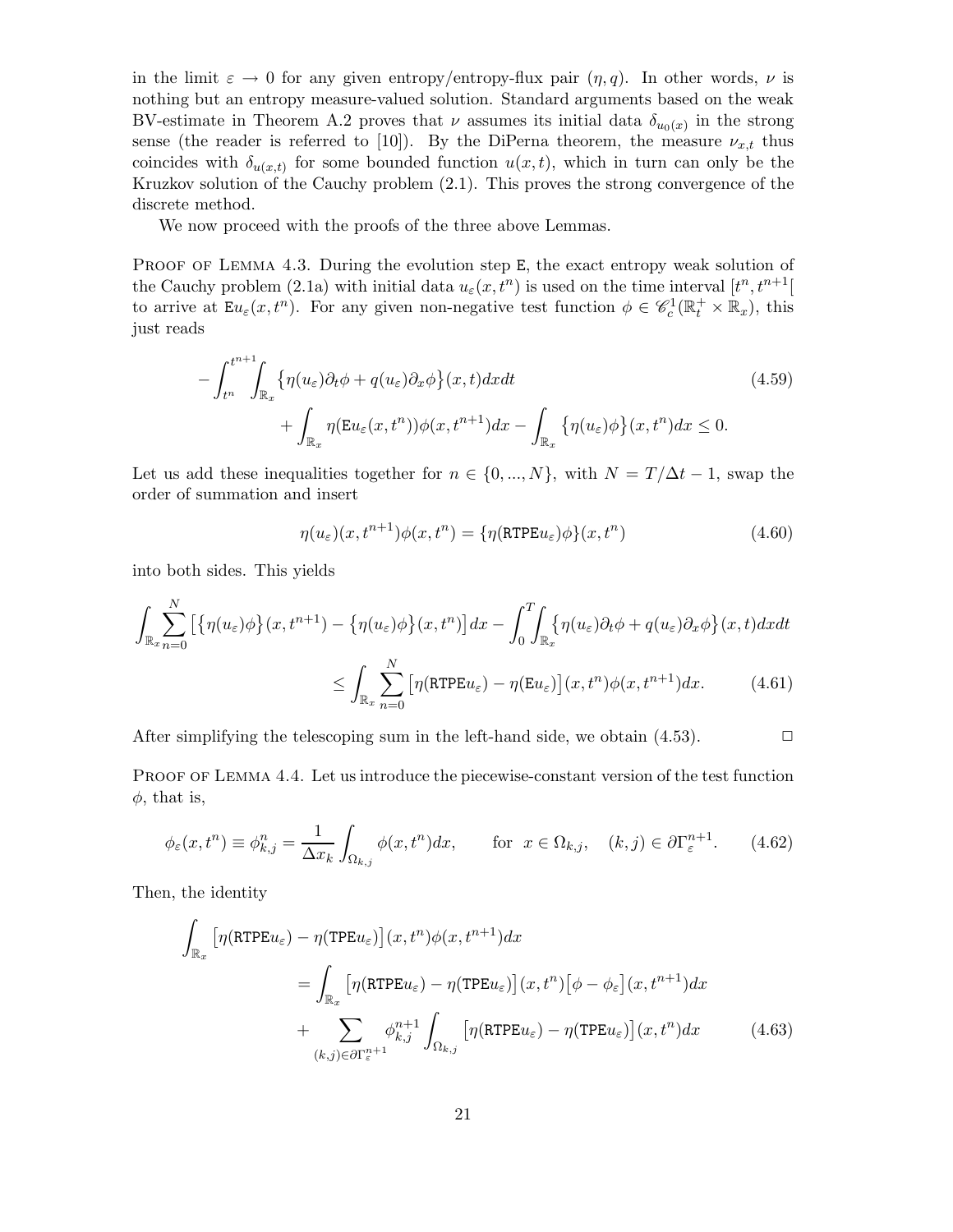occurs by inserting  $\phi_\varepsilon$  into the left-hand side. The last term in the right-hand side can be bounded by

$$
\int_{\Omega_{k,j}} \left[ \eta(\text{RTPE}u_{\varepsilon}) - \eta(\text{TPE}u_{\varepsilon}) \right](x, t^{n}) dx = \int_{\Omega_{k,j}} \eta(\text{RTPE}u_{\varepsilon}(x, t^{n})) dx - \eta(\tilde{v}_{k,j}^{n+1}) \Delta x_{k}
$$
\n
$$
\leq ||\eta''(u_{\varepsilon})||_{L^{\infty}([0, T] \times \mathbb{R}_{x})} ||\{\text{RTPE}u_{\varepsilon} - \text{TPE}u_{\varepsilon}\}(\cdot, t^{n})||_{L^{\infty}(\mathbb{R}_{x})}^{2} \Delta x_{k}
$$
\n
$$
\leq \tilde{C}^{2} ||\eta''(u_{\varepsilon})||_{L^{\infty}([0, T] \times \mathbb{R}_{x})} \varepsilon^{2} \Delta x_{k}
$$
\n(4.64)

using successively the refined version (4.51) of Jensen's inequality, the sup-norm estimate (4.41) of Proposition 4.2 and the estimate (4.34) of Proposition 4.1. We thus find

$$
\sum_{(k,j)\in\partial\Gamma_{\varepsilon}^{n+1}} \phi_{k,j}^{n+1} \int_{\Omega_{k,j}} [\eta(\text{RTPE}_{u_{\varepsilon}}) - \eta(\text{TPE}_{u_{\varepsilon}})](x,t^n) dx
$$
\n
$$
\leq C\varepsilon^2 \|\phi(.,t^{n+1})\|_{L^{\infty}(\mathbb{R}_x)} |\text{supp}\,\phi(.,t^{n+1})|.
$$
\n(4.65)

By performing similar steps, we can deal with the first term in (4.63) according to

$$
\int_{\mathbb{R}_x} \left[ \eta(\text{RTPE} u_{\varepsilon}) - \eta(\text{TPE} u_{\varepsilon}) \right] (x, t^n) \left[ \phi - \phi_{\varepsilon} \right] (x, t^{n+1}) dx
$$
\n
$$
\leq \tilde{C} \varepsilon \Delta x \| \eta'(u_{\varepsilon}) \|_{L^\infty} \| \partial_x \phi(., t^{n+1}) \|_{L^\infty(\mathbb{R}_x)} |\text{supp } \phi(., t^{n+1})|
$$
\n
$$
\leq C \varepsilon \Delta x \| \partial_x \phi(., t^{n+1}) \|_{L^\infty(\mathbb{R}_x)} |\text{supp } \phi(., t^{n+1})|.
$$
\n(4.66)

Plugging the bounds (4.65) and (4.66) into (4.63) provides the estimate

$$
\int_{\mathbb{R}_x} \left[ \eta(\text{RTPE} u_\varepsilon) - \eta(\text{TPE} u_\varepsilon) \right] (x, t^n) \phi(x, t^{n+1}) dx
$$
\n
$$
\leq C(\varepsilon \Delta x + \varepsilon^2) \|\phi(., t^{n+1})\|_{W^{1,\infty}(\mathbb{R}_x)} |\text{supp}\,\phi(., t^{n+1})|.
$$
\n(4.67)

Again, we add these inequalities for  $n$  ranging from 0 to  $N$  (while keeping in mind that  $N+1 = T/\Delta t$ , swap the order of summation and invoke assumption (4.42) to get

$$
\sum_{n=0}^{N} \int_{\mathbb{R}_x} \left[ \eta(\text{RTPE} u_{\varepsilon}) - \eta(\text{TPE} u_{\varepsilon}) \right] (x, t^n) \phi(x, t^{n+1}) dx
$$
\n
$$
\leq C \varepsilon T \Big( \frac{\Delta x}{\Delta t} + \frac{\varepsilon}{\Delta t} \Big) ||\phi||_{L^{\infty}(\mathbb{R}_t, W^{1, \infty}(\mathbb{R}_x))}
$$
\n
$$
\leq C \varepsilon ||\phi||_{L^{\infty}(\mathbb{R}_t, W^{1, \infty}(\mathbb{R}_x))}.
$$
\n(4.68)

This completes the proof.  $\Box$ 

The proof of Lemma 4.5 is somewhat more intricate. It relies on a preliminary weak BV-like estimate.

Lemma 4.6. *Let* T > 0 *be any given fixed time and let* B *be any given compact interval of* Rx*. Then, under the CFL condition (4.39), there exists a positive constant* C *independent of* ε *such that*

$$
\sum_{n=0}^{N} \int_{B} |\mathbf{E} u_{\varepsilon} - \mathbf{TPE} u_{\varepsilon}|^{2} (x, t^{n}) dx \le C.
$$
 (4.69)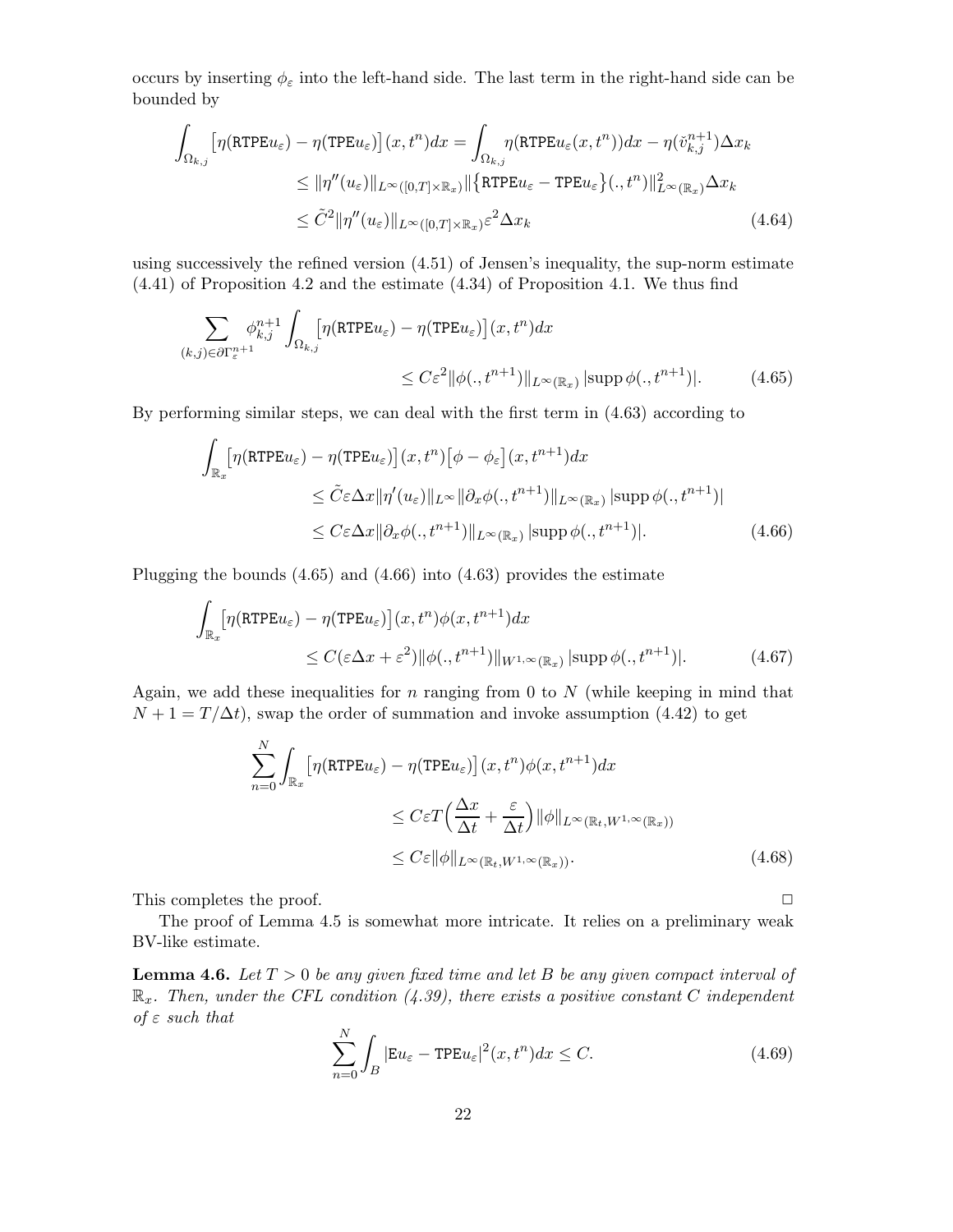PROOF OF LEMMA 4.5. Let us again consider the nonnegative discrete test function  $\phi_{\varepsilon}(x,t)$  introduced in (4.62). Then, the identity

$$
\int_{\mathbb{R}_x} \left[ \eta(\text{TPE} u_{\varepsilon}) - \eta(\text{E} u_{\varepsilon}) \right] (x, t^n) \phi(x, t^{n+1}) dx
$$
\n
$$
= \int_{\mathbb{R}_x} \left[ \eta(\text{TPE} u_{\varepsilon}) - \eta(\text{E} u_{\varepsilon}) \right] (x, t^n) \left[ \phi - \phi_{\varepsilon} \right] (x, t^{n+1}) dx
$$
\n
$$
+ \sum_{(k,j) \in \partial \Gamma_{\varepsilon}^{n+1}} \phi_{k,j}^{n+1} \int_{\Omega_{k,j}} \left[ \eta(\text{TPE} u_{\varepsilon}) - \eta(\text{E} u_{\varepsilon}) \right] (x, t^n) dx \tag{4.70}
$$

occurs by inserting  $\phi_{\varepsilon}$  into the left-hand side. By construction, TPE $u_{\varepsilon}(x,t^n)$  remains constant on each cell  $\Omega_{k,j}, (k,j) \in \partial \Gamma_{\varepsilon}^{n+1}$ , with the property

$$
\frac{1}{\Delta x_k} \int_{\Omega_{k,j}} \left[ \mathbf{E} u_{\varepsilon} - \mathbf{TPE} u_{\varepsilon} \right] (x, t^n) dx = \frac{1}{\Delta x_k} \int_{\Omega_{k,j}} \mathbf{E} u_{\varepsilon} (x, t^n) dx - \mathring{v}_{k,j}^{n+1} = 0. \tag{4.71}
$$

Consequently, the last term in the right-hand side of (4.70) vanishes. Furthermore, the refined version (4.51) of Jensen's inequality ensures

$$
\frac{1}{\Delta x_k} \int_{\Omega_{k,j}} \left[ \eta(\text{TPE} u_\varepsilon) - \eta(\text{E} u_\varepsilon) \right] (x, t^n) dx \le 0. \tag{4.72}
$$

It follows from (4.70) the estimate

$$
\int_{\mathbb{R}_x} \left[ \eta(\text{TPE} u_\varepsilon) - \eta(\text{E} u_\varepsilon) \right] (x, t^n) \phi(x, t^{n+1}) dx \tag{4.73}
$$

$$
\leq \int_{\mathbb{R}_x} |\eta(\text{TPE}u_{\varepsilon}) - \eta(\text{E}u_{\varepsilon})|(x, t^n) \cdot |\phi - \phi_{\varepsilon}|(x, t^{n+1}) dx, \tag{4.74}
$$

valid for all nonnegative test function  $\phi$ . Let us use the crude estimate

$$
|\phi - \phi_{\varepsilon}|(x, t^{n+1}) \le \frac{1}{\Delta x_k} \int_{\Omega_{k,j}} |\phi(x, t^{n+1}) - \phi(y, t^{n+1})| dy \tag{4.75}
$$

$$
\leq \Delta x ||\partial_x \phi(., t^{n+1})||_{L^\infty(\mathbb{R}_x)} \chi \circ \phi_\varepsilon(x, t^{n+1}), \tag{4.76}
$$

valid for all  $x \in \Omega_{(k,j)}$ ,  $(k,j) \in \partial \Gamma_{\varepsilon}^{n+1}$ , where we have introduced the characteristic function

$$
\chi \circ \phi(x, t^{n+1}) = \begin{cases} 1 & \text{if } x \in \text{supp } \phi(., t^{n+1}), \\ 0 & \text{otherwise.} \end{cases}
$$
 (4.77)

From (4.73), we infer the following bound

$$
\int_{\mathbb{R}_x} \left[ \eta(\text{TPEu}_{\varepsilon}) - \eta(\text{Eu}_{\varepsilon}) (x, t^n) \right] \phi(x, t^{n+1}) dx \tag{4.78}
$$
\n
$$
\leq C_T \|\eta'(u_{\varepsilon})\|_{L^\infty} \|\partial_x \phi(., t^{n+1})\|_{L^\infty} \Delta t \sum_{n=0}^N \int_{\mathbb{R}_x} |\text{Eu}_{\varepsilon} - \text{TPEu}_{\varepsilon}|(x, t^n) \chi \circ \phi_{\varepsilon}(x, t^{n+1}) dx,
$$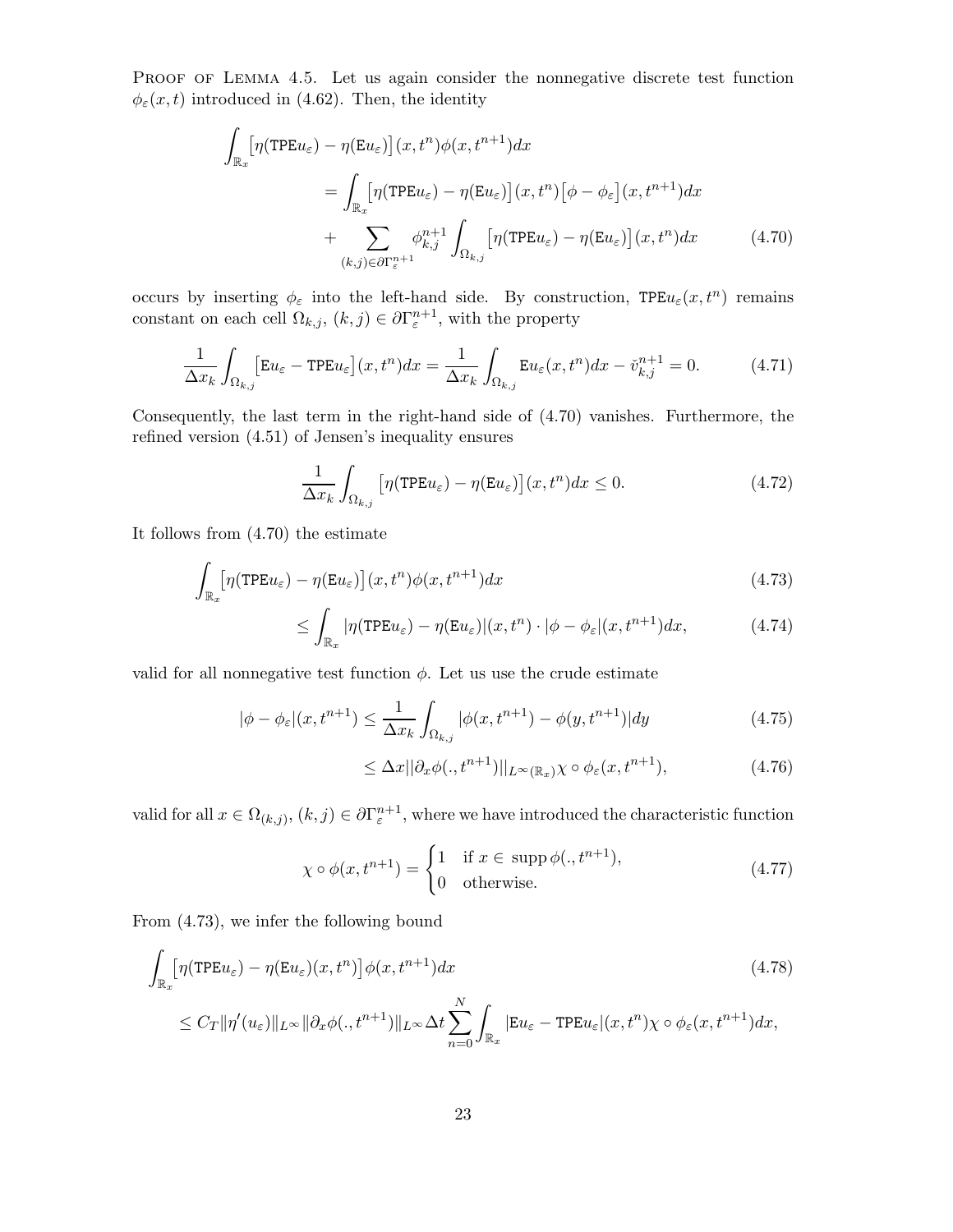where, in view of assumption (4.42), we have replaced  $\Delta x$  by  $C_T\Delta t$ . It now suffices to apply the Cauchy-Schwarz inequality in both time and space to get

$$
\Delta t \sum_{n=0}^{N} \int_{\mathbb{R}^x} |\mathbf{E} u_{\varepsilon} - \text{TPE} u_{\varepsilon}|(x, t^n) \chi \circ \phi_{\varepsilon}(x, t^{n+1}) dx
$$
  
\n
$$
\leq |\text{supp }\phi|^{1/2} \Big( \Delta t \sum_{n=0}^{N+1} \int_{\mathbb{R}^x} |\mathbf{E} u_{\varepsilon} - \text{TPE} u_{\varepsilon}|^2(x, t^n) \chi \circ \phi_{\varepsilon}(x, t^{n+1}) dx \Big)^{1/2}
$$
  
\n
$$
\leq C \Delta t^{1/2}, \tag{4.79}
$$

where we have used the estimate  $(4.69)$  of Lemma 4.6.  $\Box$ 

PROOF OF LEMMA 4.6. Let  $\psi : y \in \mathbb{R}^+ \to \psi(y) \in [0,1]$  be a smooth function satisfying

$$
\psi(y) = 1
$$
 for  $0 \le y \le 1$ ,  $\psi(y) = 0$  for  $y \ge 2$ . (4.80)

Given any fixed compact  $B$  on which we want to show  $(4.69)$ , we define a space index

 $r \in \mathbb{N}$  such that  $B \subset \mathcal{B}(0,R)$ ,  $R = (r+1)\Delta x$ . (4.81)

We then consider the nonnegative test function

$$
\phi(x,t) = \psi_T(t)\psi_R(x) = \psi\left(\frac{t}{T}\right)\psi\left(\frac{|x|}{R}\right)
$$
\n(4.82)

in  $\mathscr{C}_c^1(\mathbb{R}_t^+ \times \mathbb{R}_x)$ . Observe that  $\phi(x,t)$  boils down to  $\psi_R(x)$  for all time  $t \in [0,T]$ . Applying the inequality (4.53) of Lemma 4.3 with the splitting (4.54) and the convex entropy function  $\eta(u) = u^2$  yields

$$
\int_{\mathbb{R}_x} |u_{\varepsilon}(x,T)|^2 \psi_R(x) dx + \sum_{n=0}^N \int_{\mathbb{R}_x} [|Eu_{\varepsilon}|^2 - |\text{TPEu}_{\varepsilon}|^2] (x,t^n) \psi_R(x) dx
$$
\n
$$
\leq \int_{\mathbb{R}_x} |u_{\varepsilon}(x,0)|^2 \psi_R(x) dx + \int_0^T \int_{\mathbb{R}_x} q(u_{\varepsilon}(x,t)) \partial_x \psi_R(x) dx dt
$$
\n
$$
+ \sum_{n=0}^N \int_{\mathbb{R}_x} [|R \text{TPEu}_{\varepsilon}|^2 - |\text{TPEu}_{\varepsilon}|^2] (x,t^n) \psi_R(x) dx. \tag{4.83}
$$

Combining this and the estimate (4.55) of Lemma 4.4, we have

$$
\sum_{n=0}^{N} \int_{\mathbb{R}_x} [|\mathbf{E}u_{\varepsilon}|^2 - |\mathbf{TPE}u_{\varepsilon}|^2](x, t^n)\psi_R(x)dx
$$
\n
$$
\leq R \|u_0\|_{L^{\infty}}^2 \|\psi\|_{L^1(\mathbb{R}^+)} + T \|q(u_{\varepsilon})\|_{L^{\infty}} \|\partial_x \psi\|_{L^1(\mathbb{R}^+)} + CTR\varepsilon \|\psi\|_{W^{1,\infty}(\mathbb{R}^+)}.
$$
\n(4.84)

Introducing the piecewise-constant version  $\psi_{R,\varepsilon}$  of  $\psi_R$ , defined as in (4.62), we deduce from (4.84) that

$$
\sum_{n=0}^{N} \int_{\mathbb{R}_x} [|\mathbf{E} u_{\varepsilon}|^2 - |\mathbf{TPE} u_{\varepsilon}|^2] (x, t^n) \psi_{R, \varepsilon}(x) dx \tag{4.85}
$$
\n
$$
\leq C + C \sum_{n=0}^{N} \sum_{(k, j) \in \partial \Gamma_{\varepsilon}^{n+1}} \int_{\Omega_{k, j}} [|\mathbf{E} u_{\varepsilon}|^2 - |\mathbf{TPE} u_{\varepsilon}|^2] (x, t^n) \cdot [\psi_{R, \varepsilon} - \psi_R] (x) dx,
$$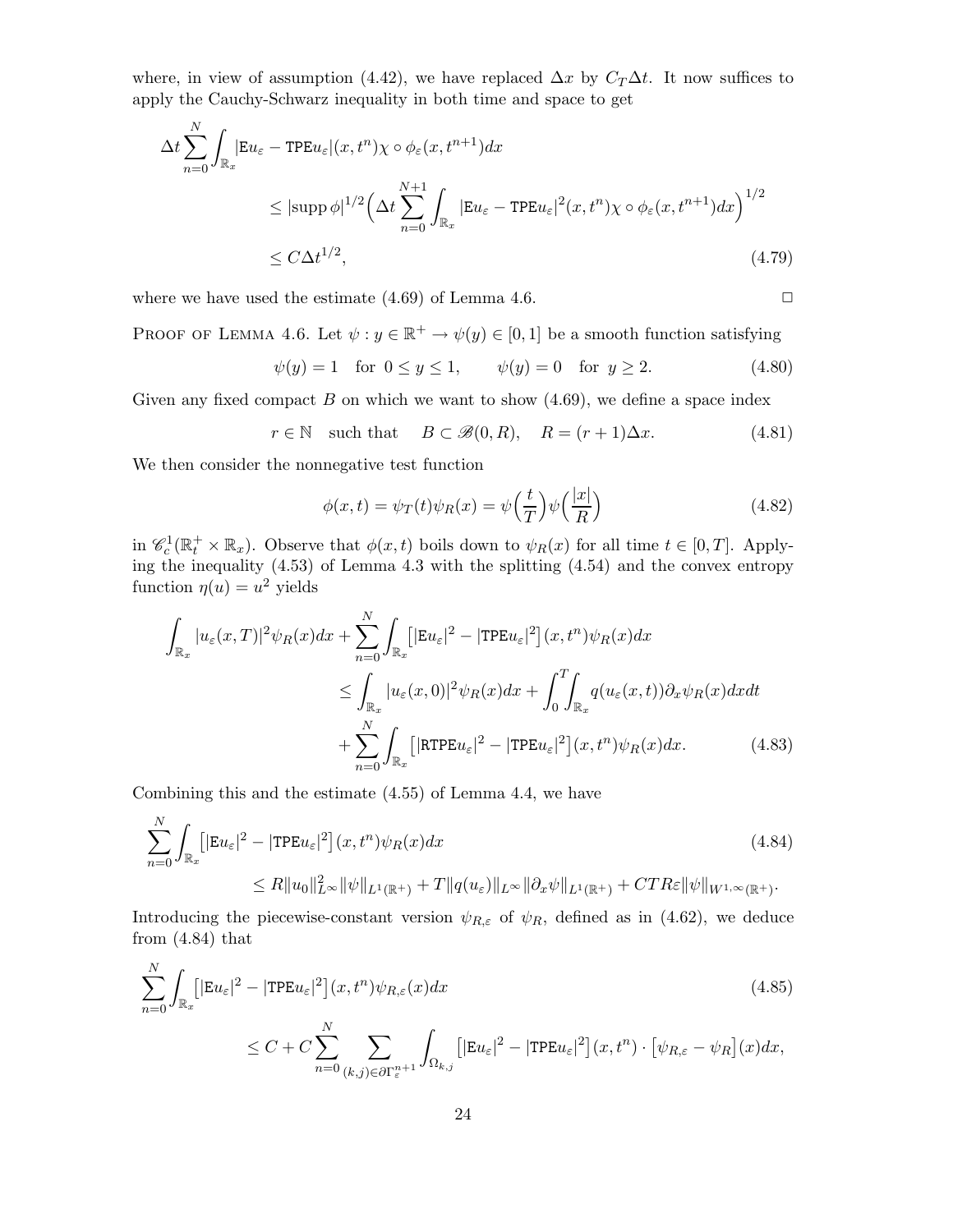so that going along the same lines as those used to obtain (4.78), we get

$$
\sum_{n=0}^{N} \int_{\mathbb{R}_x} \left[ |\mathbf{E} u_{\varepsilon}|^2 - |\mathbf{TPE} u_{\varepsilon}|^2 \right] (x, t^n) \psi_{R, \varepsilon}(x) dx \le C + C \| u_{\varepsilon} \|_{L^{\infty}}^2 \Delta t \sum_{n=0}^{N} \int_{\mathbb{R}_x} \chi \circ \psi_R(x) dx,
$$
  
  $\le C.$  (4.86)

Each summand in the left-hand side of (4.86) can be decomposed as

$$
\int_{\mathbb{R}_x} [|\mathbf{E} u_{\varepsilon}|^2 - |\mathbf{TP} \mathbf{E} u_{\varepsilon}|^2](x, t^n) \psi_{R, \varepsilon}(x) dx = \sum_{(k,j) \in \partial \Gamma_{\varepsilon}^{n+1}} (\psi_{R, \varepsilon})_{k,j}^n \int_{\Omega_{k,j}} [|\mathbf{E} u_{\varepsilon}(x, t^n)|^2 - |\mathring{v}_{k,j}^{n+1}|^2] dx,
$$
\n(4.87)

which demonstrates that it is the sum of nonnegative terms, for

$$
\int_{\Omega_{k,j}} \left[ |\mathbf{E} u_{\varepsilon}(x, t^n)|^2 - |\check{v}_{k,j}^{n+1}|^2 \right] dx \ge 0 \tag{4.88}
$$

according to Jensen's inequality on the finite interval  $\Omega_{k,j}$ . Because of nonnegativity, any partial sum extracted from the right-hand side of (4.87) will be lesser than its left-hand side. Since

$$
\int_{-R}^{R} \left[ |\mathbf{E} u_{\varepsilon}|^{2} - |\mathbf{TPE} u_{\varepsilon}|^{2} \right] (x, t^{n}) dx = \sum_{(k,j) \in \partial \Gamma_{\varepsilon}^{n+1}} \int_{\Omega_{k,j} \cap [-R, R]} \left[ |\mathbf{E} u_{\varepsilon}(x, t^{n})|^{2} - |\check{v}_{k,j}^{n+1}|^{2} \right] dx
$$

and since the intersection set  $\Omega_{k,j} \cap [-R,R]$  is either  $\Omega_{k,j}$  or  $\emptyset$  by the choice (4.81) for R, the above quantity is indeed a partial sum extracted from (4.87), corresponding to the test function  $\psi_{R,\varepsilon}$  selected in (4.80). Hence, using (4.86), we have the uniform estimate

$$
\sum_{n=0}^{N} \int_{-R}^{R} \left[ |\mathbf{E} u_{\varepsilon}|^{2} - |\mathbf{TPE} u_{\varepsilon}|^{2} \right] (x, t^{n}) dx \le C.
$$
 (4.89)

Once again, we resort to the extended version (4.51) of Jensen's inequality to find

$$
\int_{-R}^{R} \left[ |\mathbf{E} u_{\varepsilon}|^{2} - |\mathbf{TPE} u_{\varepsilon}|^{2} \right] (x, t^{n}) dx = 2 \sum_{(k,j) \in \partial \Gamma_{\varepsilon}^{n+1}} \int_{\Omega_{k,j} \cap [-R, R]} |\mathbf{E} u_{\varepsilon}(x, t^{n}) - \check{v}_{k,j}^{n+1}|^{2} dx
$$

$$
= 2 \int_{-R}^{R} |\mathbf{E} u_{\varepsilon} - \mathbf{TPE} u_{\varepsilon}|^{2} (x, t^{n}) dx. \tag{4.90}
$$

Substituting this identity into (4.89) provides the required weak BV-estimate (4.69), since we have chosen R large enough with respect to the compact interval  $B$ .

### 5 Local Time Stepping enhancement

#### 5.1 Description of the numerical scheme

We now describe the Local Time Stepping enhancement. The idea is to use a time-step locally adapted to the size of the cell —satisfying in particular the CFL stability condition. In our case where the multiresolution scheme is based on a hierarchy of nested dyadic grids, the major ingredient of the method is the design of a macroscopic time-step suitable for the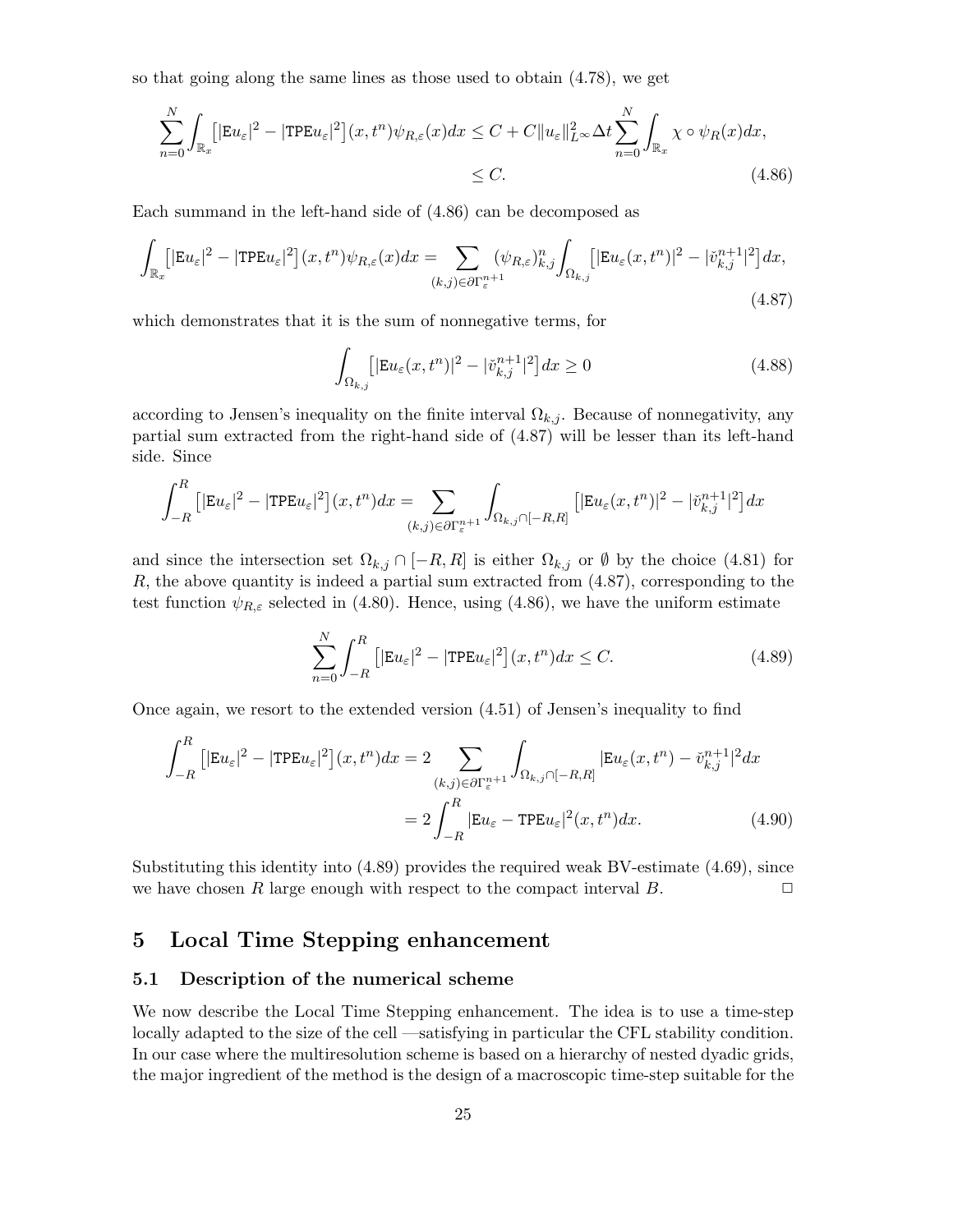

Figure 4: A four-level adaptive grid, with the level dependent intermediate time step numbering

coarsest level cells, along with a cascade of intermediate time-steps at which the solution defined on finer levels is updated in turn. Figure 4 illustrates this idea in the case of a four-level hierarchy.

For an arbitrary number K of levels, the macro time-step is subdivided into  $2^K$  intermediate steps, which we shall be referring to with a double time superscript on the k-level, i.e.,

$$
t_k^{n,i+1} = t_k^{n,i} + \Delta t_k^{n,i}, \quad \text{for } i = 0, \dots, 2^k - 1.
$$
 (5.1)

The intermediate time-steps are all synchronized at the macro time-step, i.e.,

$$
t_k^{n,0} = t^n, \qquad t_k^{n,2^k} = t^{n+1}, \tag{5.2}
$$

and also synchronized every other time-step between consecutive levels because of

$$
\Delta t_{k-1}^{n,i} = \Delta t_k^{n,2i} + \Delta t_k^{n,2i+1},\tag{5.3}
$$

which leads to

$$
t_{k-1}^{n,i} = t_k^{n,2i}.\tag{5.4}
$$

The cells on the finest level K are updated from time  $t_K^{n,i}$  to time  $t_K^{n,i+1}$  with a time-step  $\Delta t_K^{n,i}$ . In practice, we will use this finest time grid as the reference grid and we will denote it by  $t^{n,i+1}$  (with the corresponding time step  $\Delta t^{n,i}$ ) to alleviate the notations. Applying the CFL stability condition (2.8) can impose the elementary time-step to decrease during a macro time-step. Moreover, we will see that it is necessary to reduce the coefficient from 1/2 to 1/3 to ensure that discontinuities coming from consecutive cell interfaces do not interfere. Therefore, we impose in the sequel

$$
\frac{\Delta t^{n,i}}{2^{-K}\Delta x_0} \max_{|u| \le C(T)} |f'(u)| \le \frac{1}{3}
$$
\n(5.5)

with  $C(T)$  given by (4.40). At time  $t^{n,i}$ , the smallest synchronization level is determined by

$$
k_i := \min\{k \, ; \, 0 \le k \le K, \, i \equiv 0 \, [2^{K-k}]\}. \tag{5.6}
$$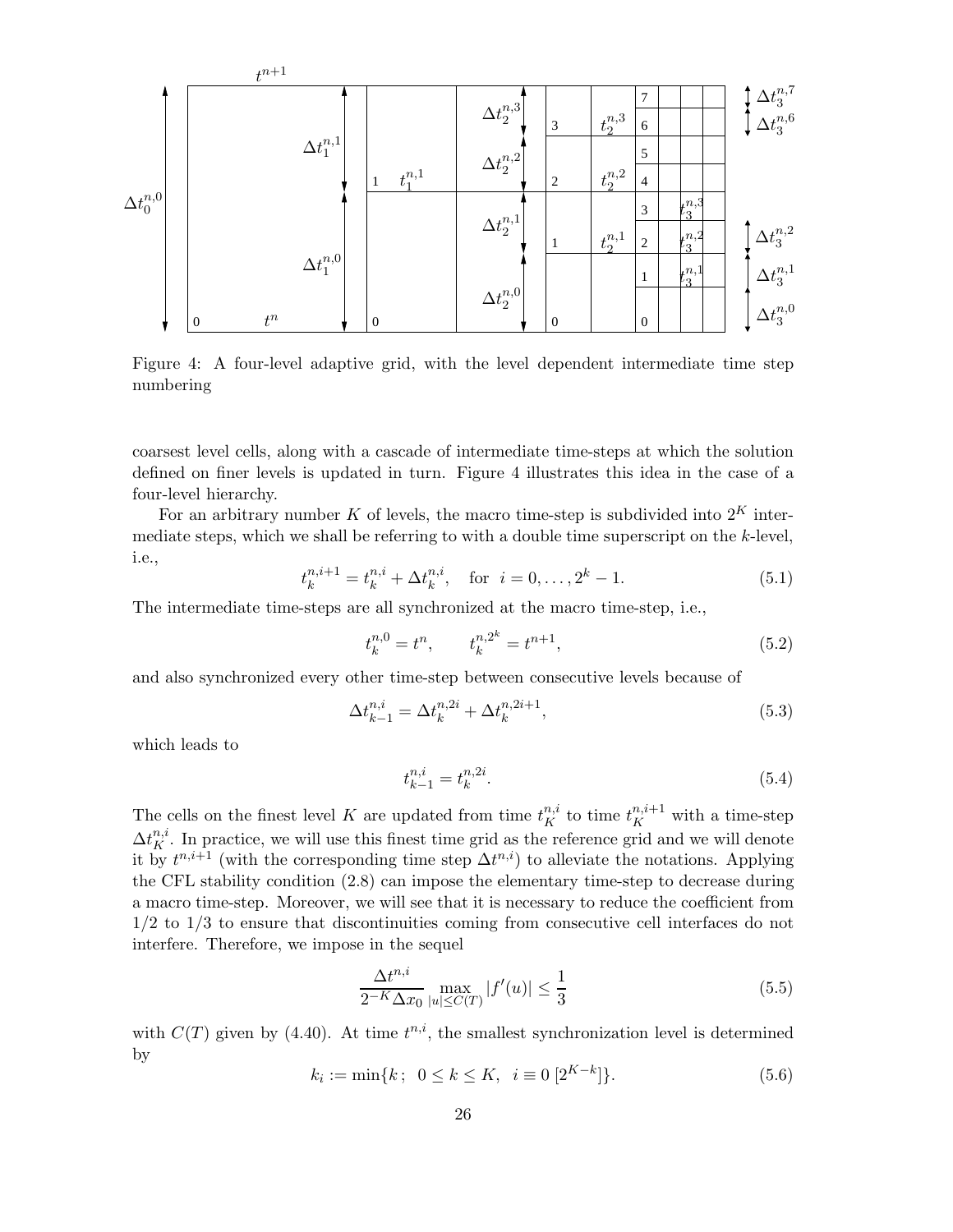As illustrated on the four-level hierarchy example depicted in Figure 4, all cells belonging to levels finer than or equal to  $k_i$  are updated during the intermediate step i. Two cases must be considered depending on whether those cells belong or not to the range of dependence  $\Sigma_{\ell}$  of finer cells. The range of dependence  $\Sigma_{\ell}$  of a cell  $\ell$  on level k is determined by the stencil of the 2r-point finite-volume numerical flux and the multiscale local prediction (3.5) as a set of cells on level  $k-1$ 

$$
\Sigma_{\ell} := \{ \lfloor (\ell - r)/2 \rfloor - 1, \dots, \lfloor (\ell + r)/2 \rfloor + 1 \}. \tag{5.7}
$$

The partial updating at level k acts on active cells at this level, whose indices are in

$$
\widetilde{\mathcal{I}}_k := \left\{ (k, j); (k, j) \in \partial \widetilde{\Gamma}_{\varepsilon}^{n+1} \right\}.
$$
\n(5.8)

This set of indices is split into two disjoint sets  $\mathcal{I}_k = \mathcal{C}_k \cup \mathcal{C}_k$ . The index set  $\mathcal{C}_k$  contains those cells at level k that can be evolved in time by one time-step with step size  $\Delta t_k^{n,i} =$  $2^{K-k}\Delta t^{n,i}$ , without having to access data on finer levels in order to compute the fluxes. The complementary set  $\overline{\mathcal{C}}_k$  contains those cells at level k that are close to cells on level  $k + 1$ . Something special must be done there, in order to provide the synchronized data necessary to compute all the fluxes on level  $k + 1$ .

To sum it up, at each intermediate time step the index sets are designed with Algorithm 5.1, in accordance with the evolution of the grid  $\tilde{S}_{\varepsilon}^{n,i+1}$ . The partial update procedure of the adaptive grid at intermediate time steps will be detailed later on.

| <b>Algorithm 6</b> Definition of index sets                                                                                                                                                             |
|---------------------------------------------------------------------------------------------------------------------------------------------------------------------------------------------------------|
| On the finest level $K$ all cells in the adaptive grid are evolved                                                                                                                                      |
| $\mathcal{C}_K := \{(K, j) ; (K, j) \in \partial \widetilde{\Gamma}_{\varepsilon}^{n, i+1} \} = \widetilde{\mathcal{I}}_K.$                                                                             |
| for $k = K - 1 \searrow 0$ do                                                                                                                                                                           |
| $\mathcal{C}_k := \{(k, j), (k, j) \in \partial \widetilde{\Gamma}_{\varepsilon}^{n, i+1}; \nexists \ell, (k+1, \ell) \in \partial \widetilde{\Gamma}_{\varepsilon}^{n, i+1} : j \in \Sigma_{\ell}\},\$ |
| $\overline{\mathcal{C}}_k := \widetilde{\mathcal{I}}_k \backslash \mathcal{C}_k,$                                                                                                                       |
| end for                                                                                                                                                                                                 |

From the standpoint of analysis, the cornerstone is the synchronization of the solution on cells at the boundary between different levels of discretization. We summarize two possibilities that have been proposed in the literature [26, 29] on a two-level example sketched on Figures 6 and 5. To alleviate the notations we deliberately omit the subscript  $\varepsilon$  for the discrete solution.

In [29], Osher and Sanders first update the solution of the small cell  $\Omega_{1,2j+2}$  of size  $\Delta x_1 = \Delta x_0/2$  over a time step  $\Delta t_1^{n,0}$  $\frac{n}{1}$  using fluxes computed with solution at time *n* on cells  $\Omega_{0,i}, \Omega_{1,2i+2}, \Omega_{1,2i+3}$ . The solution in the transition zone, here the first cell neighboring the fine level 1, is left unchanged (see Figure 5). It is used again to update the flux entering in the evolution of the solution on the cell  $\Omega_{1,2j+2}$  from time  $t_1^{n,1}$  $_{1}^{n,1}$  to time  $t^{n+1}$ . In [26], Müller and Stiriba introduce a transition zone neighboring smaller cells region where the solution is updated using the time-step adapted to the small cells. In the example on Figure 6 the solution on the coarse cell  $\Omega_{0,j}$  in the intermediate zone is updated at time step  $t_1^{n,1}$  $\mathbb{I}_{1}^{n,1}$ , in order to keep the solution synchronized. To update the solution from time  $t_1^{n,1}$  $n_1^{n,1}$  to time  $t^{n+1}$  a new flux is computed for interface  $(0, j + 1/2)$ , using the solution  $v_{0,j}^{n,1}$  $_{0,j}$ and  $v_{1,2j+2}^{n,1}$ . On the other hand, the flux at interface  $(0, j - 1/2)$  is valid throughout the full time step  $\Delta t^{n,0} + \Delta t^{n,1}$  and is not updated.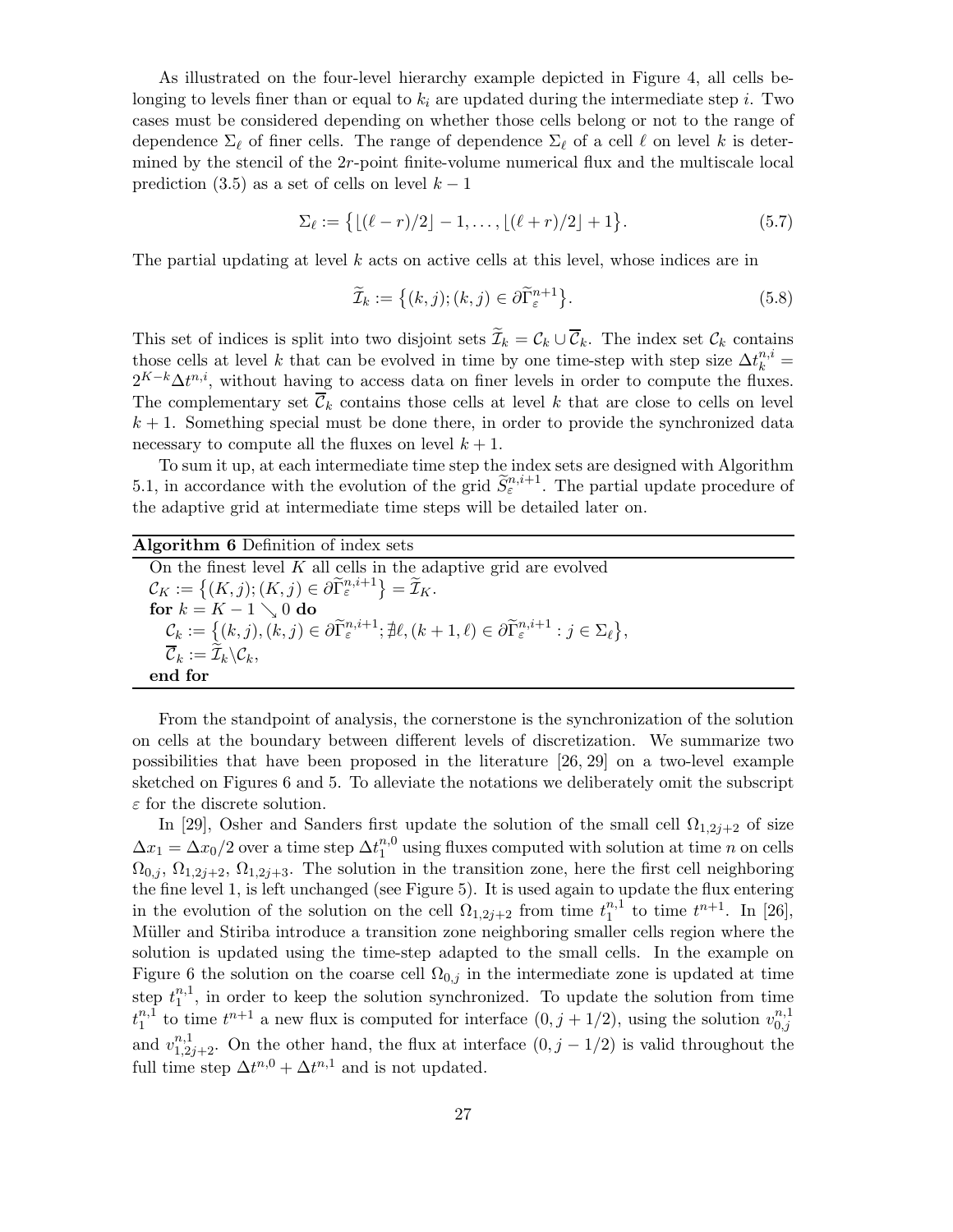

Figure 5: Treatment of the transition zone by Oshers-Sanders [29]



Figure 6: Treatment of the transition zone by Müller and Stiriba [26]

Both schemes of Osher-Sanders and Müller-Stiriba are conservative. The Osher-Sanders scheme has been proved to be entropy-satisfying in the scalar case using monotonicity arguments but nothing is known in the case of systems. We now propose a new approach which does satisfy discrete entropy inequalities in the general case. This approach comes within the spirit of the Godunov analysis [16], and therefore applies to the scalar as well as system settings. We will describe it in detail in the case of the example sketched in Figure 7. Unlike the two other approaches, at time  $t^n$  the transition zone is cut in half and the solution in each half-cell is set equal to the solution in the mother cell  $\Omega_{0,j}$  (see Figure 8a). The Cauchy problem is then solved for the first intermediate time step (see Figure 8b). Its solution is averaged only on the cell that belongs to the stencil of finer cells, and of course on the fine cells themselves (see Figure 8c). Therefore the updating goes as

$$
v_{1,2j+1}^{n,1} = v_{0,j}^n - \frac{2\Delta t_1^{n,0}}{\Delta x_0} \left( \hat{F}(v_{0,j}^n, v_{1,2j+2}^n) - \hat{F}(v_{0,j}^n, v_{0,j}^n) \right).
$$
 (5.9)

At this point, the fluxes needed to advance the solution on the fine cell  $\Omega_{1,2j+2}$  can be updated using the synchronized solution at the intermediate time-step. The Cauchy problem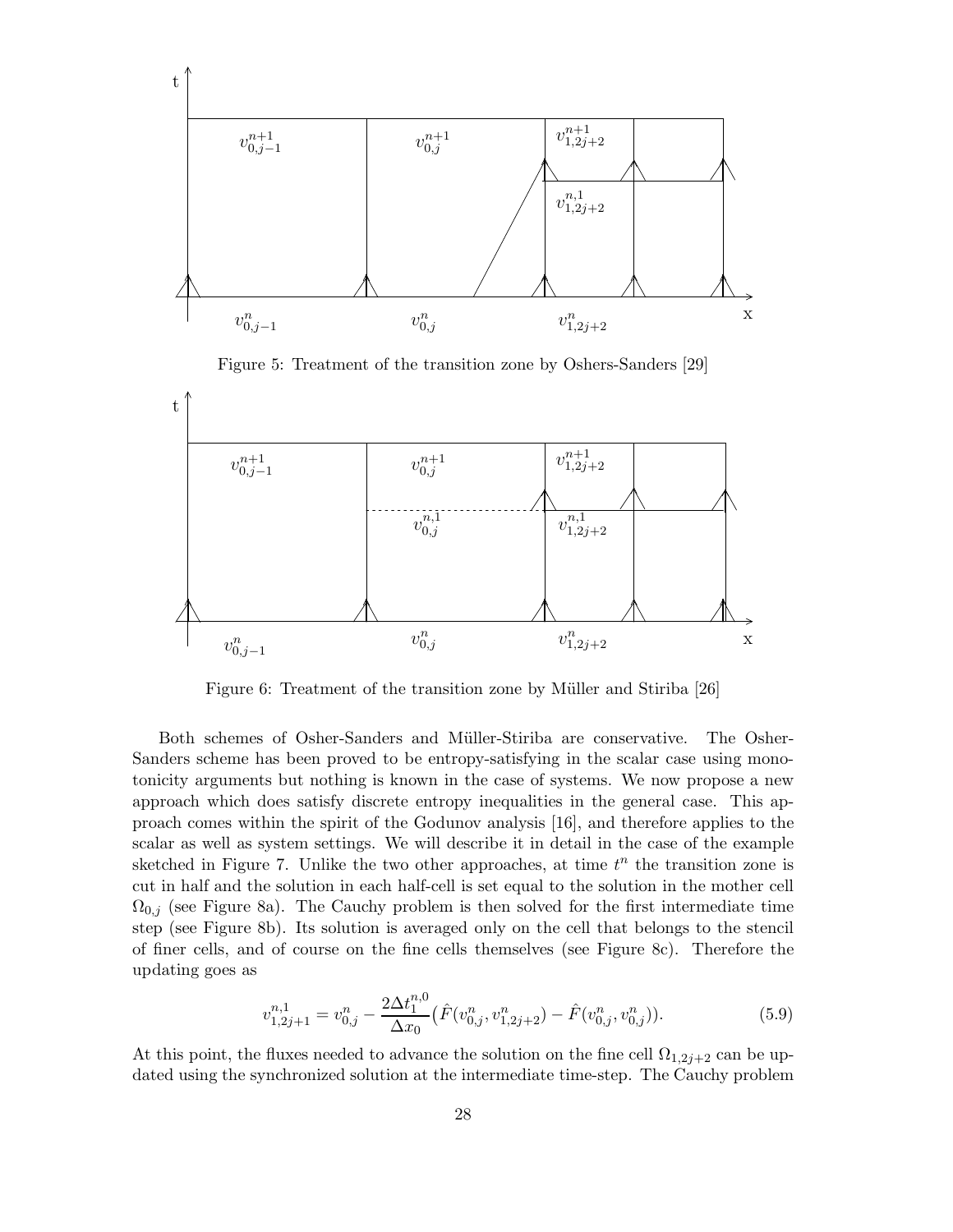for the second intermediate time-step is then solved. It starts from the averaged solution on the cell  $\Omega_{1,2j+1}$  and from the non-averaged one on the cell  $\Omega_{1,2j}$ . Due to the special CFL condition (5.5), chosen lower to 1/3 the data coming from interfaces  $(0,j-1/2)$  and  $(1, 2j + 1/2)$  cannot interact (see Figures 7 and 8d). The solution of the Cauchy problem is then time averaged like in the Godunov scheme to obtain the discrete solution at time  $t^{n,2} = t^{n+1}$  (see Figure 8e). At the discrete level, combining the evolution and projection operator leads to the scheme

$$
v_{1,2j+2}^{n+1} = v_{1,2j+2}^{n,1} - \frac{2\Delta t_1^{n,1}}{\Delta x_0} \left( \hat{F}(v_{1,2j+2}^{n,1}, v_{1,2j+3}^{n,1}) - \hat{F}(v_{1,2j+1}^{n,1}, v_{1,2j+2}^{n,1}) \right). \tag{5.10}
$$

on the fine cell  $\Omega_{1,2j+2}$ . On the coarse cell  $\Omega_{0,j}$  in the transition zone, the solution is eventually updated directly from  $t^n$  to  $t^{n+1}$  as

$$
v_{0,j}^{n+1} = v_{0,j}^n - \frac{1}{\Delta x_0} \left( \Delta t_1^{n,0} \hat{F}(v_{0,j}^n, v_{1,2j+2}^n) + \Delta t_1^{n,1} \hat{F}(v_{1,2j+1}^{n,1}, v_{1,2j+2}^{n,1}) - \Delta t_0^{n,0} \hat{F}(v_{0,j-1}^n, v_{0,j}^n) \right).
$$
(5.11)

The solution on the coarse cells outside the transition zone is directly updated from timestep  $t^n$  to time-step  $t^{n+1}$  as

$$
v_{0,j-1}^{n+1} = v_{0,j-1}^n - \frac{\Delta t_0^{n,0}}{\Delta x_0} \left( \hat{F}(v_{0,j-1}^n, v_{0,j}^n) - \hat{F}(v_{0,j-2}^n, v_{0,j-1}^n) \right).
$$
 (5.12)



Figure 7: New scheme for the transition zone  $\bar{C}_0$ 

We now show that the discrete solution computed using the specific steps  $(5.9)$ – $(5.12)$ satisfies an entropy inequality at intermediate times  $t^{n,i}$ . At these time-steps, a partial regriding takes place, in which the thresholding and refinement operators are applied to the solution belonging to levels of discretization which have just been synchronized. The influence of these operators have already been studied in the previous section. The novelty with respect to the global time-step algorithm is the treatment of the transition zone for which we claim the following result.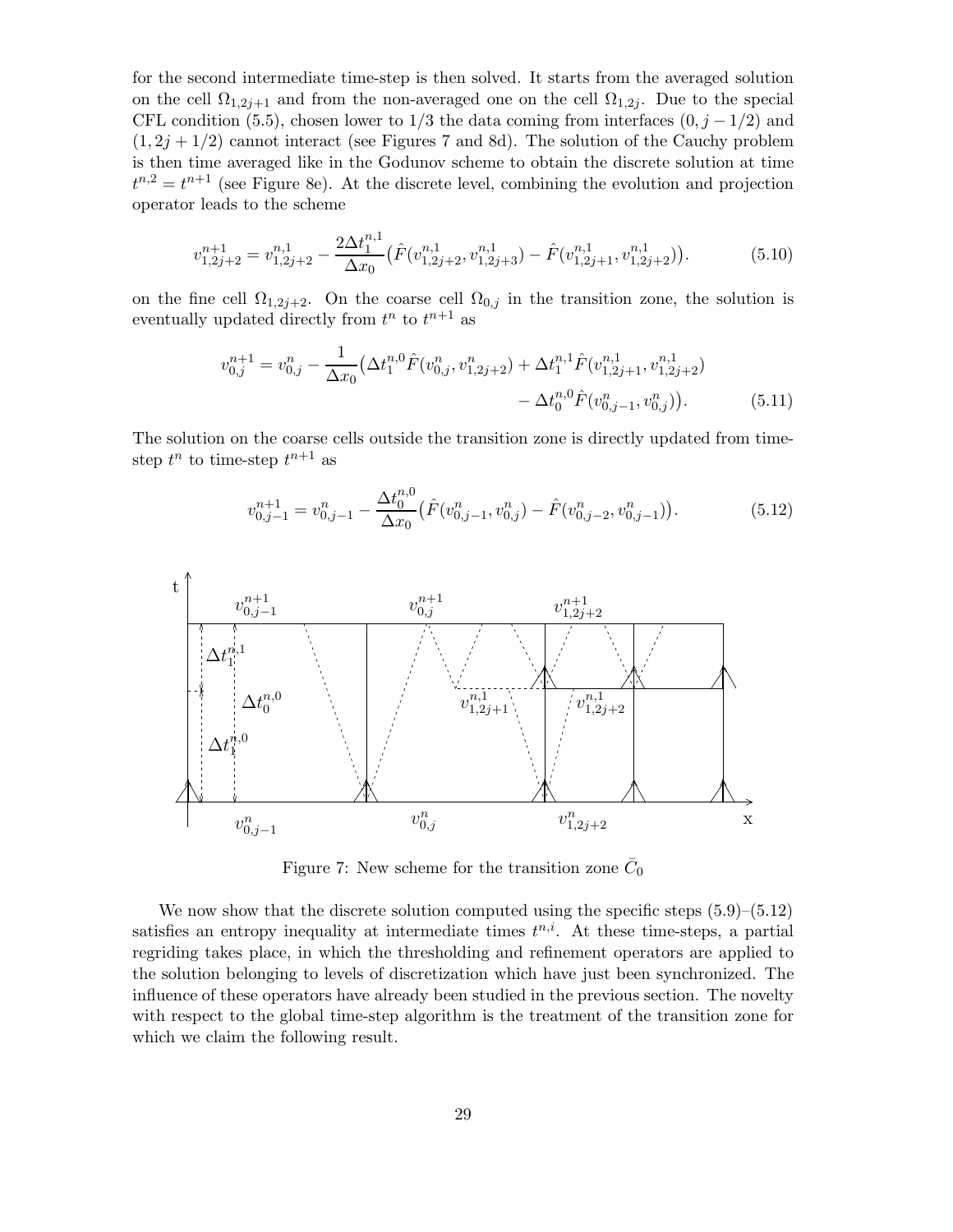

Figure 8: Evolution of the solution in the transition zone  $\bar{C}_0 = \{\Omega_{0,j}\}\$ 

**Lemma 5.1.** Let  $(\eta, q)$  be an entropy/entropy-flux pair. Then, the discrete solution com*puted with Algorithms 8 and 9 satisfies*

$$
\eta(v_{k,j}^{n,i+1}) - \eta(v_{k,j}^{n,i}) + \frac{\Delta t_k^{n,i}}{\Delta x_k} (\tilde{q}_{k,j+1}^{n,i} - \tilde{q}_{k,j}^{n,i}) \le 0 \tag{5.13}
$$

 $for (k, j) \in \overline{\mathcal{C}}_k$  and  $for i = 0, \ldots, 2^k - 1$ , where the entropy fluxes are defined as

• *if*  $(k+1, 2j+2) \in C_{k+1}$ ,  $\tilde{q}_{k,j}^{n,i} = q(\omega(0^+, v_{k,j}^{n,i}))$  $\mathbf{z}_{k,j-1}^{n,i}, \mathbf{v}_{k,j}^{n,i}$  $\binom{n, i}{k, j}$ , (5.14)  $\tilde{q}^{n,i}_{k,j+1} =$  $\Delta t^{n,2i}_{k+1}$  $k+1$  $\Delta t^{n,i}_k$ k  $q(\omega(0^+, v^{n,i}_{k,j}, v^{n,2i}_{k+1,2j+2}))+$  $\Delta t^{n,2i+1}_{k+1}$  $k+1$  $\Delta t^{n,i}_k$ k  $q(\omega(0^+, v_{k+1,2j+1}^{n,2i+1}, v_{k+1,2j+2}^{n,2i+1}));$ 

• 
$$
\begin{aligned}\n\text{•} \quad & \text{if } (k+1, 2j-1) \in \mathcal{C}_{k+1}, \\
& \tilde{q}_{k,j}^{n,i} = \frac{\Delta t_{k+1}^{n,2i}}{\Delta t_k^{n,i}} q(\omega(0^+, v_{k+1, 2j-1}^{n,2i}, v_{k,j}^{n,i})) + \frac{\Delta t_{k+1}^{n,2i+1}}{\Delta t_k^{n,i}} q(\omega(0^+, v_{k+1, 2j-1}^{n,2i+1}, v_{k+1, 2j}^{n,2i+1})), \\
& \tilde{q}_{k,j+1}^{n,i} = q(\omega(0^+, v_{k,j}^{n,i}, v_{k,j+1}^{n,i})).\n\end{aligned}
$$
\n
$$
(5.15)
$$

PROOF. We detail the first case where the transition cell  $\Omega_{k,j}$  is on the left-hand side of the finer level  $k + 1$ . This corresponds to the two-level example depicted in Figure 8. We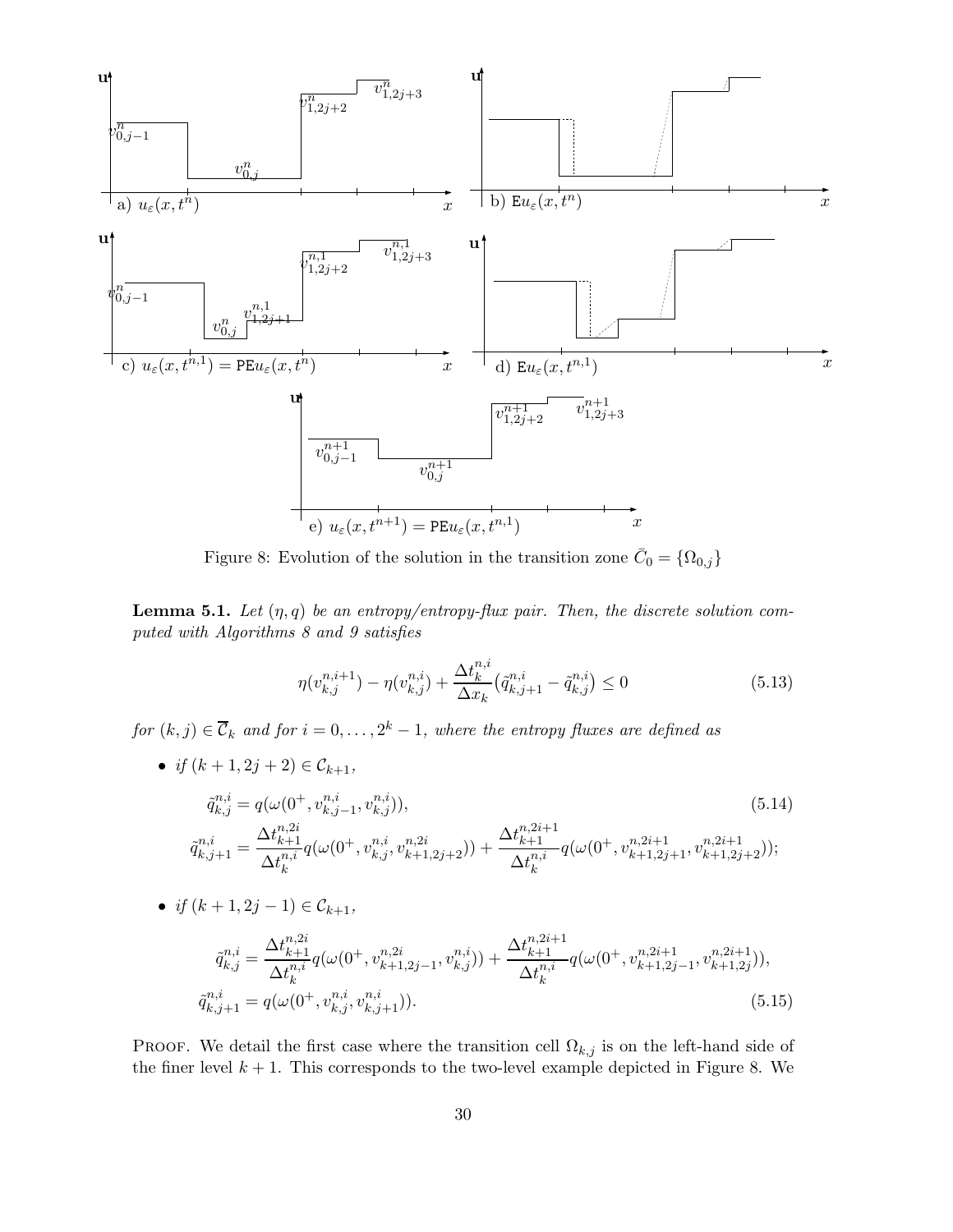write the entropy balance satisfied by the solution of the Cauchy problem on the cell  $\Omega_{k,j}$ and study each intermediate time step separately. Integrating over the first time slab gives

$$
\frac{1}{\Delta x_k} \int_{\Omega_{k,j}} \int_{t_{k+1}^{n,2i}}^{t_{k+1}^{n,2i+1}} \{ \partial_t \eta(u_\varepsilon) + \partial_x q(u_\varepsilon) \} (x,t) dt dx = \frac{1}{\Delta x_k} \int_{\Omega_{k,j}} \eta(u_\varepsilon(x, t_{k+1}^{n,2i+1})) dx \n- \eta(v_{k,j}^{n,i}) + \frac{\Delta t_{k+1}^{n,2i}}{\Delta x_k} \{ q(\omega(0^+, v_{k,j}^{n,i}), v_{k+1,2j+2}^{n,2i}) - q(\omega(0^+, v_{k,j-1}^{n,i}, v_{k,j}^{n,i})) \} \leq 0.
$$
\n(5.16)

We subdivide the cell  $\Omega_{k,j}$  in the two sub-cells  $\Omega_{k+1,2j} \cup \Omega_{k+1,2j+1}$ , that is,

$$
\frac{1}{\Delta x_k} \int_{\Omega_{k,j}} \eta(u_{\varepsilon}(x, t_{k+1}^{n, 2i+1})) dx = \frac{1}{\Delta x_k} \int_{\Omega_{k+1, 2j}} \dots + \frac{1}{\Delta x_k} \int_{\Omega_{k+1, 2j+1}} \dots \tag{5.17}
$$

By definition,

$$
\frac{2}{\Delta x_k} \int_{\Omega_{k+1,2j+1}} u_{\varepsilon}(x, t_{k+1}^{n,2i+1}) dx = v_{k+1,2j+1}^{n,2i+1}, \tag{5.18}
$$

and since  $\eta$  is convex, we have

$$
\eta(v_{k+1,2j+1}^{n,2i+1}) \le \frac{2}{\Delta x_k} \int_{\Omega_{k+1,2j+1}} \eta(u_{\varepsilon}(x,t_{k+1}^{n,2i+1})) dx.
$$
\n(5.19)

As a consequence, inequality (5.16) becomes

$$
\frac{1}{\Delta x_k} \int_{\Omega_{k+1,2j}} \eta(u_{\varepsilon}(x, t_{k+1}^{n,2i+1})) dx + \frac{1}{2} \eta(v_{k+1,2j+1}^{n,2i+1}) - \eta(v_{k,j}^{n,i}) \n+ \frac{\Delta t_{k+1}^{n,2i}}{\Delta x_k} \left( q(\omega(0^+, v_{k,j}^{n,i}, v_{k+1,2j+2}^{n,2i})) - q(\omega(0^+, v_{k,j-1}^{n,i}, v_{k,j}^{n,i})) \right) \le 0.
$$
\n(5.20)

For the balance on the second intermediate time-step, we write

$$
\frac{1}{\Delta x_k} \int_{\Omega_{k,j}} \eta(u_{\varepsilon}(x, t^{n,i+1})) dx - \frac{1}{\Delta x_k} \int_{\Omega_{k,j}} \eta(u_{\varepsilon}(x, t^{n,2i+1}_{k+1})) dx
$$
\n
$$
+ \frac{\Delta t^{n,2i+1}_{k+1}}{\Delta x_k} \left( q(\omega(0^+, v^{n,2i+1}_{k+1,2j+1}, v^{n,2i+1}_{k+1,2j+2})) - q(\omega(0^+, v^{n,i}_{k,j-1}, v^{n,i}_{k,j})) \right) \le 0.
$$
\n(5.21)

By means of Jensen's inequality,

$$
\eta(v_{k,j}^{n,i+1}) \le \frac{1}{\Delta x_k} \int_{\Omega_{k,j}} \eta(u_\varepsilon(x, t^{n,i+1})) dx,\tag{5.22}
$$

which transforms (5.21) into

$$
\eta(v_{k,j}^{n,i+1}) - \frac{1}{\Delta x_k} \int_{\Omega_{k,j}} \eta(u_{\varepsilon}(x, t_{k+1}^{n, 2i+1})) dx
$$
\n
$$
+ \frac{\Delta t_{k+1}^{n, 2i+1}}{\Delta x_k} \left( q(\omega(0^+, v_{k+1, 2j+1}^{n, 2i+1}, v_{k+1, 2j+2}^{n, 2i+1})) - q(\omega(0^+, v_{k,j-1}^{n, i}, v_{k,j}^{n, i})) \right) \le 0.
$$
\n(5.23)

Adding (5.20) and (5.23) together, we end up with

$$
\eta(v_{k,j}^{n,i+1}) - \eta(v_{k,j}^{n,i}) + \frac{1}{\Delta x_k} \left(\Delta t_{k+1}^{n,2i} q(\omega(0^+, v_{k,j}^{n,i}, v_{k+1,2j+2}^{n,2i})\right) \n+ \Delta t_{k+1}^{n,2i+1} q(\omega(0^+, v_{k+1,2j+1}^{n,2i+1}, v_{k+1,2j+2}^{n,2i+1})) - \Delta t_k^{n,i} q(\omega(0^+, v_{k,j-1}^{n,i}, v_{k,j}^{n,i}))) \leq 0,
$$
\n(5.24)

which is none other than  $(5.13)$ – $(5.14)$ .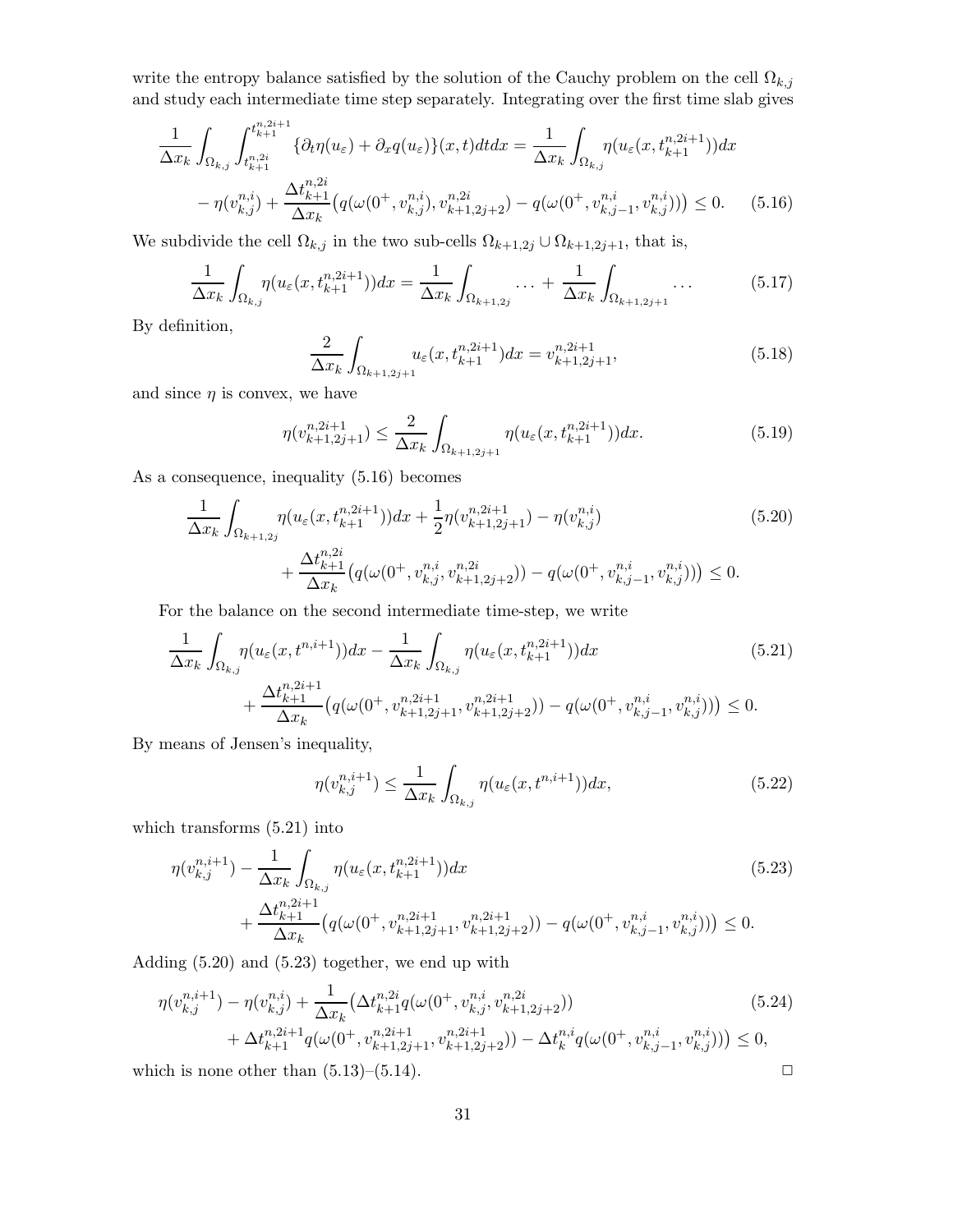#### 5.2 Convergence of the scheme

Equipped with this result, we will now study the convergence of the LTS Algorithm 7, and we therefore design the numerical function solution  $u_{\varepsilon}(x,t)$  analogous to (4.8b) solution of (2.1) on intervals  $[t^{n,i},t^{n,i+1}]$  and such that, for  $i=0,\ldots,2^K-1$ ,

$$
u_{\varepsilon}(x, t^{n,i}) = \begin{cases} v_{k,j}^{n,2^{k-K}i} & \text{if } x \in \Omega_{k,j}, \ (k,j) \in \partial \widetilde{\Gamma}_{\varepsilon}^{n,i+1}, \ k > k_i; \\ v_{k,j}^{n,2^{k_i-K}i} & \text{if } x \in \Omega_{k_i,j}, \ (k_i,j) \in \partial \widetilde{\Gamma}_{\varepsilon}^{n,i+1}; \\ v_{k_i,2j+1}^{n,2^{k_i-K}i} & \text{if } x \in \Omega_{k_i,2j+1}, \ (k_i - 1,j) \in \bar{\mathcal{C}}_{k_i-1}, \ (k_i,2j+2) \in \mathcal{C}_{k_i}; \\ v_{k_i,2j}^{n,2^{k_i-K}i} & \text{if } x \in \Omega_{k_i,2j}, \ (k_i - 1,j) \in \bar{\mathcal{C}}_{k_i-1}, \ (k_i,2j-1) \in \mathcal{C}_{k_i}; \\ u_{\varepsilon}(x, t^{n,i}) & \text{elsewhere.} \end{cases} \tag{5.25}
$$

#### Algorithm 7 Synchronized time evolution for macro time step  $n$

for each intermediate time step  $i = 0, \ldots, 2^{K} - 1$  do

 $\bullet$ Initialization

for  $k = K \setminus k_{i+1}$  do

update indices sets  $\mathcal{C}_k$ ,  $\overline{\mathcal{C}}_k$ 

end for

- Update fluxes at interfaces of cells that have been modified at previous time step on levels  $k = K \searrow k_i$
- Time evolution

update solution in all cells in  $\widetilde{S}_{\varepsilon}^{n,i+1}$  in levels  $K \searrow k_{i+1}$ 

subdivide cells in  $\overline{\mathcal{C}}_{k_{i+1}-1}$  (neighbors of  $\mathcal{C}_{k_{i+1}}$ ) and update solution

• If i odd, perform thresholding T and regriding R on levels  $k_{i+1} + 1$  to K.

end for



Figure 9: Multilevel local time stepping algorithm for  $K = 3$ . The intermediate time steps  $i = 0, \ldots, 8$  are denoted on the left vertical axis. The corresponding synchronization level is denoted on the right vertical axis

The Local Time Stepping numerical scheme is studied as a succession of four operators applied on  $u_{\varepsilon}(x,t^{n,i})$ , namely:

• Operator E (Evolution): compute the solution of the Cauchy problem (2.1-5.25) on the time step  $[t^{n,i},t^{n,i+1}]$  on all cells  $\Omega_{k,j}$ ,  $(k,j) \in \partial \tilde{\Gamma}_{\varepsilon}^{n,i+1}$ ,  $k \geq k_{i+1}$ . Leave the solution unchanged elsewhere. We use the notation

$$
Eu_{\varepsilon}(x, t^{n,i}) = u_{\varepsilon}(x, t^{n,i+1,-}).
$$
\n(5.26)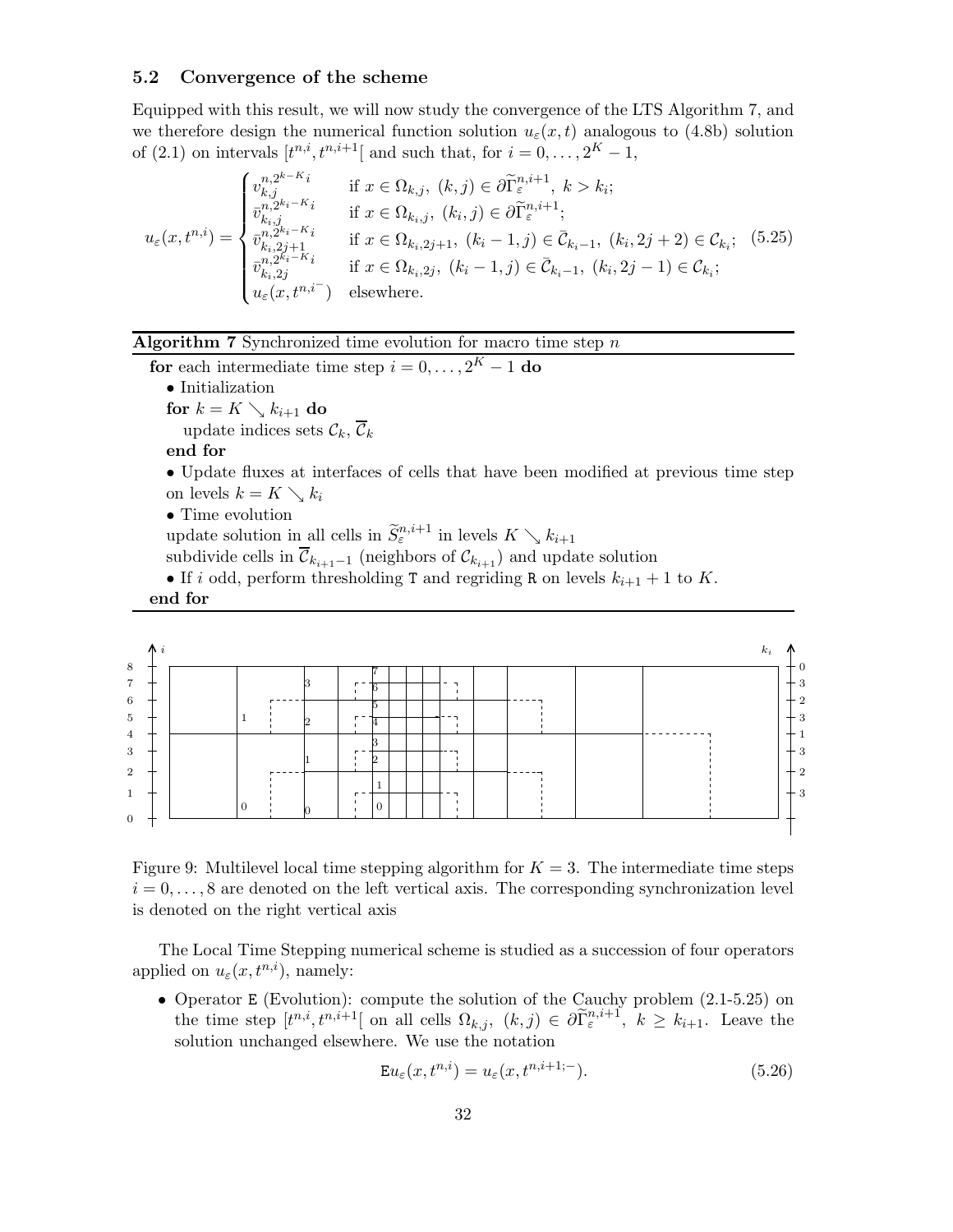#### **Algorithm 8** Updating of fluxes at intermediate time step  $i$

• Update fluxes on left edge cells that have been modified at the previous time step : initialize  $m = i$ for levels  $k = K \searrow k_i$  do  $\mathbf{for} \; (k,j) \in \partial \widetilde{\Gamma}_{\varepsilon}^{n,i+1} \; \mathbf{do}$ compute  $\hat{f}_{k,j}^{n,m} = \hat{F}(v_{k,j}^{n,m})$  $\binom{n,m}{k,j-1}, \binom{n,m}{k,j}$ end for  $m = m/2$ end for compute  $\Delta t^{n,i}$  satisfying the CFL stability condition (5.5) • Update fluxes on neighbors of  $\mathcal{C}_{k_i}$ for  $(k,j) \in \overline{\mathcal{C}}_{k_i-1}$  do if  $(k+1, 2j-1) \in \partial \widetilde{\Gamma}_{\varepsilon}^{n,i+1}$  then compute  $\hat{f}_{k_i,2j}^{n,2m} = \hat{F}(v_{k_i,2j}^{n,2m})$  $\sum_{k_i,2j-1}^{n,2m} v_{k_i,2j}^{n,2m}$  $_{k_i,2j}^{n,\scriptscriptstyle 2m})$ update  $\hat{f}_{k,j}^{n,m} = \frac{\Delta t_{k+1}^{n,2m}}{\Delta t_k^{n,m}} \hat{f}_{k,j}^{n,m} + \frac{\Delta t_{k+1}^{n,2m+1}}{\Delta t_k^{n,m}} \hat{f}_{k+1,2j}^{n,2m+1}$  $_{k+1,2j}$ else if  $(k+1,2j+2) \in \partial \widetilde{\Gamma}^{n,i+1}_\varepsilon$  then update  $\hat{f}_{k,j+1}^{n,m} = \frac{\Delta t_{k+1}^{n,2m}}{\Delta t_k^{n,m}} \hat{f}_{k+1,2j+2}^{n,2m} + \frac{\Delta t_{k+1}^{n,2m+1}}{\Delta t_k^{n,m}} \hat{f}_{k+1,2j+2}^{n,2m+1}$  $k+1,2j+2$ end if end for

- Operator P (Projection):
	- Compute the average of the Cauchy problem solution on the cells of the grid  $\widetilde{S}_{\varepsilon}^{n+1}$  on levels finer than the synchronization level.
	- Apply the special procedure on transition zone cells.
	- Leave the solution unchanged in all other cells.

We denote by  $\bar{v}_{k,j}^{\varepsilon,n,i+1}$  the discrete values such that

$$
\mathbf{P}u_{\varepsilon}(x,t^{n,i+1;-}) = \bar{v}_{k,j}^{n,2^{k-K}(i+1)} \quad \text{for } x \in \Omega_{k,j}, \ (k,j) \in \partial \widetilde{\Gamma}_{\varepsilon}^{n,i+1}, \ k \ge k_{i+1}.\tag{5.27}
$$

In the transition zone, setting  $k = k_{i+1} - 1$ , we have

- for cells  $(k, j) \in \overline{C}_k$  such that  $(k + 1, 2j - 1) \in \widetilde{L}_{k_{i+1}},$ 

$$
\mathbf{P}u_{\varepsilon}(x, t^{n, i+1;-}) = \begin{cases} \bar{v}_{k_{i+1}, 2j}^{n, 2^{k_{i+1}-K}(i+1)} & \text{for } x \in \Omega_{k_{i+1}, 2j}, \\ u_{\varepsilon}(x, t^{n, i+1;-}) & \text{elsewhere;} \end{cases}
$$
(5.28)

− for cells  $(k, j) \in \overline{\mathcal{C}}_k$  such that  $(k + 1, 2j + 2) \in \widetilde{\mathcal{I}}_{k_{i+1}},$ 

$$
\mathbf{P}u_{\varepsilon}(x,t^{n,i+1;-}) = \begin{cases} \bar{v}_{k_{i+1},2j+1}^{n,2^{k_{i+1}-K}(i+1)} & \text{for } x \in \Omega_{k_{i+1},2j+1}, \\ u_{\varepsilon}(x,t^{n,i+1;-}) & \text{elsewhere.} \end{cases}
$$
(5.29)

At the discrete level, the values  $\bar{v}_{k,j}^{n,2^{k-K}(i+1)}$  are computed using the Algorithms 8 and 9. The evolution and projection are performed together, only on cells in level  $k \geq k_{i+1}$  or in the transition zone. However, to simplify the proofs, it is useful to consider that the Evolution E is performed everywhere at each intermediate timestep, so that the numerical solution  $u_{\varepsilon}$  is defined everywhere.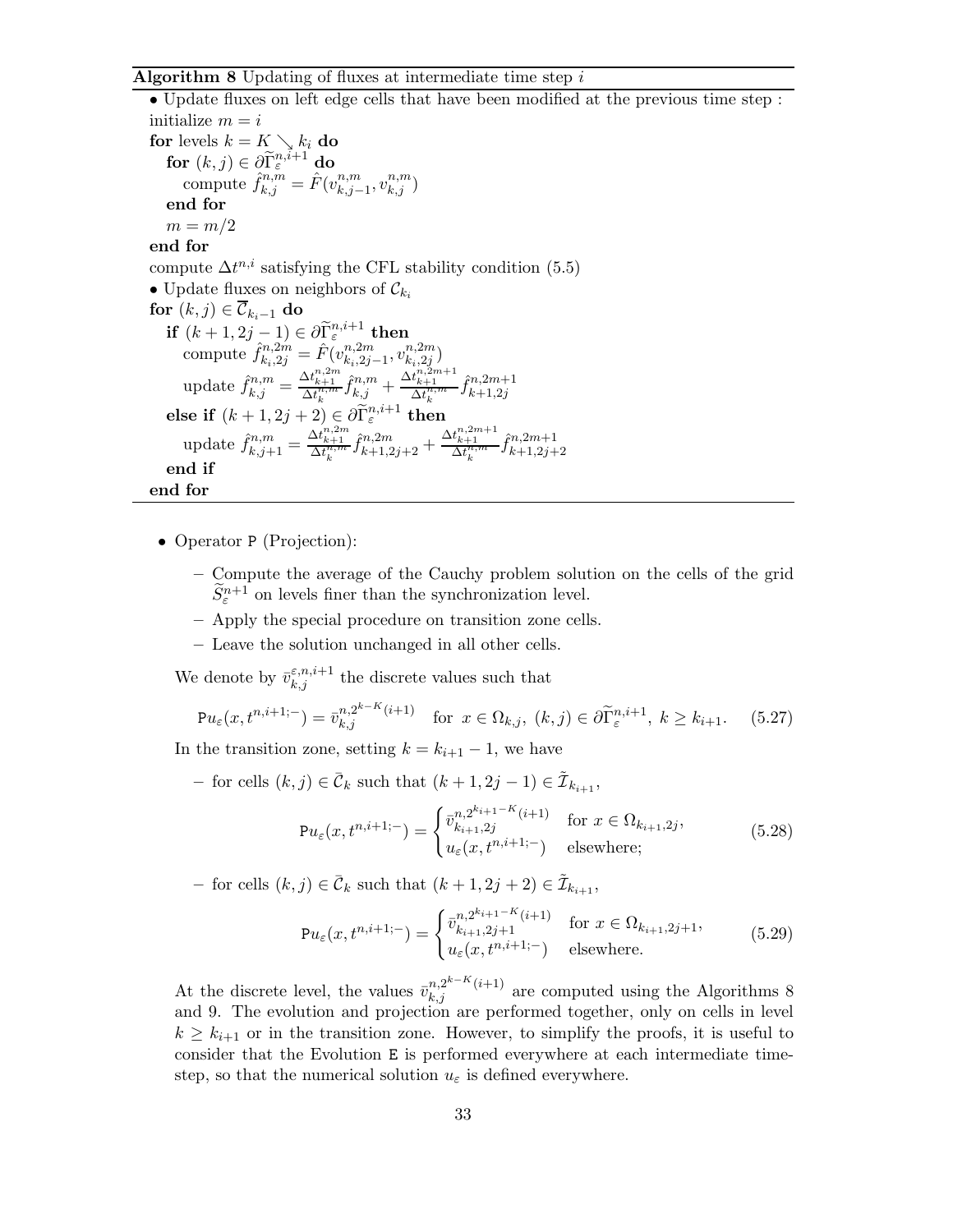**Algorithm 9** Updating of solution at intermediate time step  $i$ 

initialize  $m = i$ for levels  $k = K \searrow k_{i+1}$  do for  $(k, j) \in \partial \widetilde{\Gamma}^{n, i}_{\varepsilon}$  do  $\bar{v}^{n,m+1}_{k,j} = \bar{v}^{n,m}_{k,j} - \frac{\Delta t^{n,m}_k}{\Delta x_k} \big( \hat{f}^{n,m}_{k,j} - \hat{f}^{n,m}_{k,j} \big)$  $\binom{n,m}{k,j-1},$ end for  $m = m/2$ end for for  $(k,j) \in \overline{\mathcal{C}}_{k_{i+1}-1}$  do if  $(k + 1, 2j + 2) \in C_{k_{i+1}}$  then subdivide cell  $\Omega_{k,j}$  and update solution on cell  $\Omega_{k+1,2j+1}$  $\bar{v}_{k+1,2j+1}^{n,2m+1} = \bar{v}_{k,j}^{n,m} - \frac{\Delta t_{k+1}^{n,2m}}{\Delta x_{k+1}} \left( \hat{f}_{k+1,2j+2}^{n,2m} - f(v_{k,j}^{n,m}) \right)$ else if  $(k+1, 2j-1) \in C_{k_{i+1}}$  then subdivide cell  $\Omega_{k,j}$  and update solution on cell  $\Omega_{k+1,2j}$ :  $\bar{v}_{k+1,2j}^{n,2m+1} = \bar{v}_{k,j}^{n,m} - \frac{\Delta t_{k+1}^{n,2m}}{\Delta x_{k+1}} \left( f(v_{k,j}^{n,m}) - \hat{f}_{k+1,2}^{n,2m} \right)$  $\binom{n,2m}{k+1,2j}$ end if end for

- Operator T (Thresholding):
	- Encode the solution  $(\bar{v}_{k,j}^{n,2^{k-K}(i+1)})_{k,j}$  for  $(k,j) \in \partial \tilde{\Gamma}_{\varepsilon}^{n,i+1}, k > k_{i+1}$ .
	- Apply the multiresolution thresholding to design  $\Gamma_{\varepsilon}^{n,i+1}$
	- Decode/coarsen the solution on the grid  $S_{\varepsilon}^{n,i+1} = S(\Gamma_{\varepsilon}^{n,i+1})$ , for levels  $k > k_{i+1}$ .

We denote by  $\tilde{v}_{k,j}^{n,2^{k-K}(i+1)}$  the discrete values such that

$$
\text{TP}u_{\varepsilon}(x, t^{n,i+1;-}) = \begin{cases} \check{v}_{k,j}^{n,2^{k-K}(i+1)} & \text{for } x \in \Omega_{k,j}, \ (k,j) \in \partial \Gamma_{\varepsilon}^{n,i+1}, \ k > k_{i+1}, \\ \text{P}u_{\varepsilon}(x, t^{n,i+1;-}) & \text{elsewhere.} \end{cases} \tag{5.30}
$$

- Operator R (Refinement):
	- Predict the tree  $\tilde{\Gamma}^{n,i+2}_{\varepsilon}$  containing both  $\Gamma^{n,i+1}_{\varepsilon}$  and  $\Gamma^{n,i+2}_{\varepsilon}$  using Algorithm 5, for levels  $k > k_{i+1}$ .
	- Set to 0 the details  $d_{k,j}$  for  $(k,j) \in \Gamma_{\varepsilon}^{n,i+2}$  and  $(k,j) \notin \Gamma_{\varepsilon}^{n,i+1}$ .
	- Refine the solution from  $S_{\varepsilon}^{n,i+1}$  to  $\tilde{S}_{\varepsilon}^{n,i+2} = S(\tilde{\Gamma}_{\varepsilon}^{n,i+2})$  using the partial refinement algorithm 2.

We are back to the values on the predicted grid  $\tilde{S}^{n,i+2}_{\varepsilon}$  such that

$$
\text{RTP}u_{\varepsilon}(x, t^{n, i+1; -}) = u_{\varepsilon}(x, t^{n, i+1}), \text{ for } x \in \Omega_{k,j}, \ (k, j) \in \partial \widetilde{\Gamma}_{\varepsilon}^{n+2}, \tag{5.31}
$$

with  $u_{\varepsilon}(x,t^{n,i+1})$  defined by (5.25). Note that the thresholding and refinement operations occur only at the end of odd intermediate time-steps since  $k_{i+1} = K$  for even values of i.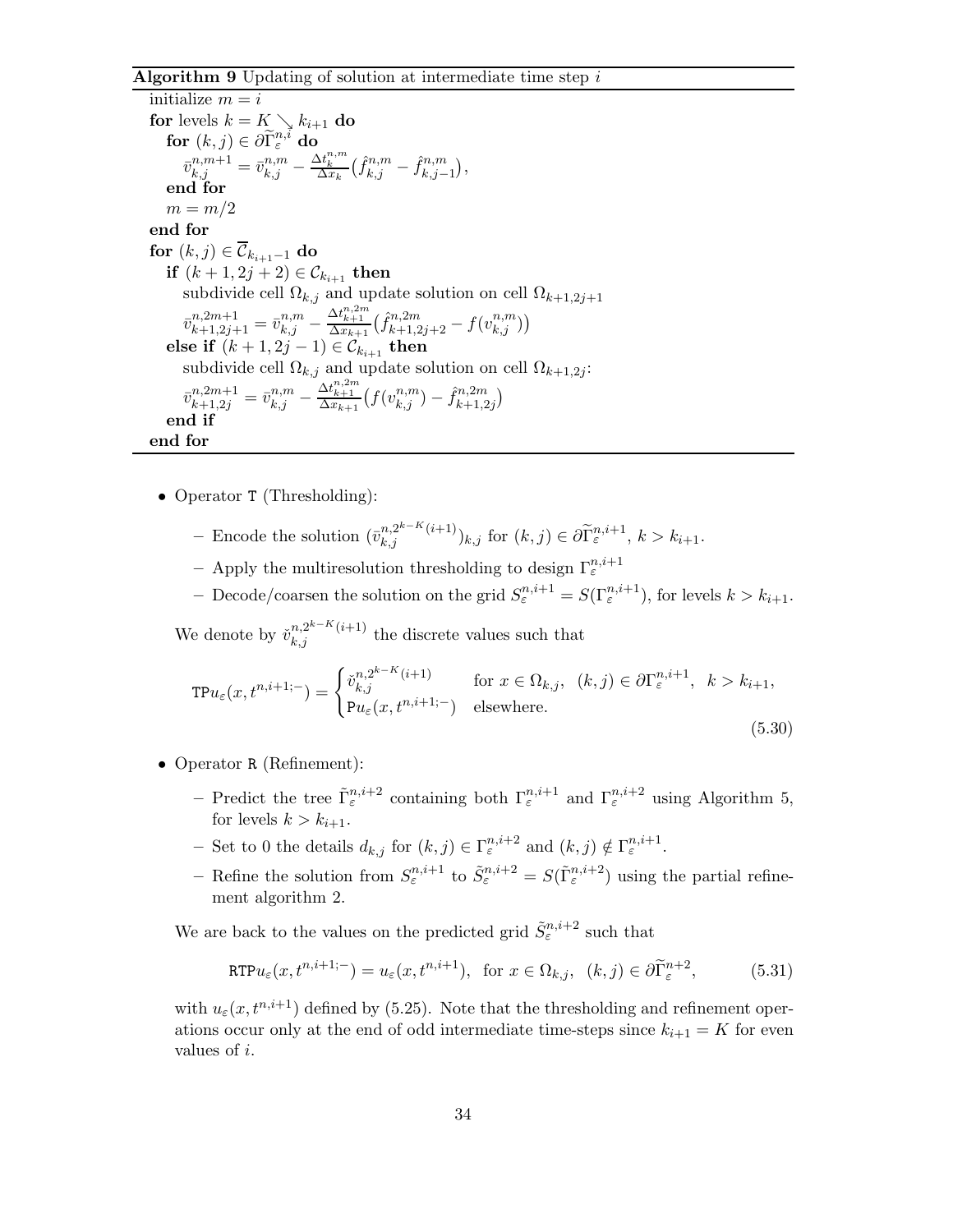The convergence of this numerical solution towards the weak entropy solution of (2.1) is ensured by the following results, which can be considered as counterparts of Proposition 4.2 and Theorem 4.1.

**Proposition 5.1.** *Consider the Cauchy problem (2.1) with*  $u_0 \in L^\infty(\mathbb{R}_x)$ *. For any given fixed time* T > 0*, discretized as*

$$
T = \sum_{n=0}^{N} \sum_{i=0}^{2^K - 1} \Delta t^{n,i},\tag{5.32}
$$

*let us consider the CFL restriction*

$$
\frac{\Delta t^{n,i}}{2^{-K}\Delta x} \max_{|u| \le C(T)} |f'(u)| \le \frac{1}{3},\tag{5.33}
$$

where  $C(T)$  is defined by  $(4.40)$ , and let  $\varepsilon$  *satisfy*  $(4.37)$ . Then, the sequence of nu*merical solutions*  $(u_{\varepsilon})_{\varepsilon>0}$  *computed by the method (5.25)–(5.30) is uniformly bounded in*  $L^{\infty}([0,T[\times \mathbb{R}_x]$  *with* 

$$
||u_{\varepsilon}||_{L^{\infty}(]0,T[\times \mathbb{R}_x)} \le C(T). \tag{5.34}
$$

Note that contrary to the uniform time-step used in the previous section, the time interval [0, T] where the solution is studied is discretized using time-steps  $\Delta t_k^{n,i}$  $k^{n,i}$  as described in  $(5.1)$ – $(5.4)$ , so that in the end T is given by  $(5.32)$ .

**Theorem 5.1.** *Consider the Cauchy problem (2.1) with*  $u_0 \in L^{\infty}(\mathbb{R}_x)$ *. Let*  $(u_{\varepsilon})_{\varepsilon>0}$  *be the sequence of approximate solutions computed by the method (5.25)–(5.30). Assume that the* discretization parameters  $\varepsilon$ ,  $\Delta t^{n,i}$ , and  $\Delta x$  are such that for any given fixed time  $T > 0$ , *there exists a constant*  $C_T > 0$ *, independent of the discretization coefficients, such that* 

$$
\frac{\Delta x}{\Delta t^{n,i}} + \frac{\varepsilon}{\Delta t^{n,i}} \le C_T.
$$
\n(5.35)

*Then, the sequence*  $(u_{\varepsilon})_{\varepsilon \geq 0}$  *converges strongly in*  $L^1_{loc}([0,T[\times \mathbb{R}_x])$  *to the unique entropy weak solution* u *of (2.1) under the CFL condition (5.33). In other words, for any given time*  $T > 0$  *and any compact*  $B \subset \mathbb{R}_x$ *, we have* 

$$
||u_{\varepsilon} - u||_{L^{1}(]0,T[\times B)} \le r(\varepsilon),
$$
\n(5.36)

*where*  $r(\varepsilon)$  *tends to zero in the limit*  $\varepsilon \to 0$ *.* 

The proofs of Proposition 5.1 and Theorem 5.1 rely on intermediate results similar to Lemmas 4.3, 4.4, 4.5 and 4.6. Before stating the new Lemmas and sketching out their proofs, let us again emphasize that between intermediate time steps  $t^{n,i}$  and  $t^{n,i+1}$ , only the solution defined on cells on levels  $k \geq k_{i+1}$  is modified, where  $k_i$  is the synchronization level defined by (5.6).

The counterpart of Lemma 4.3 is

**Lemma 5.2.** For any non-negative test function  $\phi \in \mathscr{C}_c^1(\mathbb{R}_t^+ \times \mathbb{R}_x)$  and for any given *entropy/entropy-flux pair* (η,q)*, the entropy weak inequality*

$$
\int_{\mathbb{R}_x} \eta(u_{\varepsilon}(x,T))\phi(x,T)dx - \int_{\mathbb{R}_x} \eta(u_{\varepsilon}^0(x))\phi(x,0)dx - \int_0^T \int_{\mathbb{R}_x} {\{\eta(u_{\varepsilon})\partial_t\phi + q(u_{\varepsilon})\partial_x\phi\}(x,t)dx}dt
$$
\n
$$
\leq \sum_{n=0}^N \sum_{i=0}^{2^K-1} \int_{\mathbb{R}_x} \left[ \eta(\text{RTPE}u_{\varepsilon}) - \eta(\text{Eu}_{\varepsilon}) \right](x,t^{n,i})\phi(x,t^{n,i+1})dx \tag{5.37}
$$

*holds under the CFL restriction (5.33).*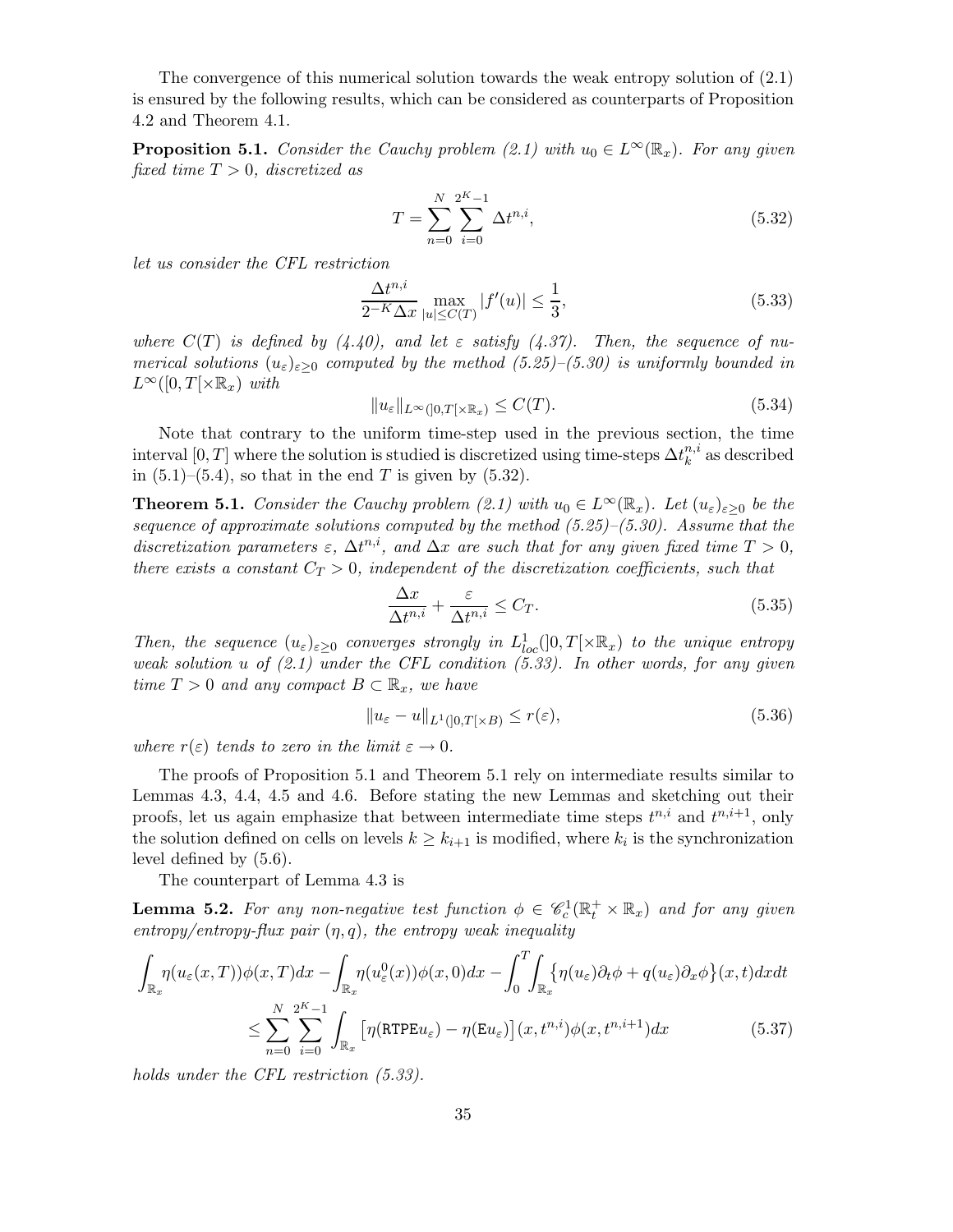The counterpart of Lemma 4.4 is

**Lemma 5.3.** For any test function  $\phi \in \mathcal{C}_c^1(\mathbb{R}_t^+ \times \mathbb{R}_x)$  and for any smooth function  $\eta$ , the *estimate*

$$
\sum_{n=0}^{N} \sum_{i=0}^{2^K - 1} \int_{\mathbb{R}_x} \left[ \eta(\text{RTPE}u_{\varepsilon}) - \eta(\text{TPE}u_{\varepsilon}) \right] (x, t^{n,i}) \phi(x, t^{n,i+1}) dx \leq C \varepsilon ||\phi||_{L^{\infty}(\mathbb{R}_t^+, W^{1,\infty}(\mathbb{R}_x))} (5.38)
$$

*holds under assumption (5.35) of Theorem 5.1, where* C > 0 *is some uniform constant.*

Finally, the counterpart of Lemma 4.5 is

**Lemma 5.4.** For any nonnegative test function  $\phi \in \mathscr{C}_c^1(\mathbb{R}_t^+ \times \mathbb{R}_x)$  and for any smooth *convex function* η*, the estimate*

$$
\sum_{n=0}^{N} \sum_{i=0}^{2^K - 1} \int_{\mathbb{R}_x} \left[ \eta(\text{TPE} u_{\varepsilon}) - \eta(\text{E} u_{\varepsilon}) \right] (x, t^{n,i}) \phi(x, t^{n,i+1}) dx \leq C \varepsilon^{1/2} ||\phi||_{L^{\infty}(\mathbb{R}_t^+, W^{1,\infty}(\mathbb{R}_x))} (5.39)
$$

*holds under the CFL condition (5.33), where* C > 0 *is some uniform constant.*

The proof of Lemma 5.4 relies on the following weak BV-like estimate analogous to the one stated in lemma 4.6.

Lemma 5.5. *Let* T > 0 *be any given fixed time and let* B *be any given compact interval of* Rx*. Then, under the CFL condition (5.33), there exists a positive constant* C *independent of* ε *such that*

$$
\sum_{n=0}^{N} \sum_{i=0}^{2^K - 1} \int_B |\mathbf{E} u_{\varepsilon} - \mathbf{TPE} u_{\varepsilon}|^2 (x, t^{n,i}) dx \le C. \tag{5.40}
$$

PROOFS OF THE LEMMAS. The proofs of Lemmas 5.2, 5.3, 5.4 and 5.5 follow very closely the steps of their counterparts in section 4.2. The only technical difficulty is that all time integrals must now be split over time-steps  $t^{n,i}$ , with

$$
n \in \{0, 1, ..., T/\Delta t - 1\}
$$
 and  $i \in \{0, 1, ..., 2^K - 1\}.$ 

Likewise, all space integrals must now be split over cells  $\Omega_{k,i}$  with  $(k,j) \in \partial \Gamma_{\varepsilon}^{n,i+1}$ . Furthermore, the discrete test function must be redefined as (see (5.30))

$$
\phi_{\varepsilon}(x, t^{n,i}) \equiv \phi_{k,j}^{n,i} = \frac{1}{\Delta x_k} \int_{\Omega_{k,j}} \phi(x, t^{n,i}) dx, \qquad x \in \Omega_{k,j}, \quad (k,j) \in \partial \Gamma_{\varepsilon}^{n,i+1}.
$$
 (5.41)

In the proof of Lemma 5.3, for instance, mimicking the proof of Lemma 4.4 we begin with the identity

$$
\int_{\mathbb{R}_x} \left[ \eta(\text{RTPE} u_{\varepsilon}) - \eta(\text{TPE} u_{\varepsilon}) \right] (x, t^{n,i}) \phi(x, t^{n,i+1}) dx
$$
\n
$$
= \int_{\mathbb{R}_x} \left[ \eta(\text{RTPE} u_{\varepsilon}) - \eta(\text{TPE} u_{\varepsilon}) \right] (x, t^{n,i}) \left[ \phi - \phi_{\varepsilon} \right] (x, t^{n,i+1}) dx
$$
\n
$$
+ \sum_{(k,j) \in \partial \Gamma_{\varepsilon}^{n,i+1}} \phi_{k,j}^{n,i+1} \int_{\Omega_{k,j}} \left[ \eta(\text{RTPE} u_{\varepsilon}) - \eta(\text{TPE} u_{\varepsilon}) \right] (x, t^{n,i}) dx. \tag{5.42}
$$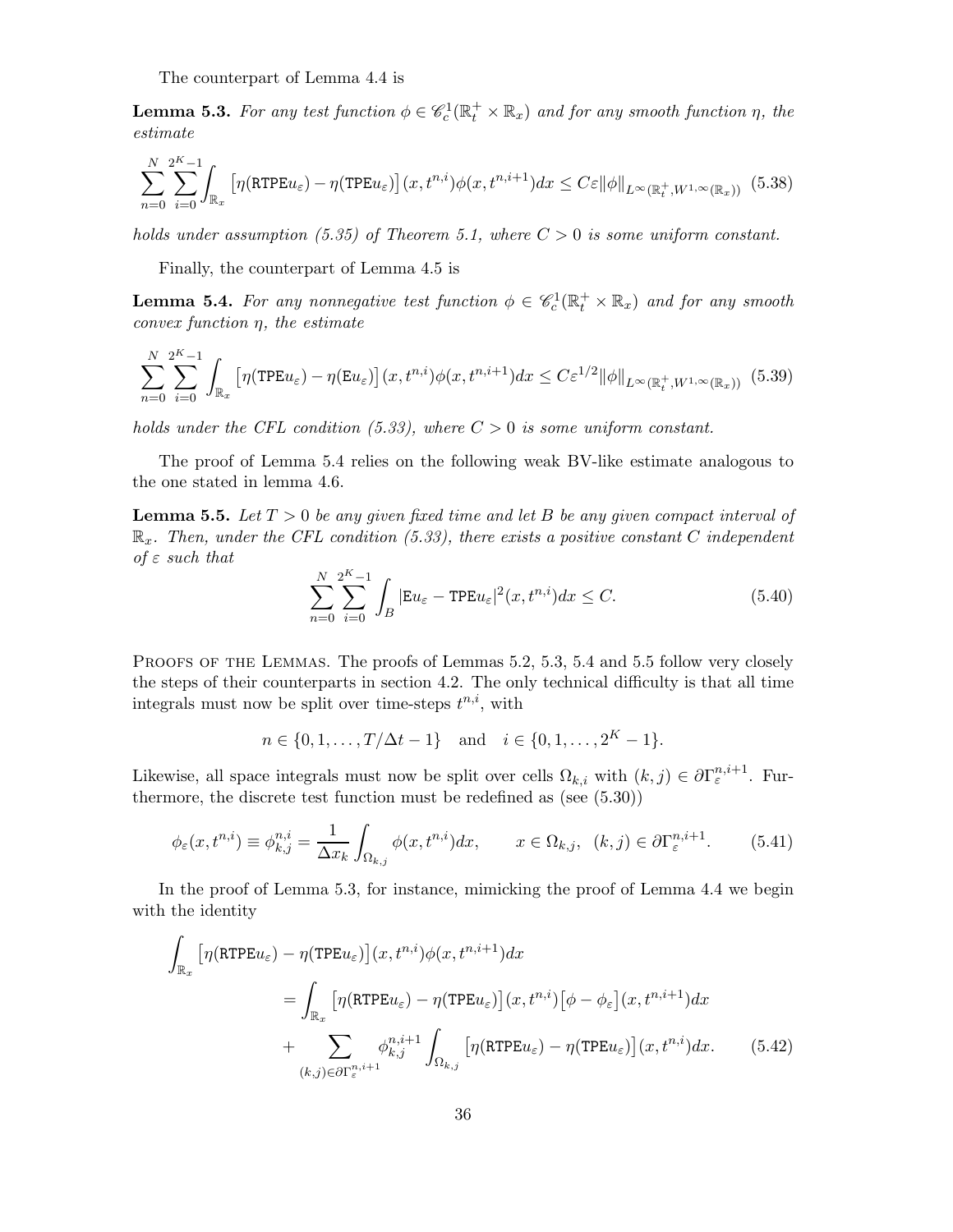At this point the integral on  $\mathbb{R}_x$  is split over integrals on cells  $\Omega_{k,j}$  with  $(k,j) \in \partial \Gamma_{\varepsilon}^{n,i+1}$ . Thanks to (5.30), on cells  $\Omega_{k,j}$  with  $k \leq k_{i+1}$ , nothing is done. Therefore,

$$
\eta(\text{RTPE}u_{\varepsilon}(x, t^{n,i})) = \eta(\text{TPE}u_{\varepsilon}(x, t^{n,i})) = \eta(\text{E}u_{\varepsilon}(x, t^{n,i})).\tag{5.43}
$$

This means in particular that the thresholding and reconstruction are performed only at odd intermediate time-steps (since  $k_{i+1} = K$  otherwise). Wherever and whenever something must be done, that is, on cells belonging to levels above the synchronization level  $k_{i+1}$ , the norm  $\|\{\eta(\text{RTPE}u_{\varepsilon}) - \eta(\text{TPE}u_{\varepsilon})\}\dots t^{n,i}\|_{L^{\infty}}$  is bounded thanks to (4.34).  $\Box$ 

### 6 Numerical application

This section is devoted to the numerical illustration of the theoretical convergence behavior obtained in sections 4 and 5. We apply the adaptive multiresolution scheme to the Burgers equation, i.e., with  $f(u) = u^2/2$ . Two distinct initial conditions are considered: (i) a smooth one

$$
u_0^s(x) = e^{-50(x-0.5)^2}
$$
\n(6.1)

and (ii) a discontinuous one inspired from [26]

$$
u_0^d(x) = \begin{cases} 3 & \text{if } x < 0.1 \\ -2 & \text{if } 0.1 \le x < 0.5 \\ 5 & \text{if } 0.5 \le x < 0.9 \\ -5 & \text{otherwise.} \end{cases}
$$
(6.2)

Simulations are performed on the unit space interval  $x \in [0,1]$  with Neumann boundary conditions. Several discretizations and threshold levels are used.

In Figure 10, we display the results for the smooth initial condition at the end time  $T = 0.05$  at which the exact solution is still smooth. It can therefore be computed by the characteristic method. We compute the relative  $L^1$ -error

$$
\mathcal{E}_{L^{1}} = \frac{\sum_{j=0}^{N_{0}2^{K}-1} |v_{K,j} - v_{K,j}^{\text{exact}}|}{\sum_{j=0}^{N_{0}2^{K}-1} |v_{K,j}^{\text{exact}}|}
$$
(6.3)

between the numerical solution and the exact solution, where  $v_{K,j}$  is the adaptive solution reconstructed on the finest level K using Algorithm 2 and  $v_{K,j}^{\text{exact}}$  is the mean value of the exact solution on cell  $\Omega_{K,j}$ . We refer to Remark 3.1 for the definition of the spatial index  $N_0$  such that  $L = N_0 \Delta x_0$ . The curves corresponding to 3 different discretizations are displayed, in all cases for a 8-level multiresolution hierarchy and starting with 2, 4 and 8 cells on the coarsest level. For each discretization, the  $L^1$ -error is plotted against the threshold parameter  $\varepsilon$ , which is sampled on 15 different values. The horizontal line correspond to the discretization error, that is to the  $L^1$ -error between the discrete and the exact solution obtained on the uniform finest grid (512, 1024 or 2048 cells).

The simulations confirm that when the threshold  $\varepsilon$  goes to zero, the error between the adaptive and the exact solution tends to the discretization error. This is the normally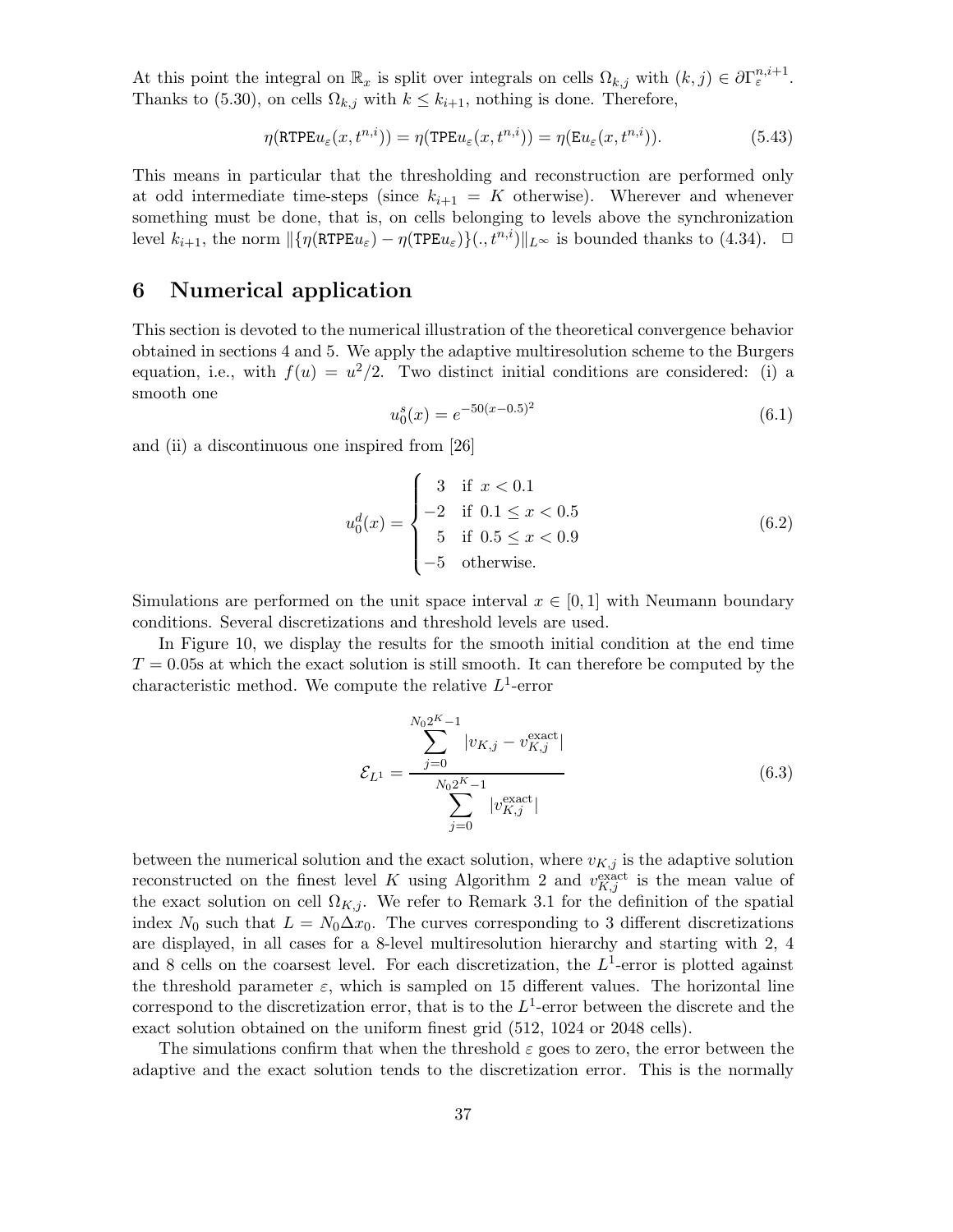

Figure 10: Relative  $L_1$ -error between numerical and exact solution for the smooth initial condition (6.1). Multiresolution on 8 levels. 2, 4 and 8 cells on the coarsest level

expected behavior, since the error due to the multiresolution goes to zero according to (3.17a). The same experiment is performed for the discontinuous initial condition (6.2) and displayed in Figure 11. We then use these curves and other results not represented here corresponding to finer discretizations ( $N_0 = 16, 32, 64,$  and 128) to validate the hypothesis on the relation (4.37) between  $\varepsilon$  and  $\Delta x_0$ . Recall that the ratio  $\Delta t_0/\Delta x_0$  is fixed. For each discretization, we graphically estimate the value of  $\varepsilon$  corresponding to a multiresolution error equal to the discretization error and we plot this value as a function of  $\Delta x_0$  in Figure 12. For both initial condition an asymptotic behavior is observed, in  $\Delta x_0^{1.1}$  in the smooth case and  $\Delta x_0^{1.01}$  in the discontinuous case. These results therefore validate our assumption (4.37).

### A Main results for Young measures

We recall here the main definitions and results used in the Coquel-LeFloch methodology [10].

First, we need to define measure-valued solutions which extend the notion of weak solution. Instead of functions in  $L^{\infty}(\mathbb{R}\times]0,T[$ , we consider Young measures on  $\mathbb{R}\times]0,T[$ that are weak- $\star$  bounded applications

$$
\nu : \mathbb{R} \times ]0, T[ \longrightarrow \nu_{x,t} \in \mathrm{Prob}(\mathbb{R})
$$

such that for all functions  $a \in \mathscr{C}(\mathbb{R}; \mathbb{R})$ 

$$
\langle \nu_{x,t}, a \rangle = \int_{\mathbb{R}} a(\lambda) d\nu_{x,t}(\lambda), \quad \text{a.e. } (x,t) \in \mathbb{R} \times ]0, T[
$$

Weak- $\star$  boundedness means that  $(x,t) \mapsto \langle \nu_{x,t},a \rangle$  is in  $L^{\infty}(\mathbb{R} \times ]0,T[$ ). Moreover, it is assumed that all measures under consideration are supported in a compact set  $K \subset \mathbb{R}$ , that is,

$$
\langle \nu_{x,t}, a \rangle = 0 \tag{A.1}
$$

for all continuous functions  $\alpha$  vanishing on  $K$ .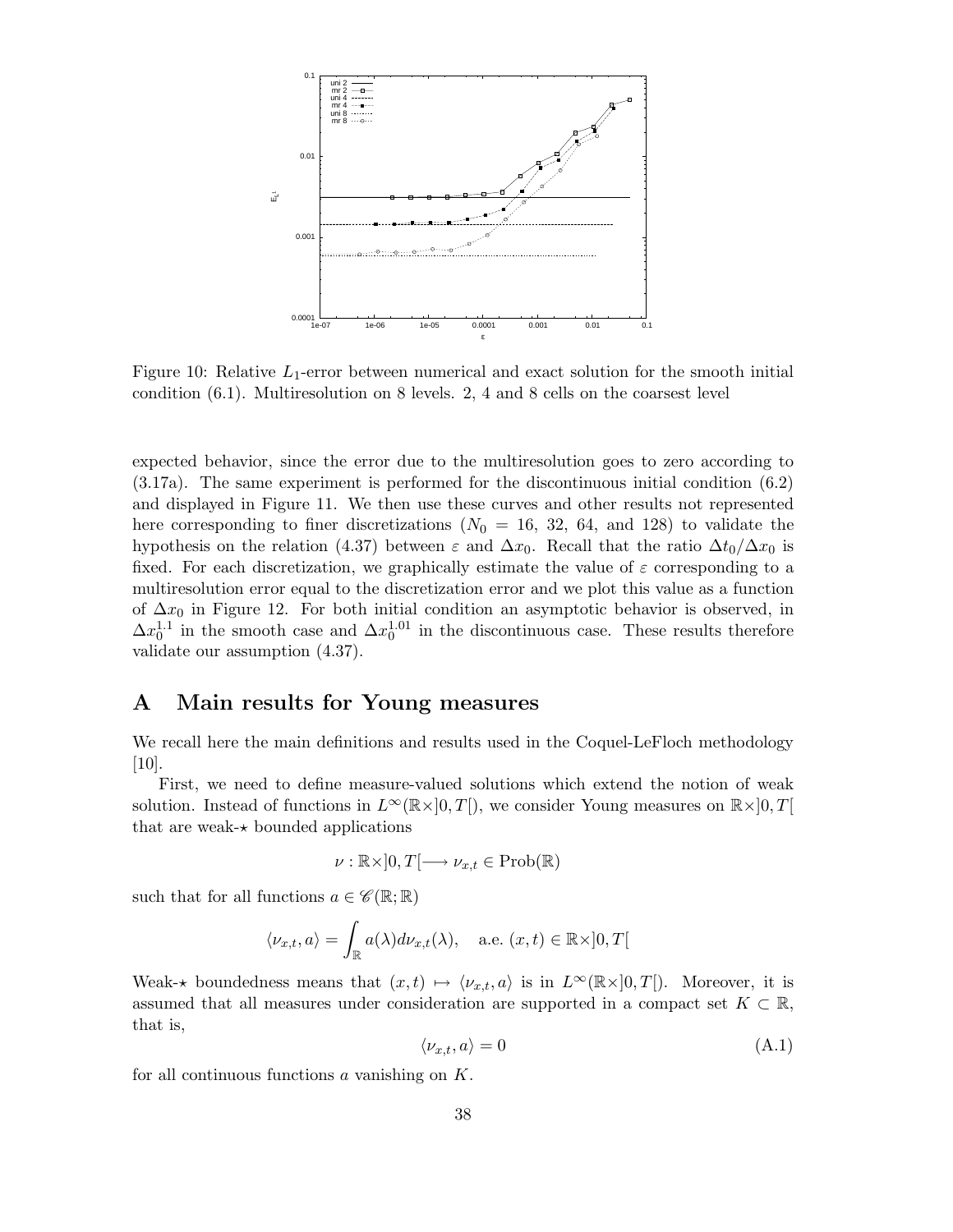

Figure 11: Relative  $L_1$ -error between numerical and exact solution for the discontinuous initial condition (6.2). Multiresolution on 8 levels. 2, 4 and 8 cells on the coarsest level

**Definition A.1.** *A Young measure*  $\nu : \mathbb{R} \times ]0,T[$   $\longrightarrow Prob(\mathbb{R})$  *is a measure-valued solution of (2.1) if it satisfies*

$$
\partial_t \langle \nu, Id \rangle + \partial_x \langle \nu, f \rangle = 0 \tag{A.2}
$$

*in the usual sense of distributions.*

We remark that if  $u \in L^{\infty}(\mathbb{R} \times ]0,T[)$  is a weak solution of (2.1), then the Young measure defined by

$$
\nu_{x,t} = \delta_{u(x,t)} \tag{A.3}
$$

is a measure-valued solution of (2.1). As in the weak sense, an entropy condition is necessary to ensure uniqueness of a measure-valued solution.

Definition A.2. *A Young measure* ν *is consistent with the entropy inequality (2.2) associated with* (η,q) *if it satisfies*

$$
\partial_t \langle \nu_{x,t}, \eta \rangle + \partial_x \langle \nu_{x,t}, q \rangle \le 0 \tag{A.4}
$$

*in the sense of distributions. A measure-valued solution* ν *is an entropy measure-valued solution if it satisfies (A.4) for all entropy/entropy-flux pair*  $(\eta, q)$ .

By extension of Kruzkov's uniqueness result [17], DiPerna's theorem asserts that an entropy measure-valued solution is unique in  $L^{\infty}$ .

**Theorem A.1.** *(DiPerna). Let*  $u_0 \in L^\infty(\mathbb{R})$ *. Suppose that*  $\nu : \mathbb{R} \times ]0, T[$   $\longrightarrow Prob(\mathbb{R})$  *is a Young measure satisfying*

- *1.* ν *is a measure-valued solution of (2.1),*
- *2.* ν *is consistent with all the entropy inequalities (A.4),*
- *3. for all compact set* K *in* R

$$
\lim_{\substack{t \to 0 \\ t > 0}} \int_0^t \int_K \langle \nu_{x,s}, |Id - u_0(x)| \rangle \, dx ds = 0. \tag{A.5}
$$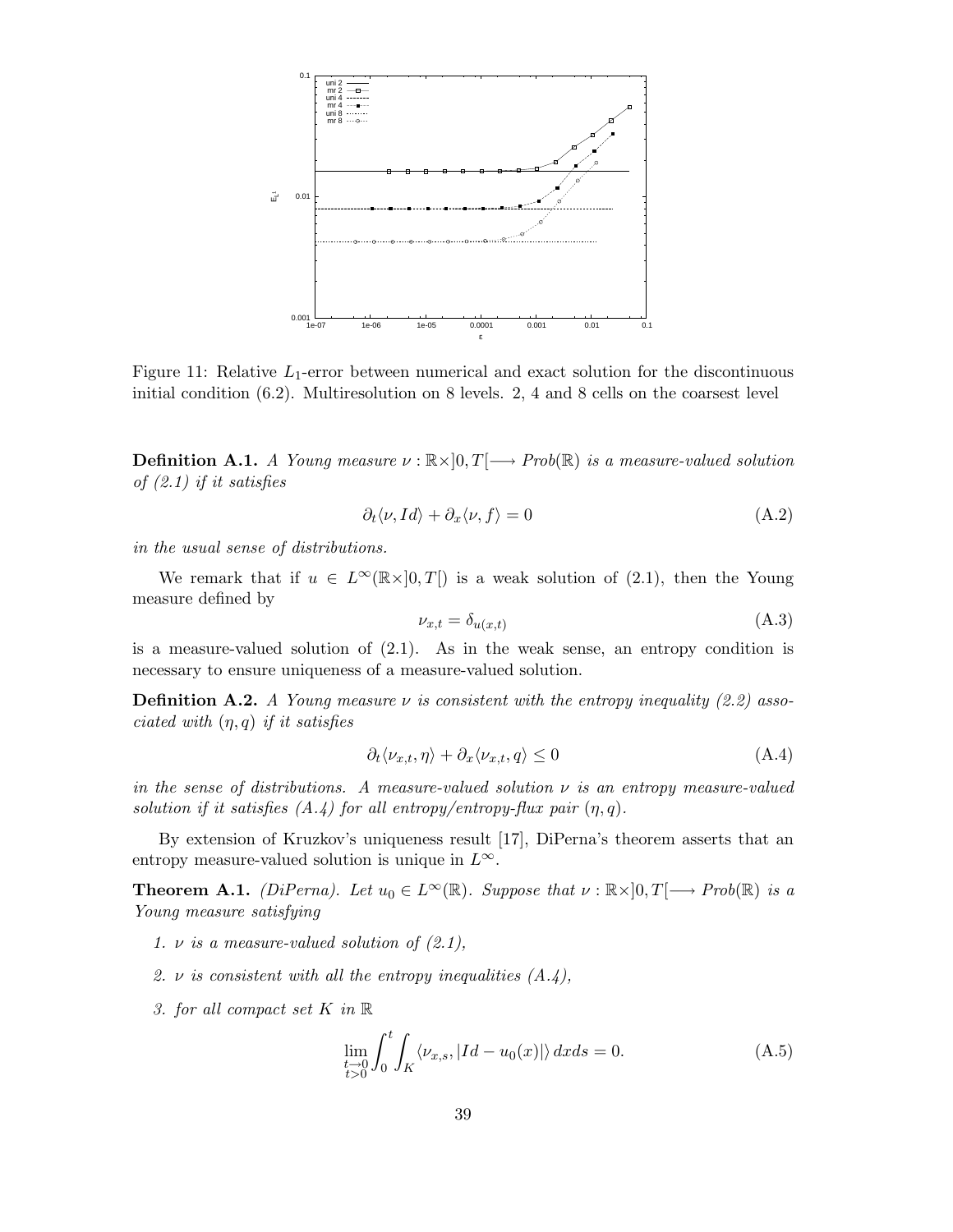

Figure 12: Value of threshold  $\varepsilon$  for which the multiresolution error is of the order of the discretization error

*If*  $u \in L^{\infty}(\mathbb{R} \times ]0,T[)$  *is the unique weak entropy solution of (2.1), then* 

$$
\nu_{x,t} = \delta_{u(x,t)}, \quad a.e. \ (x,t) \in \mathbb{R} \times ]0,T[ \tag{A.6}
$$

The following theorem provides a sufficient condition to ensure condition (A.5) of Theorem A.1

**Theorem A.2.** *(DiPerna [13]). Let*  $u_0 \in L^{\infty}(\mathbb{R})$ *. Suppose that*  $\nu : \mathbb{R} \times ]0, T[$   $\longrightarrow Prob(\mathbb{R})$ *is a Young measure assuming*  $u_0$  *in the weak sense, i.e., for all*  $\varphi \in \mathscr{C}_0^1(\mathbb{R}; \mathbb{R})$ ,

$$
\lim_{\substack{t \to 0 \\ t>0}} \frac{1}{t} \int_0^t \int_{\mathbb{R}} \langle \nu_{x,s}, Id \rangle \varphi(x) dx ds = \int_{\mathbb{R}} u_0(x) \varphi(x) dx.
$$
 (A.7)

*Furthermore, assume that for all*  $\varphi \in \mathscr{C}_0^1(\mathbb{R}; \mathbb{R}) \geq 0$  *and for at least one continuous strictly convex function*  $\eta : \mathbb{R} \to \mathbb{R}$ ,

$$
\lim_{t>0} \frac{1}{t} \int_0^t \int_{\mathbb{R}} \langle \nu_{x,s}, \eta \rangle \varphi(x) dx ds \le \int_{\mathbb{R}} \eta(u_0(x)) \varphi(x) dx.
$$
 (A.8)

Then,  $\nu$  assumes the initial condition in  $L^1_{loc}$  strongly (condition A.5 of Theorem A.1).

## References

- [1] N. Andrianov, F. Coquel, M. Postel, and Q. H. Tran. A linearly semi-implicit AMR method for 1-D gas-liquid flows. In A. A. Mammoli and C. A. Brebbia, editors, *Proceedings of the 3rd International Conference on Computational Methods in Multiphase Flow, Portland, Maine, October 2005*, number III in Computational Methods in Multiphase Flows, pages 295–304, Berlin, 2005. WIT Press.
- [2] N. Andrianov, F. Coquel, M. Postel, and Q. H. Tran. A relaxation multiresolution scheme for accelerating realistic two-phase flows calculations in pipelines. *Int. J. Numer. Meth. Fluids*, 54(2):207–236, 2006.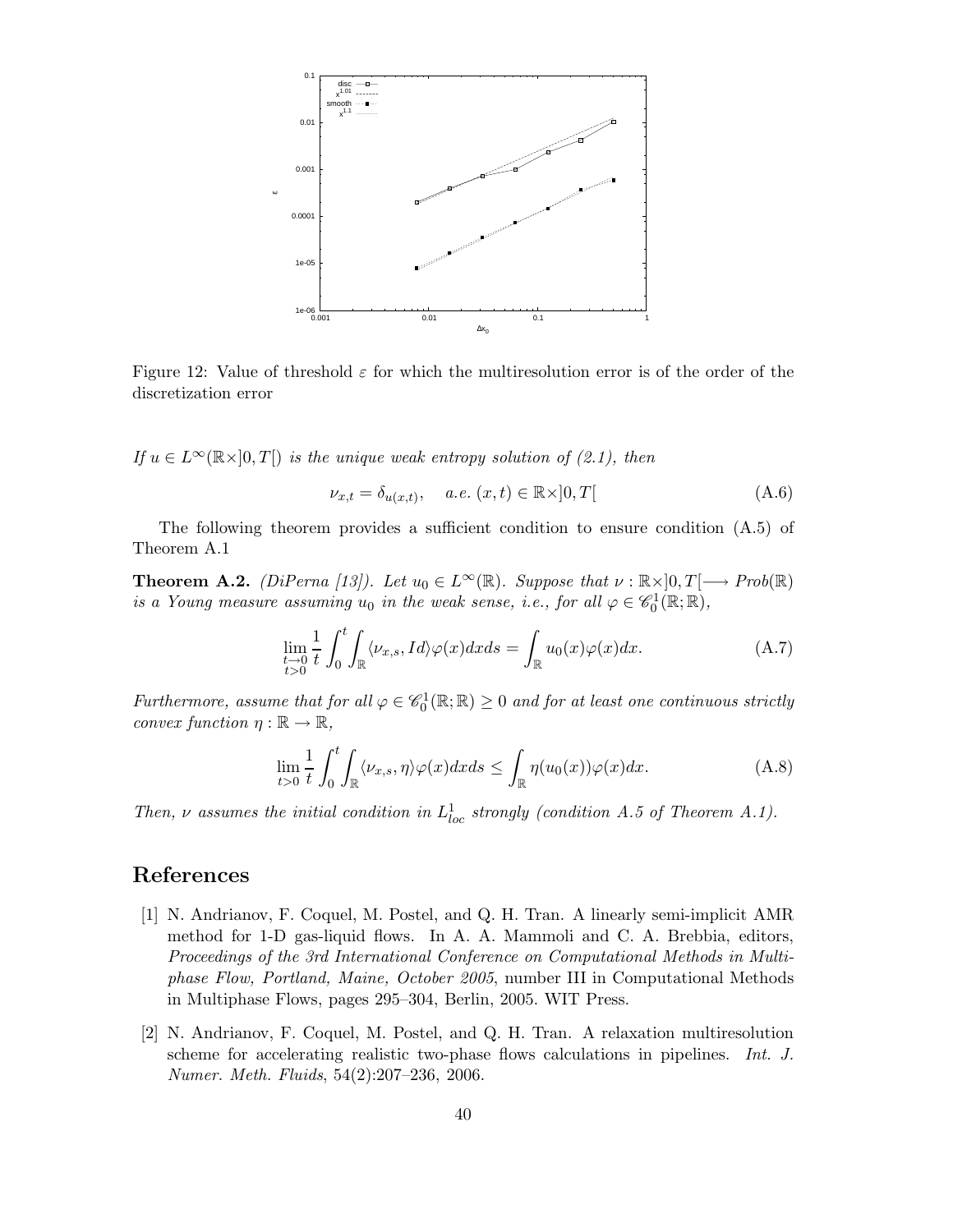- [3] Marsha J. Berger and Joseph Oliger. Adaptive mesh refinement for hyperbolic partial differential equations. *J. Comput. Phys.*, 53(3):484–512, 1984.
- [4] F. Bramkamp, P. Lamby, and S. M¨uller. An adaptive multiscale finite volume solver for unsteady and steady state flow computations. *J. Comput. Phys.*, 197(2):460–490, 2004.
- [5] A. Cohen. Wavelet methods in numerical analysis. In P. G. Ciarlet and J. L. Lions, editors, *Handbook of Numerical Analysis*, volume VII, pages 417–711. Elsevier, North-Holland, 2000.
- [6] A. Cohen, S. M. Kaber, S. M¨uller, and M. Postel. Fully adaptive multiresolution finite volume schemes for conservation laws. *Math. Comp.*, 72(241):183–225, 2003.
- [7] F. Coquel, Q. L. Nguyen, M. Postel, and Q. H. Tran. Local time stepping applied to implicit-explicit methods for hyperbolic systems. *Multiscale Model. Simul.*, 8(2):540– 570, 2010.
- [8] F. Coquel, M. Postel, N. Poussineau, and Q. H. Tran. Multiresolution technique and explicit-implicit scheme for multicomponent flows. *J. Numer. Math.*, 14(3):187–216, 2006.
- [9] Frédéric Coquel and Philippe LeFloch. Convergence of finite difference schemes for conservation laws in several space variables: the corrected antidiffusive flux approach. *Math. Comp.*, 57(195):169–210, 1991.
- [10] Frédéric Coquel and Philippe LeFloch. Convergence of finite difference schemes for conservation laws in several space dimensions: a general theory. *SIAM J. Numer. Anal.*, 30(3):675–700, 1993.
- [11] C[onstantine] M. Dafermos. *Hyperbolic Conservation Laws in Continuum Physics*, volume 325 of *Grundlehren der mathematischen Wissenschaften*. Springer-Verlag, Berlin, 2000.
- [12] Ronald J. DiPerna. Convergence of approximate solutions to conservation laws. *Arch. Rational Mech. Anal.*, 82(1):27–70, 1983.
- [13] Ronald J. DiPerna. Measure-valued solutions to conservation laws. *Arch. Rational Mech. Anal.*, 88(3):223–270, 1985.
- [14] Margarete O. Domingues, Sônia M. Gomes, Olivier Roussel, and Kai Schneider. An adaptive multiresolution scheme with local time stepping for evolutionary PDEs. *J. Comput. Phys.*, 227(8):3758–3780, 2008.
- [15] R. Eymard, T. Gallouët, and R. Herbin. Finite-volume methods. In P. G. Ciarlet et J. L. Lions, editor, *Handbook of Numerical Analysis*, volume 7, pages 715–1022. Elsevier, Amsterdam, 2000.
- [16] E[dwige] Godlewski and P[ierre] A[rnaud] Raviart. *Hyperbolic Systems of Conservation Laws, volume 3/4 of Mathématiques et Applications, Société de Mathématiques Appliqu´ees et Industrielles*. Ellipses, Paris, 1991.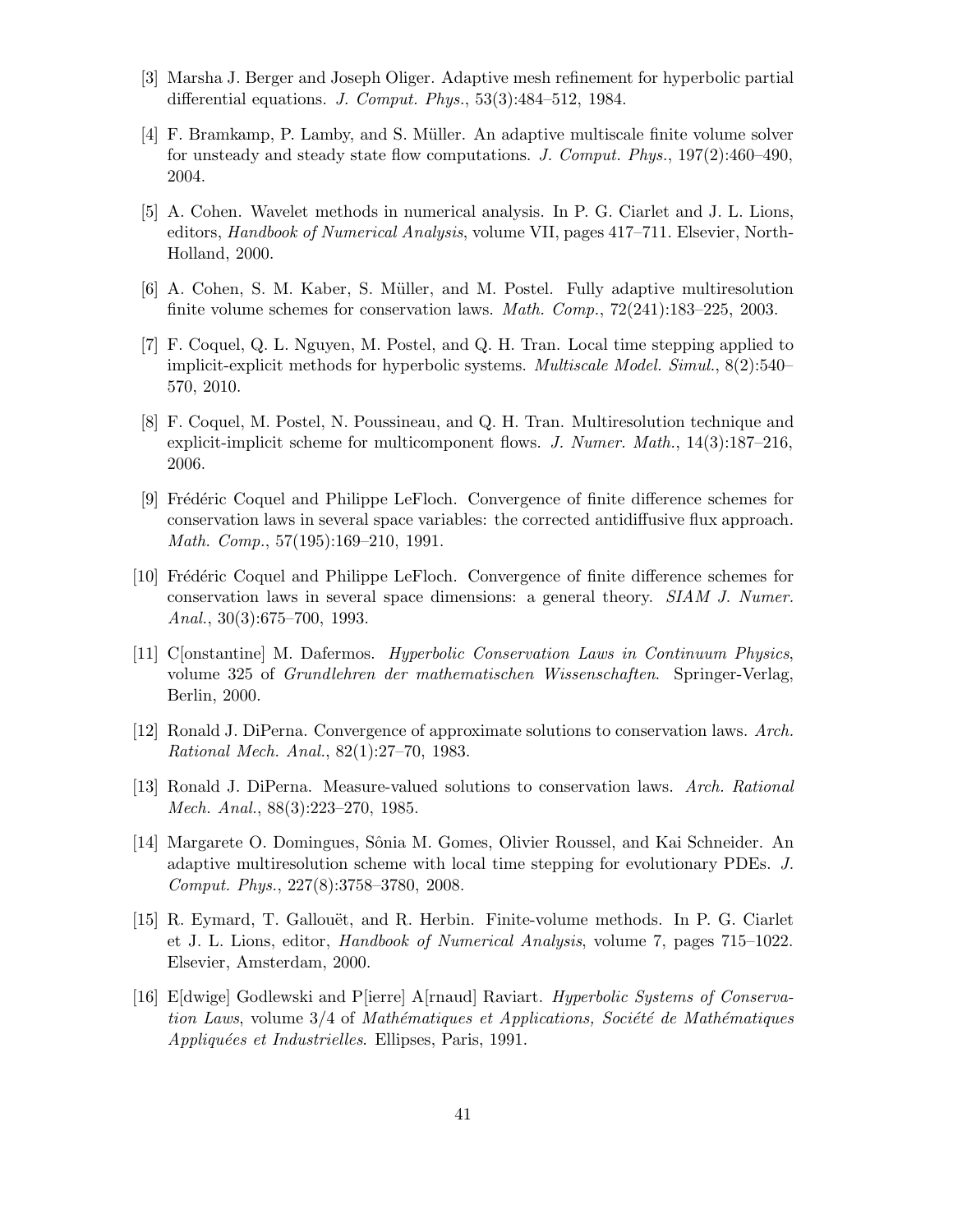- [17] E[dwige] Godlewski and P[ierre] A[rnaud] Raviart. *Numerical approximation of hyperbolic systems of conservation laws*, volume 118 of *Applied Mathematical Sciences*. Springer, New-York, 1996.
- [18] A. Harten. High resolution schemes for hyperbolic conservation laws. *J. Comput. Phys.*, 49:357–393, 1983.
- [19] A. Harten. Multiresolution algorithms for the numerical solutions of hyperbolic conservation laws. *Comm. Pure Appl. Math.*, 48(12):1305–1342, 1995.
- [20] N. Hovhannisyan and S. Müller. On the stability of fully adaptive multiscale schemes for conservation laws using approximate flux and source reconstruction strategies. *IMA J. Numer. Anal.*, 30(4):1256–1295, 2010.
- [21] S. N. Kruzkov. First-order quasilinear equations in several independent variables. *Mat. USSR Sb.*, 10(2):217–243, 1970.
- [22] P. Lamby, S. M¨uller, and Y. Stiriba. Solution of shallow water equations using fully adaptive multiscale schemes. *Int. J. Numer. Meth. Fluids*, 49(4):417–437, 2005.
- [23] A. Y. Leroux and P. Quesseveur. Convergence of an antidiffusion Lagrange-Euler scheme for quasilinear equations. *SIAM J. Numer. Anal.*, 21(5):985–994, 1984.
- [24] Y. G. Lu. *Hyperbolic Conservation Laws and the Compensated Compactness Method*, volume 128 of *Monographs and Surveys in Pure and Applied Mathematics*. Chapman & Hall/CRC, Boca Raton, 2003.
- [25] S. M¨uller, P. Helluy, and J. Ballmann. Numerical simulation of a single bubble by compressible two-phase fluids. *Int. J. Numer. Meth. Fluids*, 62(6):591–631, 2010.
- [26] S. Müller and Y. Stiriba. Fully adaptive multiscale schemes for conservation laws employing locally varying time stepping. *J. Sci. Comput.*, 30(3):493–531, 2007.
- [27] S. M¨uller and Y. Stiriba. A multilevel finite-volume method with multiscale-based grid adaptation for steady compressible flows. *J. Comput. Appl. Math.*, 227(2):223– 233, 2009. Special Issue on Emergent Applications of Fractals and Wavelets in Biology and Biomedicine.
- [28] François Murat. Compacité par compensation. *Ann. Scuola Norm. Sup. Pisa Cl. Sci. Fis.*, 5(3):489–507, 1978.
- [29] S. Osher and R. Sanders. Numerical approximations to nonlinear conservation laws with locally varying time and space grids. *Math. Comp.*, 41(164):321–336, 1983.
- [30] O. Roussel, K. Schneider, A. Tsigulin, and H. Bockhorn. A conservative fully adaptive multiresolution algorithm for parabolic PDEs. *J. Comput. Phys.*, 188(2):493–523, 2003.
- [31] C. W. Shu. TVB uniformly high order schemes for conservation laws. *Math. Comp.*, 49(179):105–121, 1987.
- [32] J[oel] Smoller. *Shock Waves and Reaction-Diffusion Equations*, volume 258 of *Grundlehren der mathematischen Wissenschaften*. Springer-Verlag, New York, 1994.